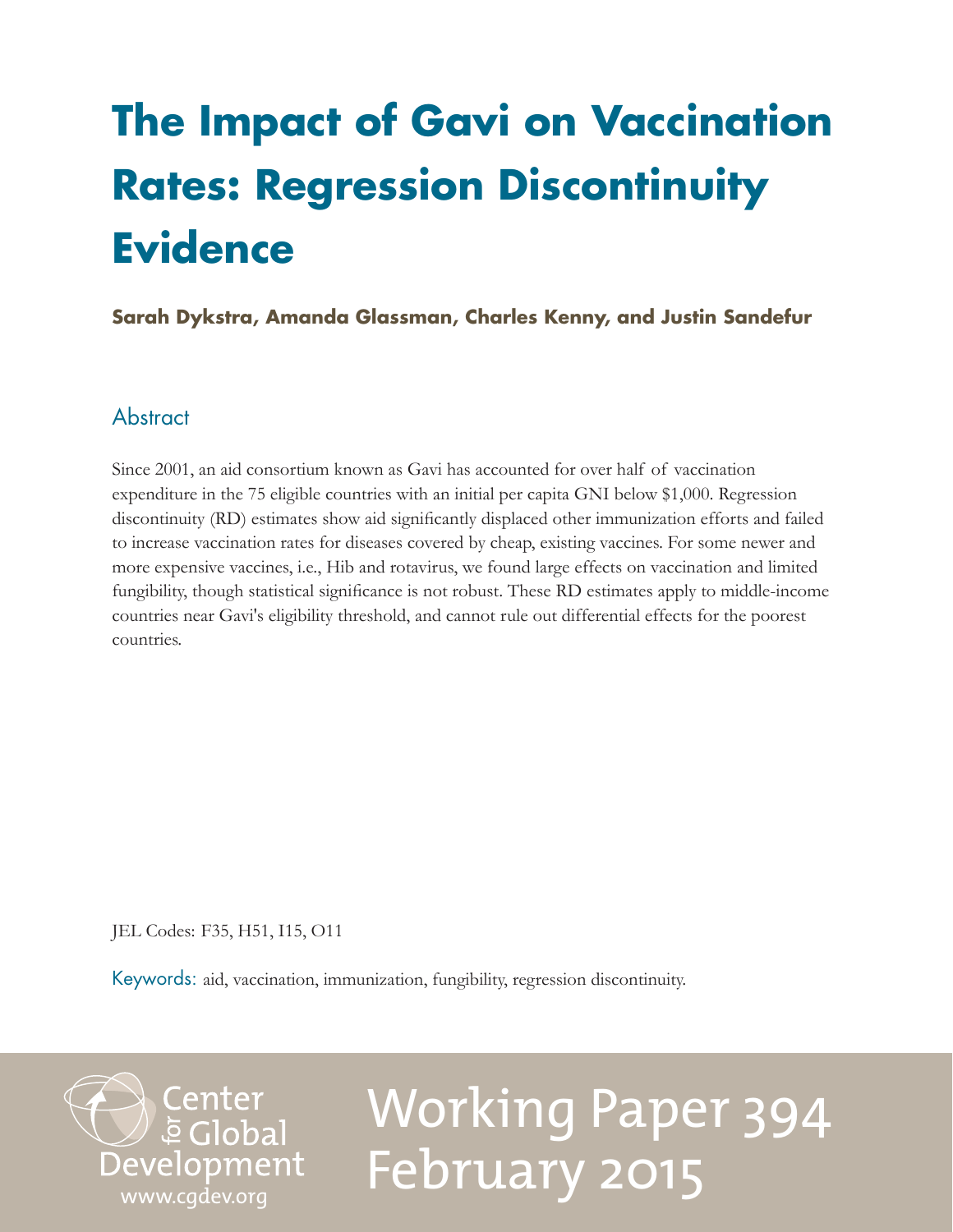#### **The Impact of Gavi on Vaccination Rates: Regression Discontinuity Evidence**

Sarah Dykstra Center for Global Development

Amanda Glassman Director of Global Health Policy, Center for Global Development

> Charles Kenny Center for Global Development

> Justin Sandefur Center for Global Development

All authors are affiliated with the Center for Global Development (CGD) in Washington, D.C. We are grateful for helpful comments from Elisabetta De Cao, Victoria Fan, Willa Friedman, Owen Ozier, Heather Schofield, and numerous seminar participants. We appreciate comments and clarification offered by individuals from Gavi, the Vaccine Alliance, and the Gates Foundation. CGD does not take institutional positions, and the views expressed here do not necessarily reflect those of CGD's board or its funders. A web appendix containing additional information on data construction and sample countries can be accessed at www.cgdev.org/ vaccinesrdappendix.

CGD is grateful for contributions from its funders in support of this work.

Sarah Dykstra, Amanda Glassman, Charles Kenny, and Justin Sandefur. 2015. "The Impact of Gavi on Vaccination Rates: Regression Discontinuity Evidence." CGD Working Paper 394. Washington, DC: Center for Global Development. http://www.cgdev.org/publication/impact-gavi-vaccination-rates-regressiondiscontinuity-evidence-working-paper-394

The Center for Global Development is an independent, nonprofit policy research organization dedicated to reducing global poverty and inequality and to making globalization work for the poor. Use and dissemination of this Working Paper is encouraged; however, reproduced copies may not be used for commercial purposes. Further usage is permitted under the terms of the Creative Commons License.

The views expressed in CGD Working Papers are those of the authors and should not be attributed to the board of directors or funders of the Center for Global Development.

**Center for Global Development 2055 L Street NW Fifth Floor Washington, DC 20036**

> 202.416.4000 (f) 202.416.4050

> > **www.cgdev.org**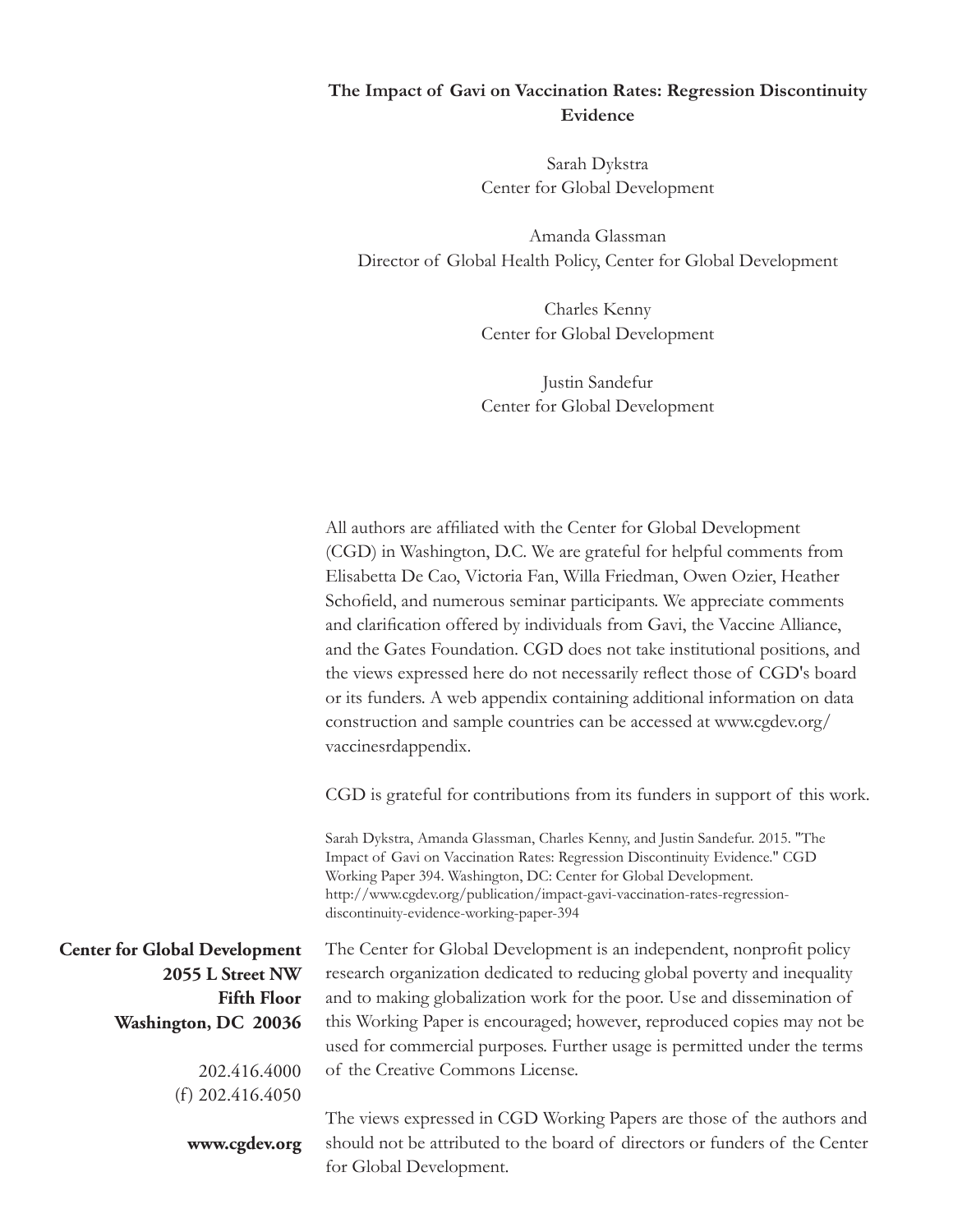## 1 Introduction

Beginning in 2000, a wide array of public and private aid donors pooled funds to increase immunization rates in poor countries through the primary vehicle of bulk purchase of vaccines. This partnership, Gavi, the Vaccine Alliance, has cumulatively disbursed \$7 billion worth of vaccines and financing to over seventy developing countries with a combined population of 4.5 billion. In January 2015, donors pledged a new round of \$7.5 billion for Gavi's operations over the next five years.

As of 2000, the 75 countries that originally qualified for Gavi assistance had already made considerable progress in rolling out some relatively inexpensive vaccines, vaccinating over 60% of infants against diphtheria, pertussis, and tetanus (DPT) and 20% against hepatitis B (see Figure [1\)](#page-33-0). These are cheap vaccines, costing about \$0.10 and \$0.30 per child in 2001, respectively. Meanwhile, as of the mid-2000s, an estimated 634,000 children in Africa and Southeast Asia died annually of pneumococcal disease, 433,000 of rotavirus, and 278,000 of Haemophilus influenza type B [\(Watt et al.,](#page-32-0) [2009;](#page-32-0) [WHO/UNICEF,](#page-32-1) [2012a;](#page-32-1) [O'Brien et al.,](#page-31-0) [2009\)](#page-31-0). These diseases are preventable with fairly expensive vaccines, with costs ranging from \$3 to \$7 per child. Those vaccines either did not exist or had not been introduced in almost any developing country as of 2000. Gavi purchased both old, cheaper vaccines and the newer more expensive ones for recipient countries.

This paper attempts to measure the impact of Gavi's distribution of free and highly subsidized vaccines on vaccination rates, i.e., testing whether vaccines delivered have translated into more children vaccinated. Our identification strategy is based on a regression discontinuity at the cut-off line. The Alliance employs an income-based eligibility criteria for countries to receive funding for vaccines, which initially excluded all countries with a per capita gross national income (GNI) in excess of \$1,000 in 1998 at market exchange rates. We show that this threshold has been fairly strictly enforced, providing a clean natural experiment in cross-country time-series data.

To address concerns with statistical power, we go beyond the textbook regression discontinuity specification to explore whether stronger modeling assumptions can yield more precise estimates. We estimate a dose-response model, replacing the binary Gavi treatment variable with a continuous measure of aid received per infant. To estimate the model, we require an additional instrumental variable to explain variation in doses. We exploit the fact that larger countries receive far less Gavi funding per capita, implying a larger jump in funding at the income eligibility threshold.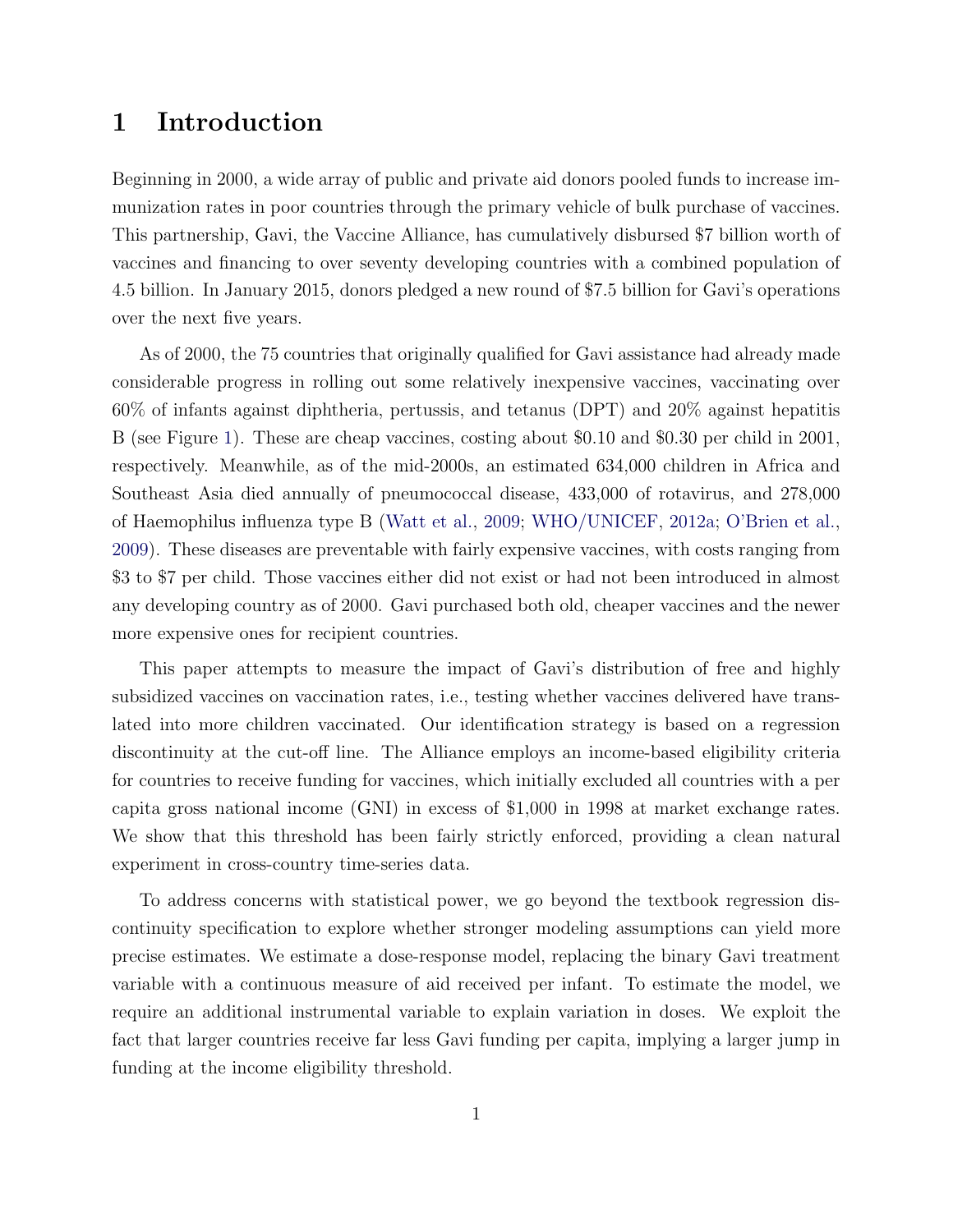In our benchmark specification, for diseases where a relatively cheap vaccine already existed circa 2000, we find Gavi's provision of free or subsidized vaccines had little or no impact on vaccination rates. The intent-to-treat (ITT) effect of Gavi eligibility on hepatitis B and diphtheria, pertussis, and tetanus (DPT) vaccination rates for countries near the income-eligibility threshold is almost precisely zero. The same is true for measles, which received limited Gavi support, and which we use as a placebo test.

While we cannot reject the null hypothesis of zero impact of Gavi on hepatitis B or DPT coverage, we show the data can reject relevant alternative effect sizes. Specifically, we test and significantly reject the alternative null hypothesis of zero waste and zero fungibility – i.e., that all vaccines delivered by Gavi produced an equiproportional increase in vaccination rates. Given the Alliance often provides close to 100% of the vaccines required to immunize all children and that coverage rates for some of the vaccines Gavi supports were already at high levels in some eligible countries in 2000, this result should be expected. Indeed, the Gavi model 'forced' fungibility on some countries. If they had not reduced their own purchases from 2000 levels, they would have had more doses than children to vaccinate.

In contrast, for diseases covered by newer, less widespread, and more expensive vaccines, there are some signs that Gavi aid had a positive impact, though results are far from conclusive. In the benchmark RD specification we find small and statistically insignificant effects for the three high-priced vaccines promoted by Gavi: Haemophilus influenza type B (Hib); pneumococcal disease; and rotavirus. Using the dose-response model, we find significant positive effects in some specifications, and point estimates across various specifications that are consistent with large impacts and zero fungibility or waste. For the older, cheaper vaccines like hepatitis B and DPT, impact estimates remain very small and statistically insignificant with the dose-response model.

We caveat all our results by noting that we cannot say anything about the impact of Gavi on countries further from the income eligibility cut-off. There has been considerable convergence in vaccine coverage rates between countries above and below the cut-off since 2000, and the average rate of vaccination across all countries has been rising. Hepatitis B, Hib, and DPT vaccination rates on average approach 90% in countries with an active Gavi program by the end of our sample period in 2013. Gavi in-kind support may well have played a large role in raising vaccination rates in the poorest countries above what they would have been absent the program.

A secondary caveat relates to the impact that Gavi may have had on prices of new vaccines in the market in general, that may have allowed countries near the cut-off to access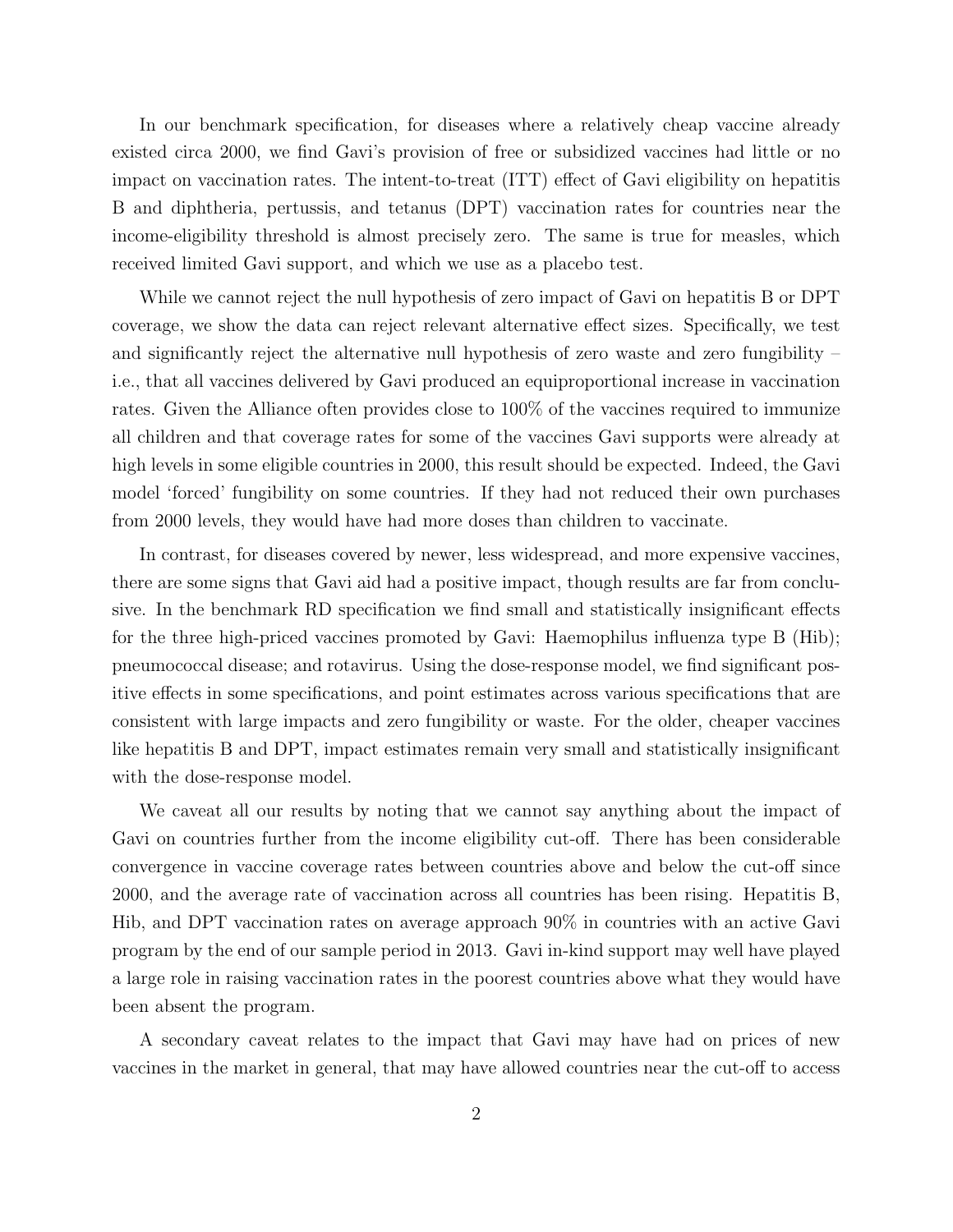lower prices for new vaccines than would have been the case in Gavi's absence. Historical vaccine price data for countries in our sample is not available in the public domain.

Our contribution to the literature is threefold. First, we provide an independent measure of the causal impact of Gavi support. Previous evaluations of this \$7 billion program have lacked credible counterfactuals. Gavi itself estimates that since 2000, the Alliance has "helped to immunise an additional 440 million children which will save 6 million lives" [\(Gavi,](#page-29-0) [2014b\)](#page-29-0). If one interprets that statement as a causal attribution to Gavi aid, vaccination rates would have remained constant since 2000 – an assumption our RD allows us to test and reject for countries just outside the eligibility threshold. A more sophisticated set of independent, academic analyses relies on dynamic panel-data GMM estimators proposed by [Blundell and](#page-28-0) [Bond](#page-28-0) [\(1998\)](#page-28-0) to estimate Gavi's impact. Using this approach, [Lu et al.](#page-30-0) [\(2006\)](#page-30-0) find evidence of a positive, significant impact of Gavi funding on DPT vaccination rates for countries with initial coverage rates under 65%. In contrast, [Hulls et al.](#page-30-1) [\(2010\)](#page-30-1) extend this model to include additional years of data and find no such effect below 65% baseline DPT coverage, but a significant impact for countries between 65% and 80%. These findings are subject to the standard concerns about casual inference using off-the-shelf GMM panel-data estimators [\(Roodman,](#page-31-1) [2009\)](#page-31-1). In addition, the justification for partitioning the sample using baseline DPT coverage is not clear. The partitioning highlights and may exacerbate the challenge of causal inference: because almost all countries with very low baseline DPT rates were within Gavi's income eligibility threshold, these models are estimating Gavi's impact by comparing aid recipients (compliers) to countries who failed to negotiate a Gavi aid package for a variety of reasons (non-compliers). Almost all variation in treatment status is driven by unobserved characteristics of recipients.[1](#page-4-0)

Our RD estimates provide a more credible measure of Gavi's impacts, relying on exogenous features of the aid program for identification. To repeat an important caveat, the local average treatment effect we estimate is specific to the immediate vicinity of the Gavi eligibility cut-off, i.e., for the wealthiest Gavi recipients. There is a priori justification to believe the impact of subsidized vaccines will be smallest for these recipients, both because baseline immunization rates are higher, and because these middle-income countries have the greatest capacity to purchase new vaccines as they emerge. However, focusing on countries near

<span id="page-4-0"></span><sup>&</sup>lt;sup>1</sup>Note that [Lu et al.](#page-30-0) [\(2006\)](#page-30-0) and [Hulls et al.](#page-30-1) [\(2010\)](#page-30-1) also focus on just one of several vaccines funded by Gavi. We expand our focus beyond DPT to include hepatitis B, pneumococcal disease, rotavirus, and Hib, as well as impacts on infant and child mortality. The pneumococcal and rotavirus vaccines were only widely introduced in the late 2000s, and we take advantage of more recent data to estimate Gavi's impact on their diffusion.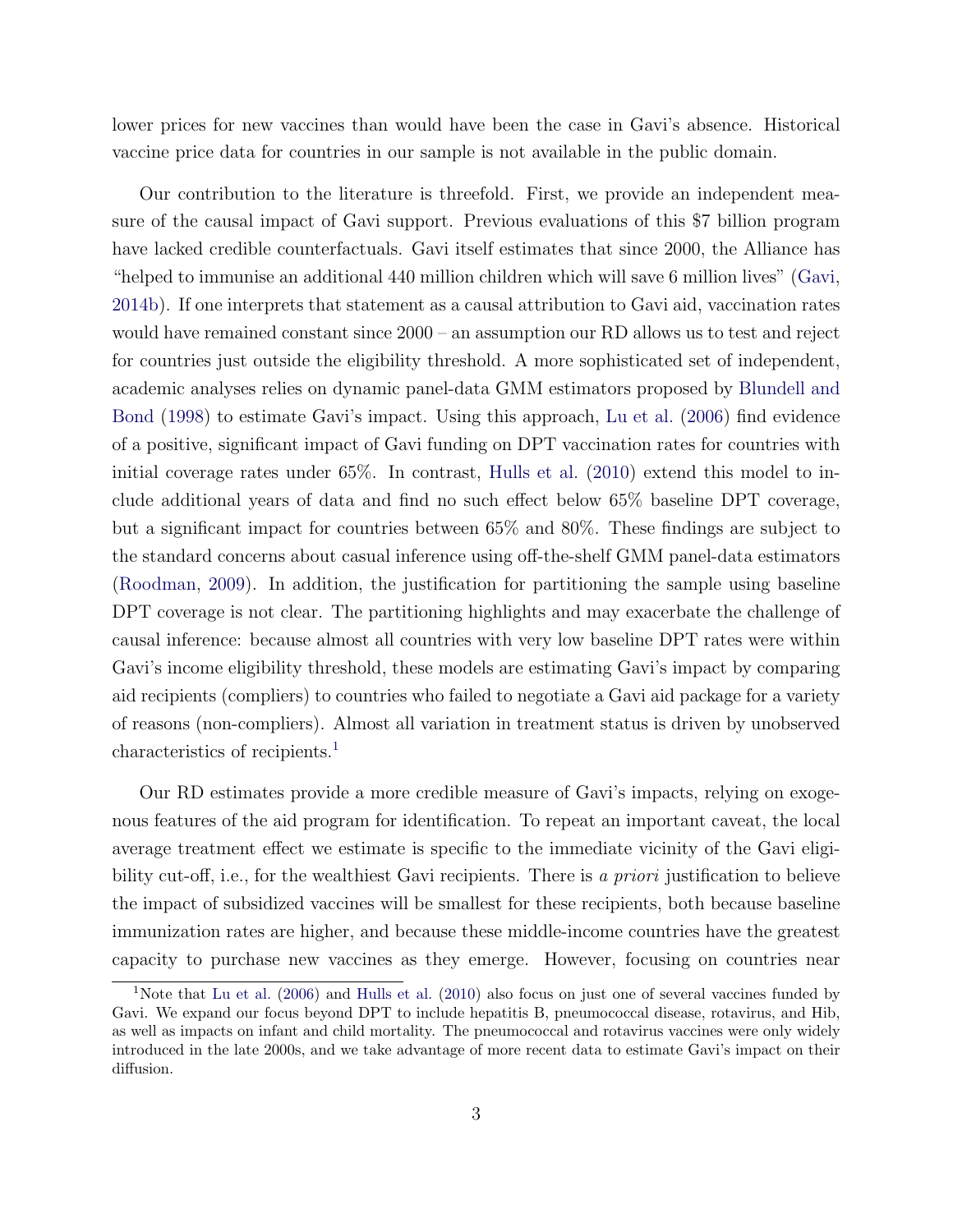the eligibility threshold remains of considerable policy relevance as Gavi seeks a new round of financing from major donors, where negotiations have focused on revising the eligibility rules, particularly 'graduation' rules for rapidly growing economies.

Second, a recurrent debate around aid impact involves fungibility. Donors may be attracted to aid for vaccines not only by their apparent low cost and high efficacy, but by the perception that in-kind distribution mitigates fungibility concerns. Previous work has found significant fungibility of aid generically [\(Devarajan et al.,](#page-29-1) [1999;](#page-29-1) [Feyzioglu et al.,](#page-29-2) [1998;](#page-29-2) [Pack](#page-31-2) [and Pack,](#page-31-2) [1993\)](#page-31-2),<sup>[2](#page-5-0)</sup> although with little attention to the endogeneity of aid. Recent findings of high levels of fungibility for health aid specifically [\(Lu et al.,](#page-30-2) [2010\)](#page-30-2) have been criticized both on identification grounds [\(Roodman,](#page-31-3) [2012\)](#page-31-3) and misspecification due to the conflation of on-budget and off-budget aid [\(de Sijpe,](#page-28-1) [2013\)](#page-28-1). Our regression discontinuity framework provides a cleaner empirical test of fungibility, and focuses squarely on the type of in-kind, off-budget aid designed to overcome it.

Third, we address a gap in the large cross-country literature on aid effectiveness, which has been overwhelmingly concerned with aid's effects on economic growth, producing mixed results [\(Burnside and Dollar,](#page-28-2) [2000;](#page-28-2) [Easterly et al.,](#page-29-3) [2004;](#page-29-3) [Rajan and Subramanian,](#page-31-4) [2008;](#page-31-4) [Clemens et al.,](#page-28-3)  $2012$ ).<sup>[3](#page-5-1)</sup> This growth focus fits awkwardly with the stated goals of health aid, whose growth effects may be limited [\(Acemoglu and Johnson,](#page-28-4) [2007;](#page-28-4) [Clemens et al.,](#page-28-3) [2012\)](#page-28-3). Many prominent commentators in the aid debate, including both advocates and skeptics of international aid as a whole, appear optimistic about the effectiveness of health aid [\(Deaton,](#page-29-4) [2013;](#page-29-4) [Easterly,](#page-29-5) [2014\)](#page-29-5). But while the empirical support for this optimism is evident in impact evaluation of specific aid-funded programs, the relationship between large aid programs operating in multiple countries and health impact is not well-established in the literature. A limited number of studies find salutary effects of health aid on child mortality [\(Arndt et al.,](#page-28-5) [2014;](#page-28-5) [Mishra and Newhouse,](#page-30-3) [2009\)](#page-30-3), but again causal inference in these dynamic panel regressions is open to debate [\(Roodman,](#page-31-1) [2009\)](#page-31-1). This paper seeks to provide additional evidence on the link between aid and health outputs and outcomes.

<span id="page-5-0"></span><sup>2</sup>[Pack and Pack](#page-31-5) [\(1990\)](#page-31-5) is an exception to the general pattern of results, finding no evidence of fungibility in sector-specific aid to Indonesia. [Van de Walle and Mu](#page-32-2) [\(2007\)](#page-32-2) is an exception to the otherwise limited attention to causal identification in this literature, finding fungibility within (but not across) broad sector categories in the context of a field experiment.

<span id="page-5-1"></span><sup>&</sup>lt;sup>3</sup>It is interesting to note that one of the most recent notable contributions to the aid and growth literature is the most methodologically similar to our analysis of vaccines, and finds quite large, positive, growth effects from aid. [Galiani et al.](#page-29-6) [\(2014\)](#page-29-6) construct a regression discontinuity analysis by exploiting the abrupt income eligibility threshold for International Development Assistance (IDA), the World Bank's most concessionary loan window. [Knack et al.](#page-30-4) [\(2014\)](#page-30-4) employ the same approach and find that crossing the eligibility threshold results in a significant decrease in aid from bilateral donors, as well as the World Bank.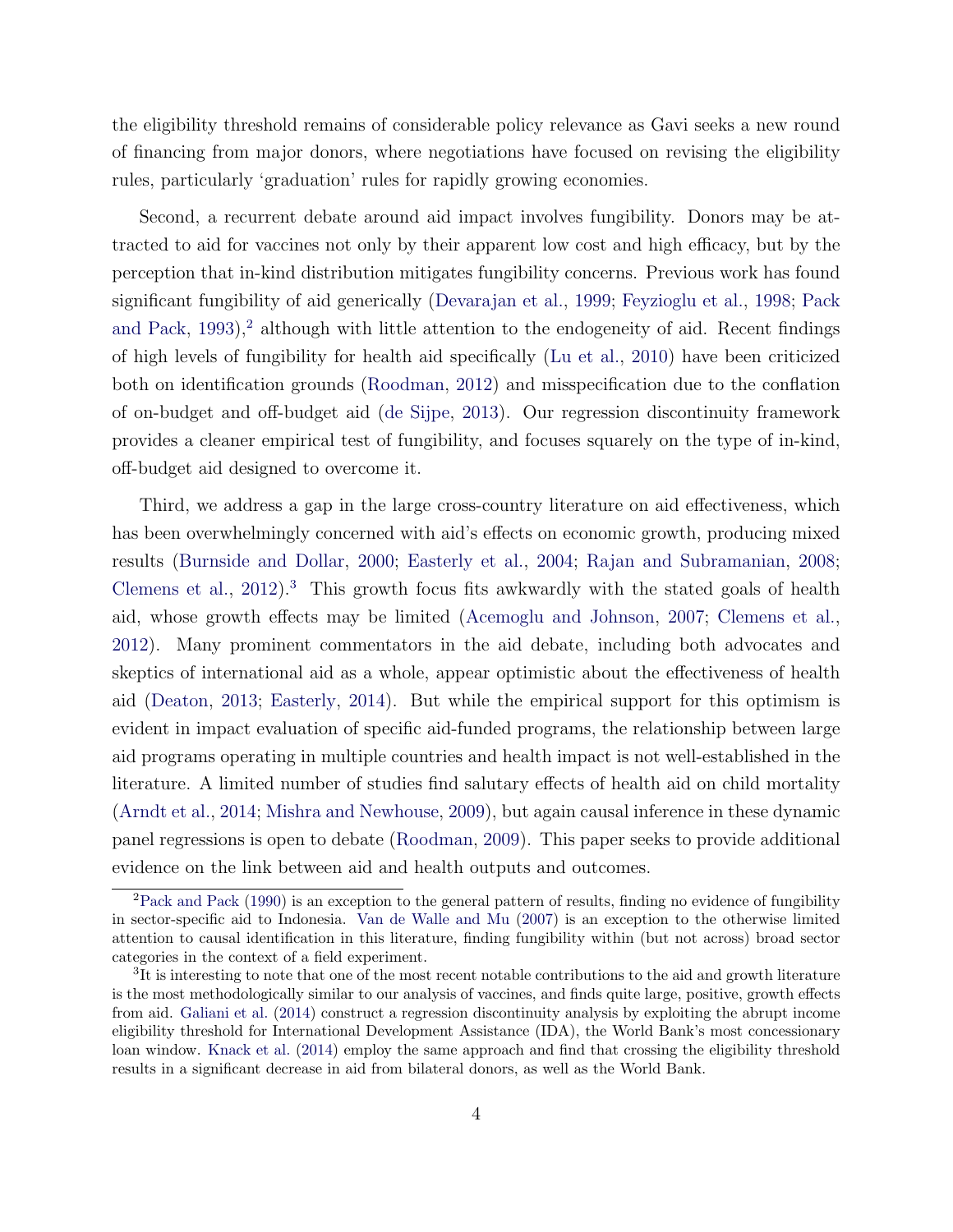The remainder of the paper is organized as follows. Section [2](#page-6-0) describes the structure of the Gavi aid program and documents our data sources. Section [3](#page-11-0) describes our econometric framework to measure treatment effects as well as fungibility and waste. Section [4](#page-16-0) describes the results. Section [5](#page-25-0) concludes.

## <span id="page-6-0"></span>2 Program background and data sources

#### 2.1 Eligibility

In Gavi's first board meeting, attendees agreed on a threshold for support. "Countries with small resources and a lack of purchasing power have been considered to be in greatest need of financial support for the new vaccines. It is proposed that this be initially interpreted as those with a GNP/capita equal to or less than 1,000 USD" [\(Gavi,](#page-29-7) [1999\)](#page-29-7). No detailed justification was offered for this threshold, other than that it was "IDA-like", i.e., similar to the cut-off for concessional World Bank loans explored by [Galiani et al.](#page-29-6) [\(2014\)](#page-29-6), an issue we return to below. Since then, Gavi's own financial sustainability models provide some ex post rationalization for the cut-off based on countries' ability to pay for vaccines.

This eligibility rule implies that the appropriate forcing variable in our analysis is the World Bank's measure of gross national income (GNI) per capita (Atlas method, current US\$). In phase 1, the \$1,000 GNI per capita threshold was measured using 1998 data. Seventy-five countries fell below this cut-off and were eligible to apply for support throughout the first phase.<sup>[4](#page-6-1)</sup> In phase 2, the threshold was maintained at \$1,000 based on 2003 GNI data and the list of eligible countries was updated [\(Gavi,](#page-29-8)  $2009$ ).<sup>[5](#page-6-2)</sup> Beginning in 2011, the threshold was increased to \$1,500 and adjusted annually for inflation in subsequent years [\(Gavi,](#page-29-9) [2014a\)](#page-29-9). The cut-off was increased to this level because it is roughly equivalent to the

<span id="page-6-1"></span><sup>4</sup>Our sample for phase 1 contains 71 eligible countries. Bolivia had a GNI of \$1,010 in 1998 and was not eligible until 2002, when its GNI dropped to \$990 per capita. Timor-Leste did not become a country until 2002, at which point it became eligible. No GNI data were available Cuba and Djibouti in 1998, lower-middle income countries.

<span id="page-6-2"></span><sup>5</sup>Gavi's program dates can be confusing. We define phases in terms of eligibility criteria, which differs slightly from Gavi's definition of phases. Gavi's phase 1 operations extended from 2000 until 2005 and phase 2 programming began in 2006, the year in which eligibility was updated based on 2003 GNI data (see Azerbaijan and the Democratic Republic of Congo's applications for funding in 2005). Gavi's website lists phase 2 as beginning in 2007 because the strategic goals governing phase 2 were not approved until that year. Phase 3 began in 2011 for both programming and strategic goals, but because the eligibility threshold was updated annually at this point, we define 2012 as phase 4 and 2013 as phase 5.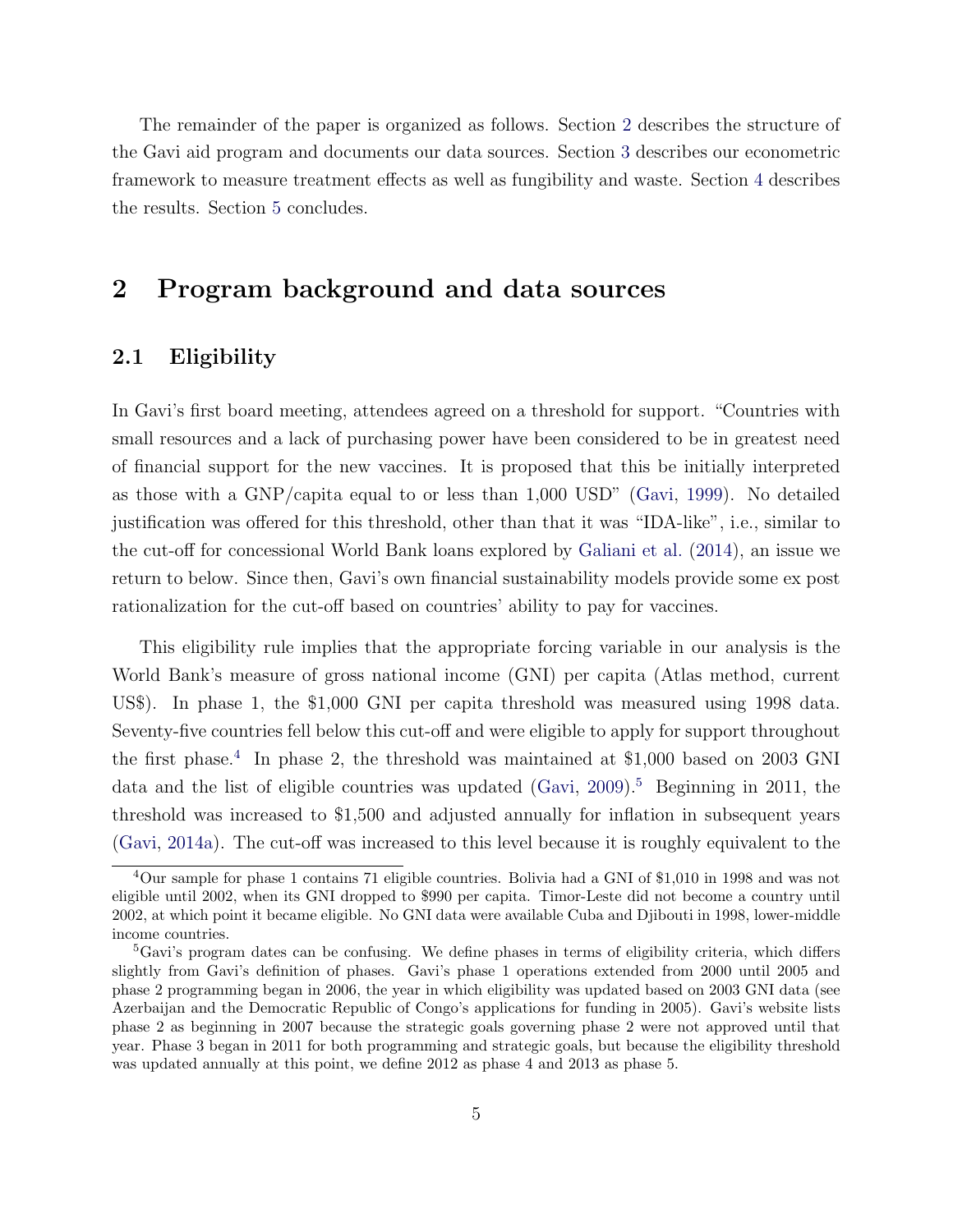original threshold in 2000, adjusting for inflation, and because in a constrained economic climate, it made sense for Gavi to retain fewer eligible countries [\(Gavi,](#page-29-8) [2009\)](#page-29-8). The number of eligible countries dropped from 72 in phase 2 to 55 in 2011.

Because some GNI estimates found in the World Bank's databank have been revised in the time since they were used to determine Gavi eligibility, we draw GNI data from original versions of the World Bank's World Development Indicator publications. Section A.7 in the [web appendix](#page-0-0) reports GNI data and vaccination rates for the countries in our sample by phase. Summary statistics appear in Table [1.](#page-40-0)

As we show below, Gavi remained fairly faithful to its initial, somewhat arbitrary incomeeligibility rule. Unfortunately, from a research perspective, it has largely ignored any changes in country eligibility due to changes in the income threshold or economic growth. Once a country has qualified for Gavi aid, subsequent loss of eligibility is unlikely to put an end to aid flows, as we show in Section [A.2](#page-0-0) and Table [2](#page-0-0) in the appendix.[6](#page-7-0)

In addition to the income threshold, Gavi instituted coverage thresholds which determined eligibility for participation in the new and under-used vaccines support (NVS) and immunization services support (ISS) program. In phase 1, countries with a DPT vaccination rate of less than 80% were eligible to apply to receive ISS support, which provided performance-based financing for increased DPT coverage. This threshold was eliminated in phase 2, allowing all Gavi-eligible countries to apply. Countries with DPT coverage rates greater than 50% were able to apply for NVS funding, support grants for vaccine purchases. This threshold was increased to 70% in phase 3. In practice, these non-income eligibility thresholds have very little predictive power as to which countries received Gavi assistance, as discussed in Section [A.2](#page-0-0) in the appendix.

#### <span id="page-7-1"></span>2.2 Aid flows

Most Gavi funding goes to purchasing vaccines, about \$4.5 billion of its total \$6.1 billion in disbursements from 2000 to 2013. These vaccines can be roughly divided into two groups: older, cheaper vaccines which dominated Gavi's programming for the first several years of its existence, and newer, more expensive vaccines which have rolled out more recently. The

<span id="page-7-0"></span><sup>&</sup>lt;sup>6</sup>Note that Gavi's graduation policy allows countries to continue to receive funding support for an agreed period of time even if they become ineligible. If a country applied for funding partway through a phase, approved funding would continue to be dispersed, regardless of eligibility during the subsequent phase.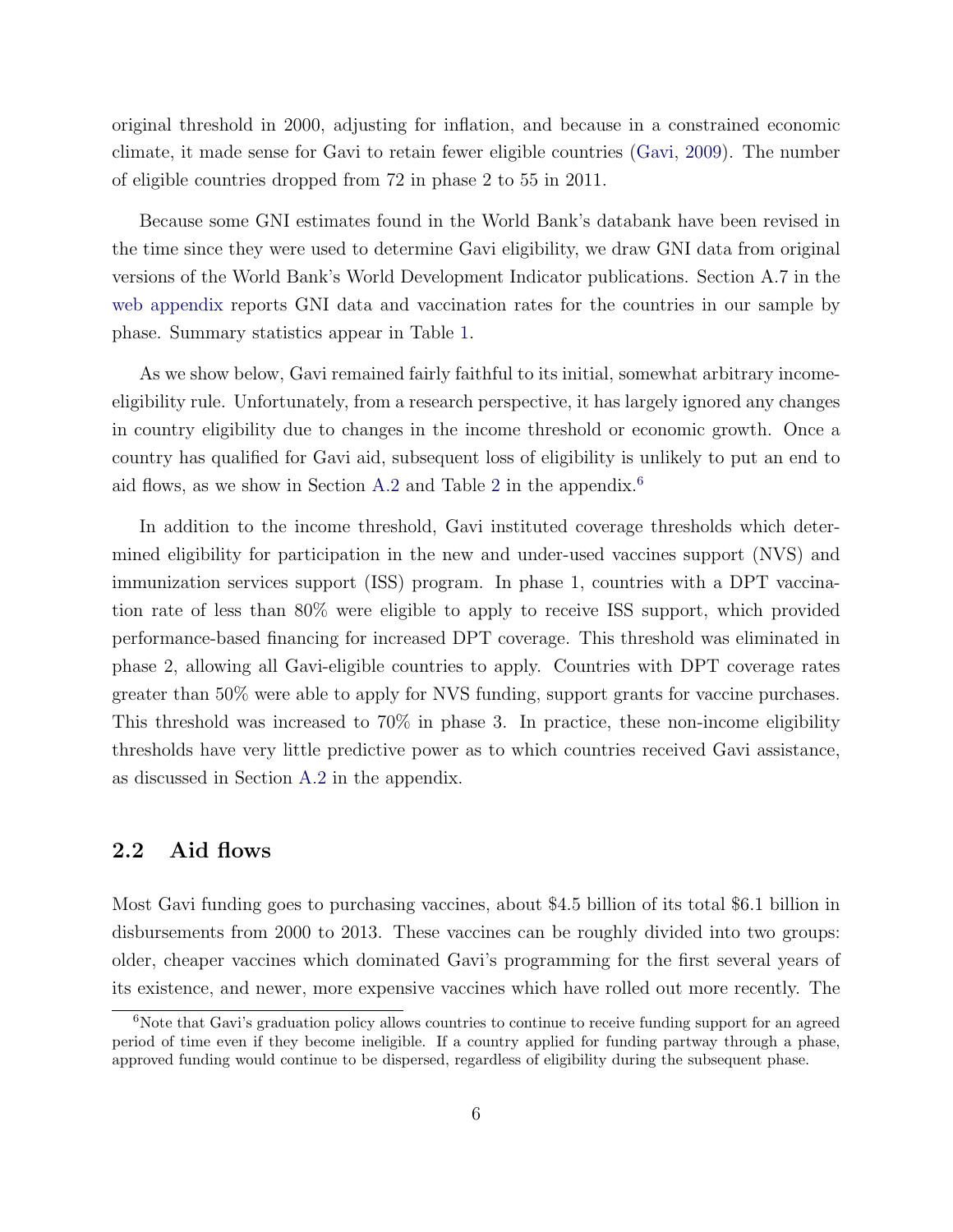first group includes the vaccines for diphtheria, pertussis, and tetanus (DPT), and hepatitis B, which Gavi has more recently replaced with a single pentavalent vaccine that covers these diseases, with the addition of Hib. The cost per dose for DPT and hepatitis B vaccinations is well under \$1, while the pentavalent vaccines costs between \$1.30 and \$3.50 per dose. Spending on these vaccines has accounted for roughly 45% of Gavi's total budget. Gavi also spent \$1.6 billion on broader health systems support, auto-disable syringes and immunization systems support (ISS), a performance-based program designed to incentivize increased DPT coverage.

The second group includes the vaccines for rotavirus and pneumococcal disease, both of which were non-existent in the developing world prior to Gavi roll-out in the late 2000s, and Hib, which was present in only a handful of developing countries at the time of Gavi's launch. These vaccines are more costly, at \$3.50 to \$5.00 per dose for rotavirus and \$3.50 to \$7.00 for the pneumococcal vaccine. These vaccines have absorbed roughly a fifth of Gavi's total budget, or \$1.2 billion, concentrated in later years.

In recent years, Gavi constitutes the majority of foreign aid for vaccinations and spends more per capita on vaccines in eligible countries than countries spend themselves  $-$  by a 6:1 ratio in 2012. The WHO and UNICEF Joint Reporting Form has collected country reports of government and non-government spending on immunizations since 2006. On average from 2006 to 2010 (Gavi phase 2), countries that were eligible for Gavi aid spent about \$0.16 per capita per year on immunization programs, and received about \$0.36 (mostly in kind) per capita from other sources. By 2012 (Gavi phase 4) government spending had fallen to \$0.09 while non-government spending had risen to about \$0.45. (See Table [1](#page-40-0) and Figure [3.](#page-34-0)) These numbers are roughly consistent with Gavi's own records, which show that eligible countries received, on average, \$0.26 per capita from Gavi in 2006-10 and \$0.60 in 2012.

Gavi does not report on the number of doses purchased by country from 2000 to 2012. Using data from Gavi and UNICEF, we construct an estimate of the number of Gavi-purchased doses of each vaccine. UNICEF, which procures vaccines on behalf of Gavi, reports the total number of doses of each vaccine purchased worldwide and the total amount spent on each vaccine, which we use to calculate the average cost per dose across all formulations of a vaccine.[7](#page-8-0) While Gavi does not provide information on vaccine presentations purchased, they

<span id="page-8-0"></span><sup>7</sup>These estimates were compared to UNICEF's awarded prices per dose for all presentations of a vaccine, and our estimates are within the range of costs per dose paid by UNICEF, available [here.](http://www.unicef.org/supply/index_57476.html) As we use the average cost per dose, our dose estimates may be higher or lower than the actual number of doses purchased, depending on the formulations used within each country. It is also unclear whether disbursement amounts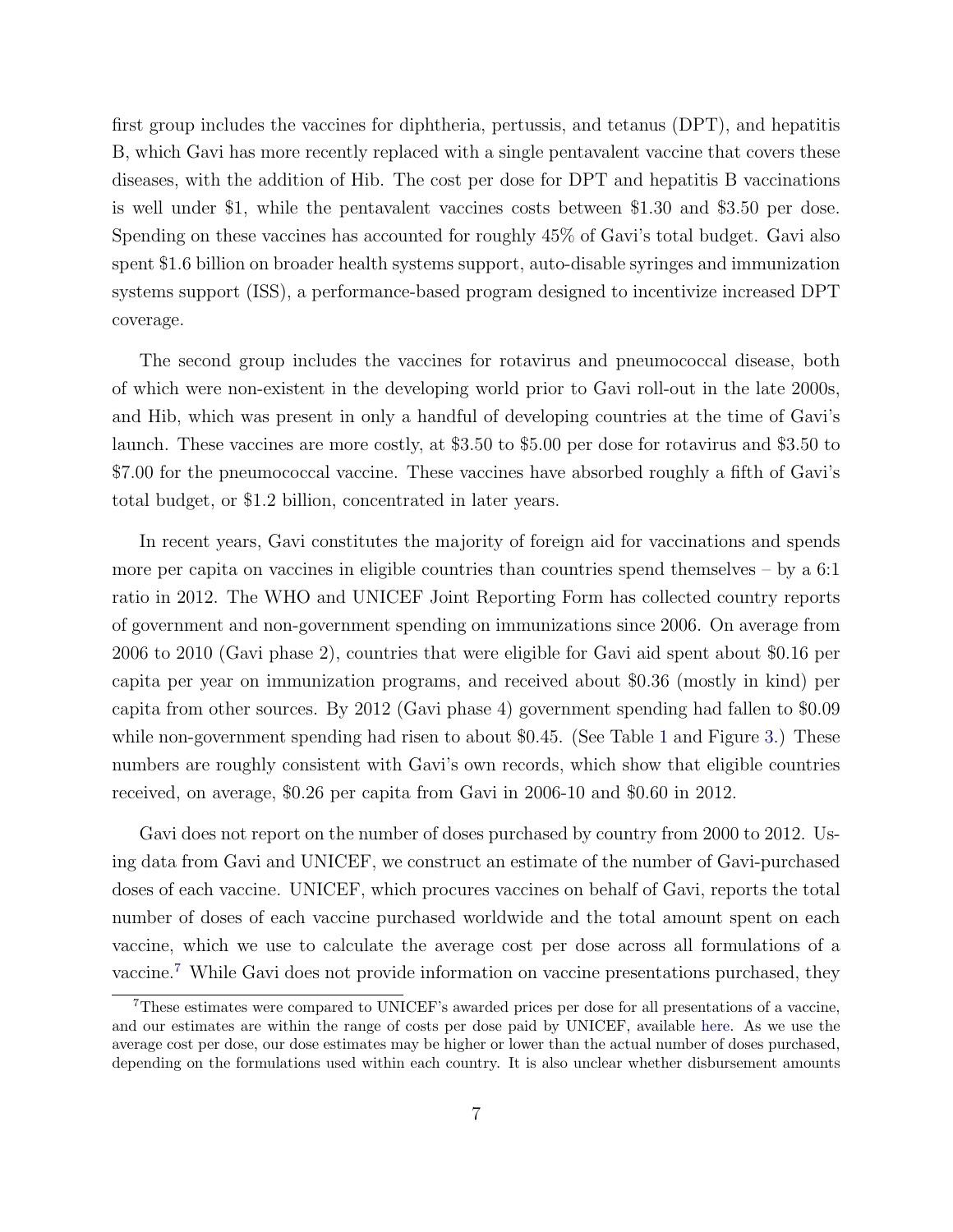do publish data on spending by vaccine. We use the average cost per dose to estimate how many doses of each vaccine Gavi purchased by country and year. When using this data to estimate vaccination rates had Gavi not purchased vaccines, we account for buffer stocks and wastage using vaccine-specific rates reported by countries in the Joint Reporting Form, substituting the mean wastage rate by vaccine when an estimate is not available.<sup>[8](#page-9-0)</sup>

#### 2.3 Vaccination outcomes

In the years since the launch of Gavi, there has been considerable progress in vaccination rates in countries that were below the income threshold. Figure [2](#page-34-1) displays vaccination rates for Gavi-eligible and ineligible countries in 2000 and 2013. As can be seen, for DPT, hepatitis B and Hib there has been considerable convergence in coverage rates between the two groups, driven by very rapid growth of coverage in Gavi-eligible countries. The coverage gap between the two sets of countries has fallen from 20 percentage points to 10 points for DPT, 38 to 11 points for hepatitis B and 15 to 7 in the case of Hib, all as vaccination rates have increased in both sets of countries. The progress in vaccine roll-out in eligible countries may or may not reflect the impact of Gavi, of course. Progress before Gavi's launch, and progress in ineligible countries both suggest other factors have had a role to play. This paper will examine the relative importance of Gavi support in raising immunization rates for countries near the income threshold.

The immunization coverage indicator we use is the WHO/UNICEF Estimates of National Immunization Coverage (WUENIC) for 2000 to 2013. These coverage estimates are available for all countries on an annual basis and measure the proportion of infants surviving to their first birthday who have completed 6 vaccine series: DPT, hepatitis B, Hib, measles, pneumococcal and rotavirus.

WHO constructs estimates using two sources of coverage data, administrative and survey. Survey data is considered the most reliable measure of coverage, but is only available intermittently and for a limited set of countries [\(Lim et al.,](#page-30-5) [2008\)](#page-30-5). Administrative data are drawn

are limited to vaccine costs, or also contains associated costs, such as syringes. This calculation of aid flows measured in doses does not affect our main RD treatment effect estimates, but any overestimate (or underestimate) of the number of doses purchased might lead us to overstate (understate) the degree of fungibility and waste in Gavi's aid.

<span id="page-9-0"></span><sup>8</sup>Wastage rates are self-reported through the Joint Reporting Form. As with country estimates of immunization coverage, it is possible that these numbers are biased or inaccurate [\(Ronveaux et al.,](#page-31-6) [2005\)](#page-31-6). [Bosch-Capblanch et al.](#page-28-6) [\(2009\)](#page-28-6) find that a majority of countries were able to correctly calculate wastage in their second data quality audit, a standard WHO process used to verify vaccination data quality.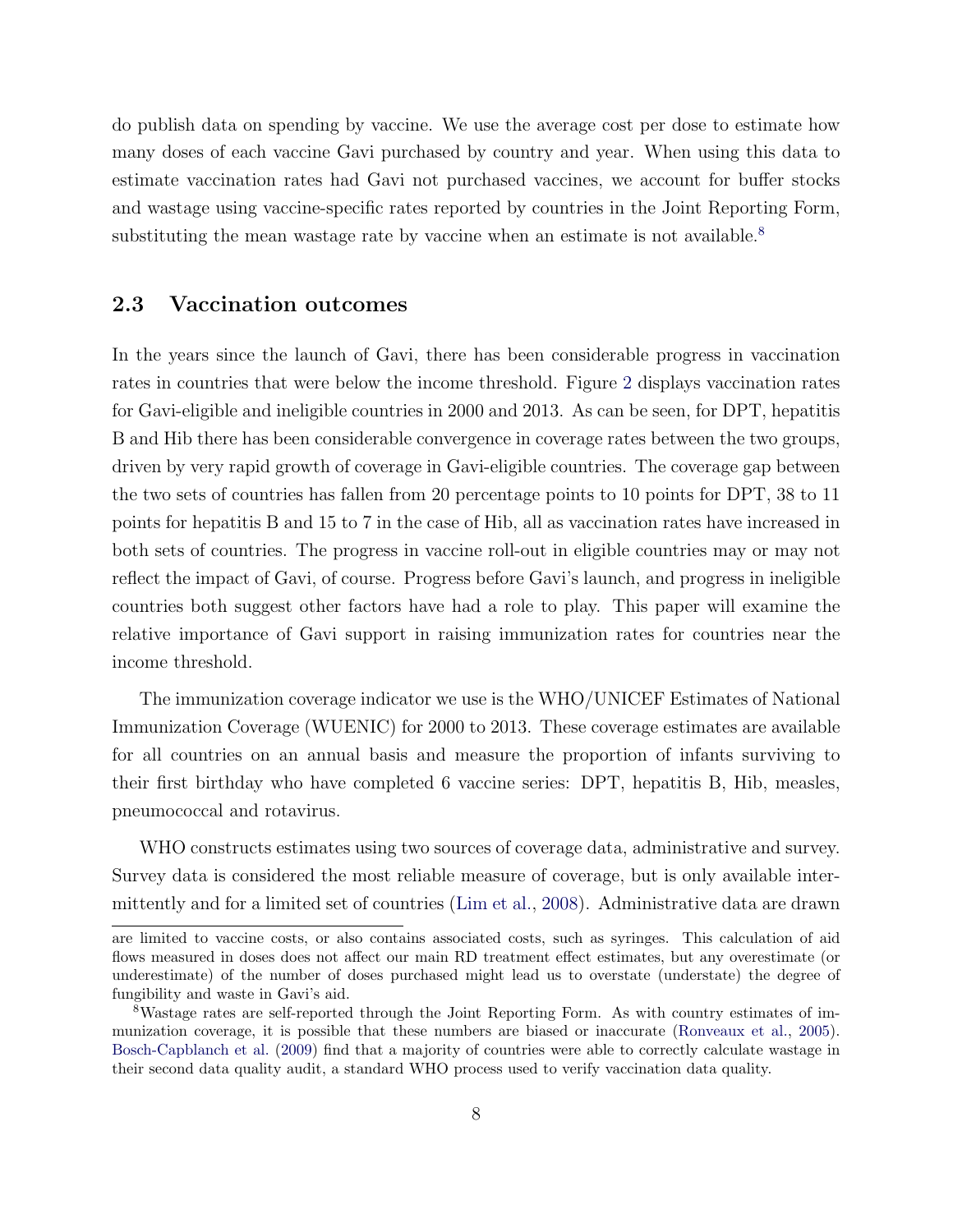from reports of vaccinations performed by service providers, which are then aggregated to the national level and reported annually to the WHO through the Joint Reporting Form. Administrative coverage figures are subject to both numerator and denominator bias due to erroneous reporting of doses delivered to children older than 12 months, under-reporting of doses provided by private clinics and inaccurate target population size, especially in cases where population projections are based on outdated censuses [\(Burton et al.,](#page-28-7) [2009\)](#page-28-7).

To account for these issues, WHO and UNICEF review coverage estimates for each country and vaccine on an annual basis to identify and address situations where data may be compromised and are not accurate representations of true coverage [\(WHO/UNICEF,](#page-32-3) [2012b\)](#page-32-3). Estimates from any recent household surveys (primarily DHS and MICS) are compared to country estimates.[9](#page-10-0) WHO consults with local officials, considers potential biases in each source and attempts to construct a pattern over time which reconciles different estimates.

Administrative data has the potential to over-report coverage levels due to measurement error and incentives from performance-based payment systems [\(Sandefur and Glassman,](#page-31-7) [2014;](#page-31-7) [Murray et al.,](#page-31-8) [2003;](#page-31-8) [Lessler et al.,](#page-30-6) [2011\)](#page-30-6). [Lim et al.](#page-30-5) [\(2008\)](#page-30-5) observe large discrepancies between survey estimates and official country estimates of coverage, particularly among countries receiving ISS funding from Gavi, where over-reporting increased significantly after the introduction of the program. They find that official estimates of DPT coverage show more rapid improvement than survey-based estimates. WHO estimates are a measurable improvement on country estimates and exhibit less over-reporting, but they are still higher than survey estimates on average [\(Lim et al.,](#page-30-5) [2008\)](#page-30-5).

Because participation in ISS is associated with inflated coverage rates, a potential consequence of using WHO estimates is that we detect an effect on DPT vaccination rates where no true effect exists. While over-reporting due to ISS payments is a concern, the results of [Lim et al.](#page-30-5) [\(2008\)](#page-30-5) suggest that any misreporting would bias our results in favor of finding a positive effect of Gavi funding on immunization rates. The incentive to misreport created by ISS did not extend to vaccines other than DPT.

Lastly, it is important to note that WHO vaccination rates refer to the target population, which for all of the vaccines examined here is defined as infants under the age of one year. A potential threat to our research design would arise if vaccines were routinely administered

<span id="page-10-0"></span><sup>&</sup>lt;sup>9</sup>There is often a delay of several years before results from surveys like the DHS are available. If new data from surveys become available which improve upon previous years' estimates, earlier estimates are also corrected. Contextual information, such as stock-outs or other disruptions to service delivery, is also considered. [\(Mitchell et al.,](#page-31-9) [2012\)](#page-31-9)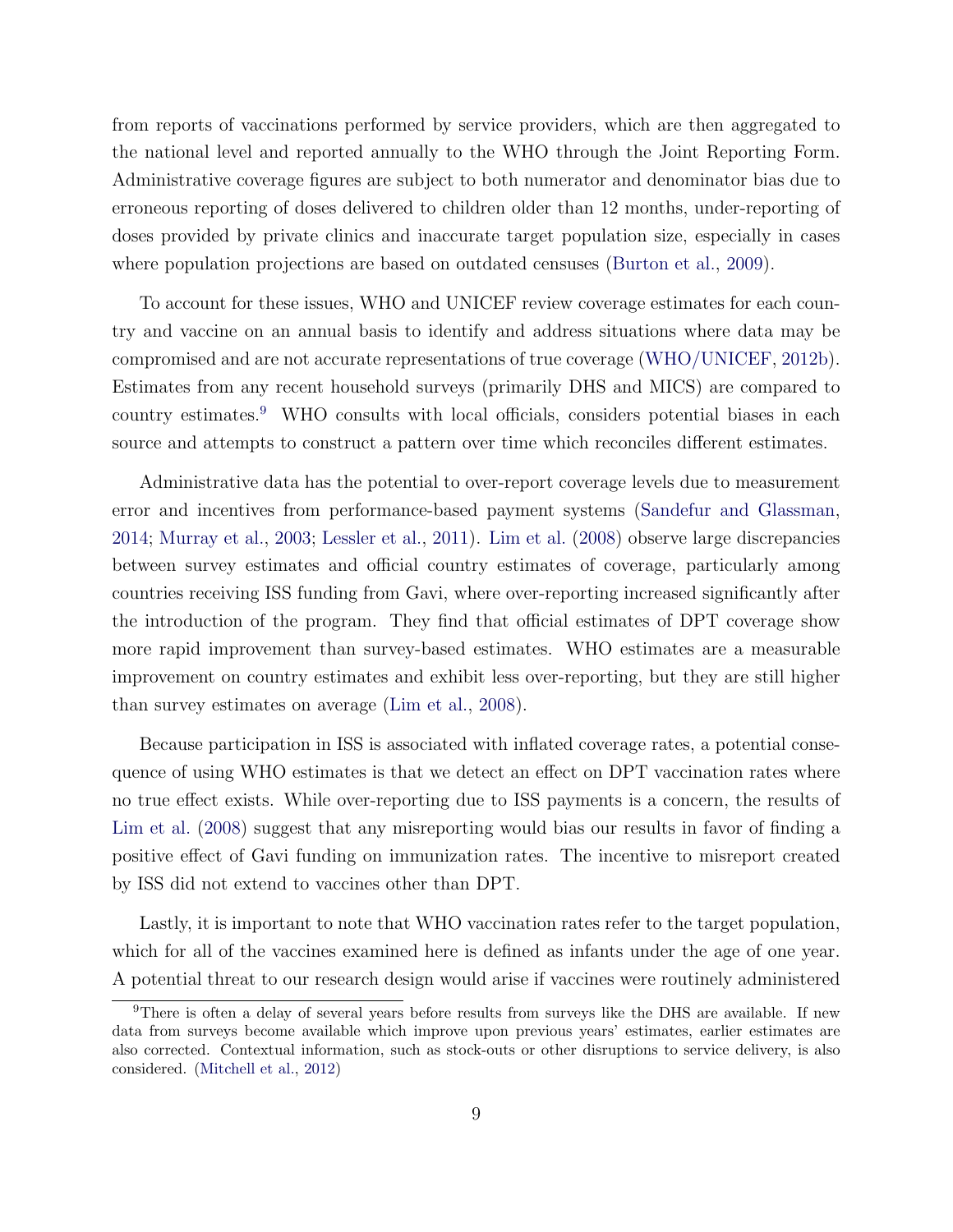to children above this age threshold, a phenomenon referred to as "catch-up vaccination." This would be especially problematic if vaccines delivered by Gavi led to increased catch-up vaccination in the treatment group, leading to an underestimate of aid's impact. Fortunately for the research design, there is strong evidence this is not the case.

While we cannot observe catch-up vaccination in our data, the phenomenon is welldocumented in the literature. [Clark and Sanderson](#page-28-8) [\(2009\)](#page-28-8) draw on Demographic and Health Survey (DHS) data from 45 countries to measure the delays in completing DPT vaccination courses. Delays of several weeks are quite common in many countries, but these delays very rarely push the date of completion beyond the one-year mark. In the full sample of 45 countries, 50% of vaccinated children had received the final dose of DPT by 20 weeks of age, and 95% by 30 weeks.

## <span id="page-11-0"></span>3 Empirical strategy

The core premise of our empirical strategy is that the relationship between a country's income and its vaccination coverage is relatively smooth and continuous. Richer countries have higher vaccination rates, but on average, countries with similar income will have similar vaccination rates. In contrast, Gavi treats similar countries very differently: if they fall above the income threshold they typically receive nothing, and if they fall below the threshold they typically receive large quantities of vaccines.

As an illustrative example, consider two countries that fell just on either side of Gavi's eligibility threshold in its first funding cycle: Ukraine (eligible at \$980 per capita GNI in 1998) and the Philippines (ineligible at \$1,050). As one would expect, before Gavi launched they had very similar vaccination rates. In 2000, Ukraine vaccinated 4% of infants against hepatitis B, and the Philippines 7%. But they received very different aid allocations. Adhering to its sharp eligibility rule, in 2004 Gavi gave Ukraine enough hepatitis B doses to vaccinate 81% of its infants, and gave the Philippines nothing.

This starkly different treatment of otherwise similar countries provides a natural experiment that we use to test two null hypotheses. First, we test the null hypothesis of zero impact, i.e., that countries on either side of the threshold look identical despite one group being eligible for Gavi aid and the other not. Rejecting this null implies Gavi had a significant impact. For instance, by 2005, Ukraine was vaccinating 97% of infants against hepatitis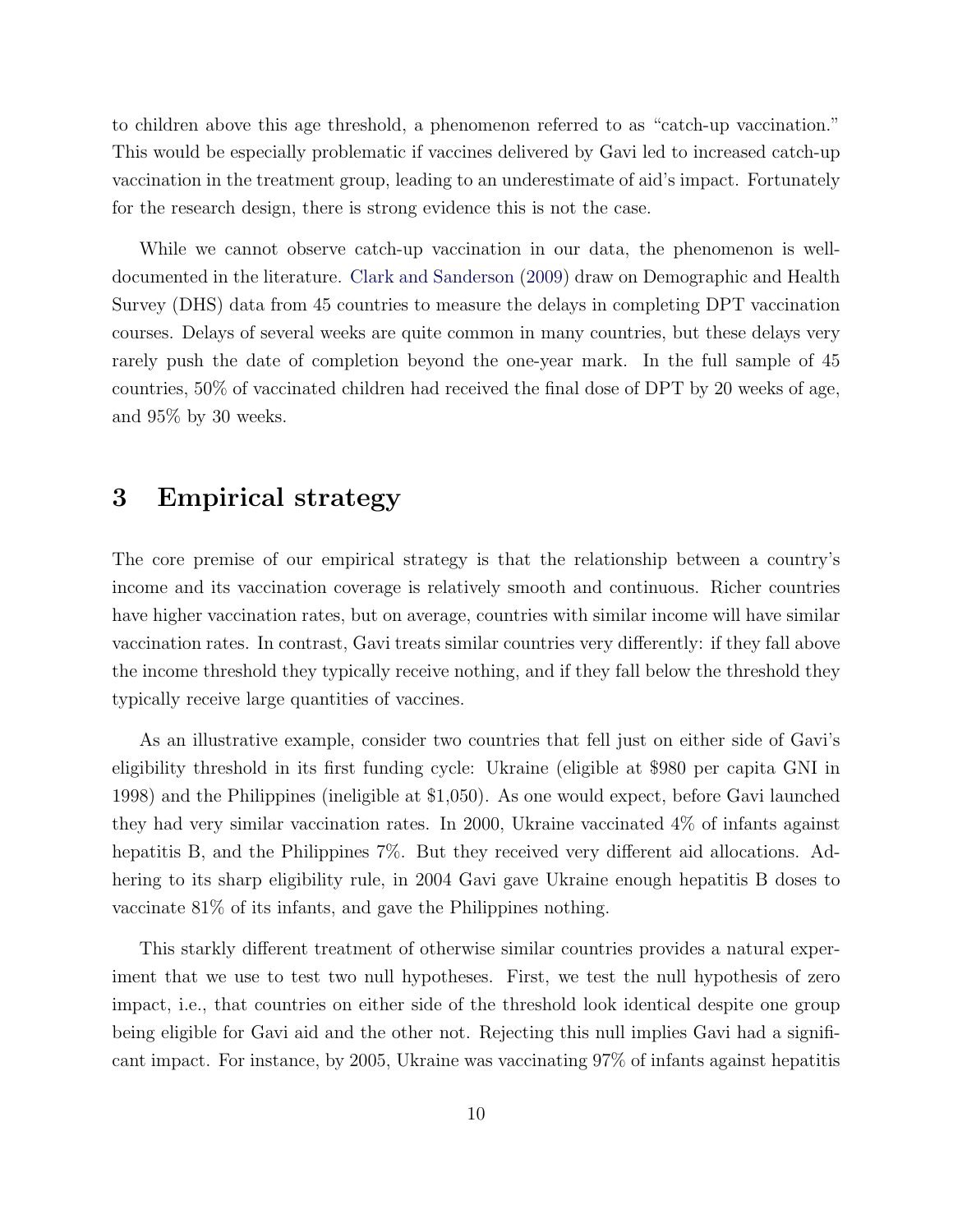B, compared to just 49% in the Philippines. Ignoring problems of statistical inference to focus on identification for the moment, if this pair of countries was representative of our full sample, we would conclude that aid had a positive impact of 48% on hepatitis B coverage.

Second, we test an alternative null hypothesis which we refer to as zero waste and zero fungibility, i.e., if Ukraine received enough hepatitis B doses to vaccinate 81% of its infants, we should see Ukrainian vaccination rates that are 81 percentage points higher than in the Philippines. Otherwise, either some of Gavi's aid was wasted, or Ukraine reduced its domestic vaccination efforts in response to the aid package. In our example, Gavi's 'impact' on Ukraine was large at 48%, but far less than the amount of aid received. The discrepancy implies waste or displacement equivalent to 33% of infants (81% minus 48%).

Wasting vaccines is very different than crowding out domestic vaccine purchases, and we maintain a high burden of proof before claiming evidence of waste. In extreme cases, though not this example, aid deliveries exceeded the vaccination rate altogether. For instance, from 2001 to 2013, Gavi gave Bangladesh enough hepatitis B vaccine to vaccinate 70% of its infants each year, but the WHO reports only 59% of infants as fully vaccinated on average over that period. Only in these relatively rare instances do we infer actual waste of Gavi vaccines.

Stepping back from this numerical example, the following paragraphs formalize the rationale for using countries just above Gavi's income eligibility threshold as a control group for those just below it. We explain the logic of this regression discontinuity design in the standard potential outcomes framework of the treatment effects literature, following [Lee and](#page-30-7) [Lemieux](#page-30-7) [\(2009\)](#page-30-7). As we move beyond this two-country example, we discuss the choice of optimal bandwidth  $-$  i.e., how many countries how far from the threshold to include in the analysis – and how we adjust for income differences between countries around the cut-off.

#### 3.1 Potential outcomes framework

Suppose that for each observation i the outcome takes a value of  $Y_i(1)$  if i is eligible for treatment and  $Y_i(0)$  if it is not. Country i is eligible for aid if its income  $X_i$  is below the threshold c. For each observation we observe only one of these potential outcomes, and we can estimate  $E[Y_i(0)|X > c]$  for the ineligible countries above the Gavi cut-off, and  $E[Y_i(1)|X < c]$  for the eligible countries below the cut-off.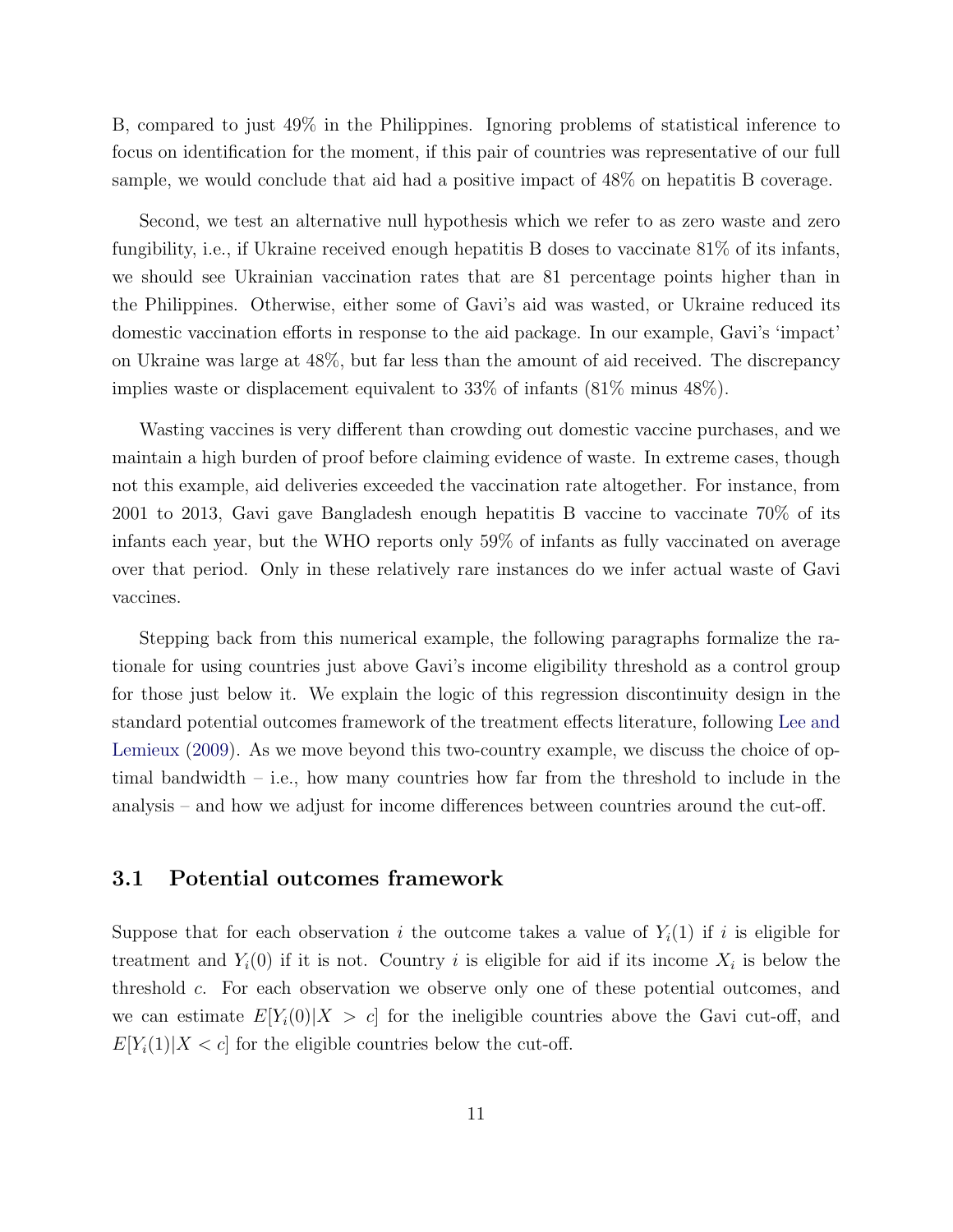The key assumption underlying RD estimation is that potential outcomes are continuous in  $X$ , the forcing variable [\(Hahn et al.,](#page-30-8) [2001\)](#page-30-8). Under this assumption, the treatment effect at the cut-off becomes:

$$
E[Y_i(1) - Y_i(0)|X = c] = \lim_{\varepsilon \to 0} E[Y_i(1)|X = c + \varepsilon] - \lim_{\varepsilon \to 0} E[Y_i(0)|X = c + \varepsilon]
$$
(1)

This expression makes clear that RD estimates yield a local average treatment effect (LATE) in a very specific sense: the LATE applies to observations in the immediate vicinity of the cut-off, c, as  $\varepsilon$  approaches zero. This LATE is an intent-to-treat (ITT) effect, as we have defined treatment purely in terms of treatment eligibility. Below we consider the effect of treatment on the treated (TOT), i.e., the LATE applicable to countries near the threshold who actually received Gavi aid.

Now turn to the question of measuring fungibility and waste. Let  $D_i$  denote the total vaccine doses delivered by Gavi to country  $i$ , measured as a proportion of the target-age population the aid could cover in an ideal scenario. We estimate the number of Gavipurchased doses using Gavi's disbursement data and the average cost paid per dose annually for each vaccine, calculated using UNICEF data on total doses purchased and total spending -worldwide. Gavi calculated its aid based on estimates of achievable coverage, often  $D_i =$ 100%, especially for hepatitis B, Hib, and DPT. As our starting point, we assume that if vaccines are completely non-fungible and there is zero waste, then aid should raise vaccination rates by an amount equivalent to the total vaccines received. This implies that

<span id="page-13-1"></span>
$$
E[\tilde{Y}_i(1) - \tilde{Y}_i(0)|X = c] = 0,
$$
\n(2)

where  $\tilde{Y}_i(1) \equiv Y_i(1) - D_i(1)$ . In words, once we subtract Gavi vaccine doses from the vaccination rate, we should observe no difference between eligible and ineligible countries if aid is not fungible and is not wasted.

To make this concrete, return to our numerical example. Ukraine (\$980 per capita GNI in 1998) and the Philippines (\$1,050) fell just on either side of the eligibility threshold for Gavi's phase 1. Ukraine recorded a hepatitis B vaccination rate in 2005 of 97%, compared to 49% for the Philippines, while we estimate Ukraine received free vaccines equivalent to 81% coverage in the year before and the Philippines received none.<sup>[10](#page-13-0)</sup> Equation [\(2\)](#page-13-1) implies that

<span id="page-13-0"></span><sup>&</sup>lt;sup>10</sup>Using the methodology described in Section [2.2,](#page-7-1) we estimate that Gavi delivered 1,030,401 doses of hep B to Ukraine in 2004, whereas Ukraine's [2004 Annual Progress Report](http://www.gavi.org/country/ukraine/documents) states that 989,872 doses were delivered, a discrepancy of 4%.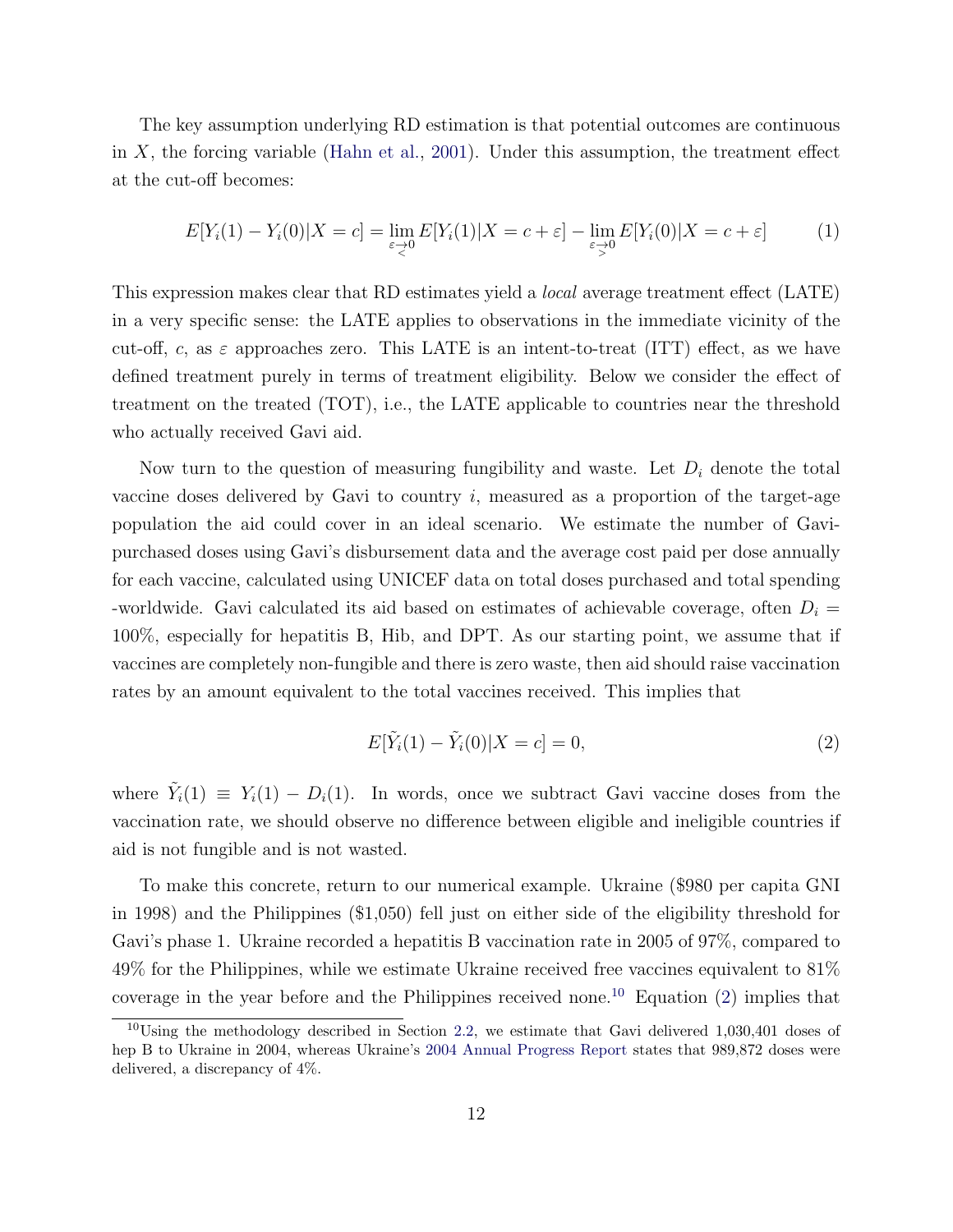if there is no fungibility or waste, we should expect Ukraine's vaccination rate to be equal to the Philippines' after subtracting the aid to Ukraine  $-97\%$  coverage minus 81% aid (i.e., 16%) should equal 49%. The gap between 16% and 49% implies that Gavi aid was either wasted or crowded out domestic expenditure in Ukraine.

#### 3.2 Regression specification

Our basic empirical strategy is a straightforward application of regression discontinuity methods: we regress vaccination and mortality rates within a country on a function of the baseline per capita GNI variable used to determine Gavi eligibility, and test for a discontinuous jump in outcomes at the threshold.<sup>[11](#page-14-0)</sup> We test for balance by showing that pre-treatment trends in vaccination exhibited no discontinuity at the threshold. We estimate our core regression parametrically using a linear regression with polynomial terms on either side of the cut-off, reporting both intent-to-treat (ITT) and average treatment on the treated (TOT) effects. For the latter, we use a fuzzy regression discontinuity design to account for the fact that many Gavi-eligible countries did not receive aid in a given year – though almost all eligible countries received aid in at least some years.

They key challenge in estimation is to provide a reasonable empirical approximation of the (continuous) function linking the forcing variable to the outcome. We follow the advice of [Gelman and Imbens](#page-29-10) [\(2014\)](#page-29-10) and focus on low-order polynomials on either side of the cut-off, varying the bandwidth of data used in estimation.

To measure the intent-to-treat effect, we regress change in vaccination and mortality rates  $(Y)$  in country c and year t on a p<sup>th</sup>-order polynomial of log GNI per capita in year t,  $X_{ct}$ , an eligibility dummy indicating that the country fell below the Gavi eligibility threshold in the given year,  $E_{ct}$ , and the interaction of the treatment dummy and the polynomial terms.

<span id="page-14-1"></span>
$$
Y_{ct} = \beta_{00} + \beta_{01}\tilde{X}_{ct} + \beta_{02}\tilde{X}_{ct}^{2} + \dots + \beta_{0p}\tilde{X}_{ct}^{p}
$$
  
+ $\rho E_{ct} + \beta_{11}E_{ct}\tilde{X}_{ct} + \beta_{12}E_{ct}\tilde{X}_{ct}^{2} + \dots + \beta_{1p}E_{ct}\tilde{X}_{ct}^{p} + \eta_{ct}$  (3)

In practice, we present linear and quadratic results,  $\{p : 1, 2\}$ . Note that the tilde over the GNI terms indicates that they have been de-meaned, such that  $\tilde{X}_{ct} \equiv X_{ct} - \bar{X}_{ct}$ , enabling us to interpret the  $\rho$  coefficient as an estimate of the treatment effect at the discontinuity.

<span id="page-14-0"></span><sup>11</sup>A short introduction to regression discontinuity can be found on [BetterEvaluation's website.](http://betterevaluation.org/evaluation-options/regressiondiscontinuity) A more extensive guide to the study design can be found in [MDRC's A Practical Guide to Regression Discontinuity.](http://www.mdrc.org/sites/default/files/regression_discontinuity_full.pdf)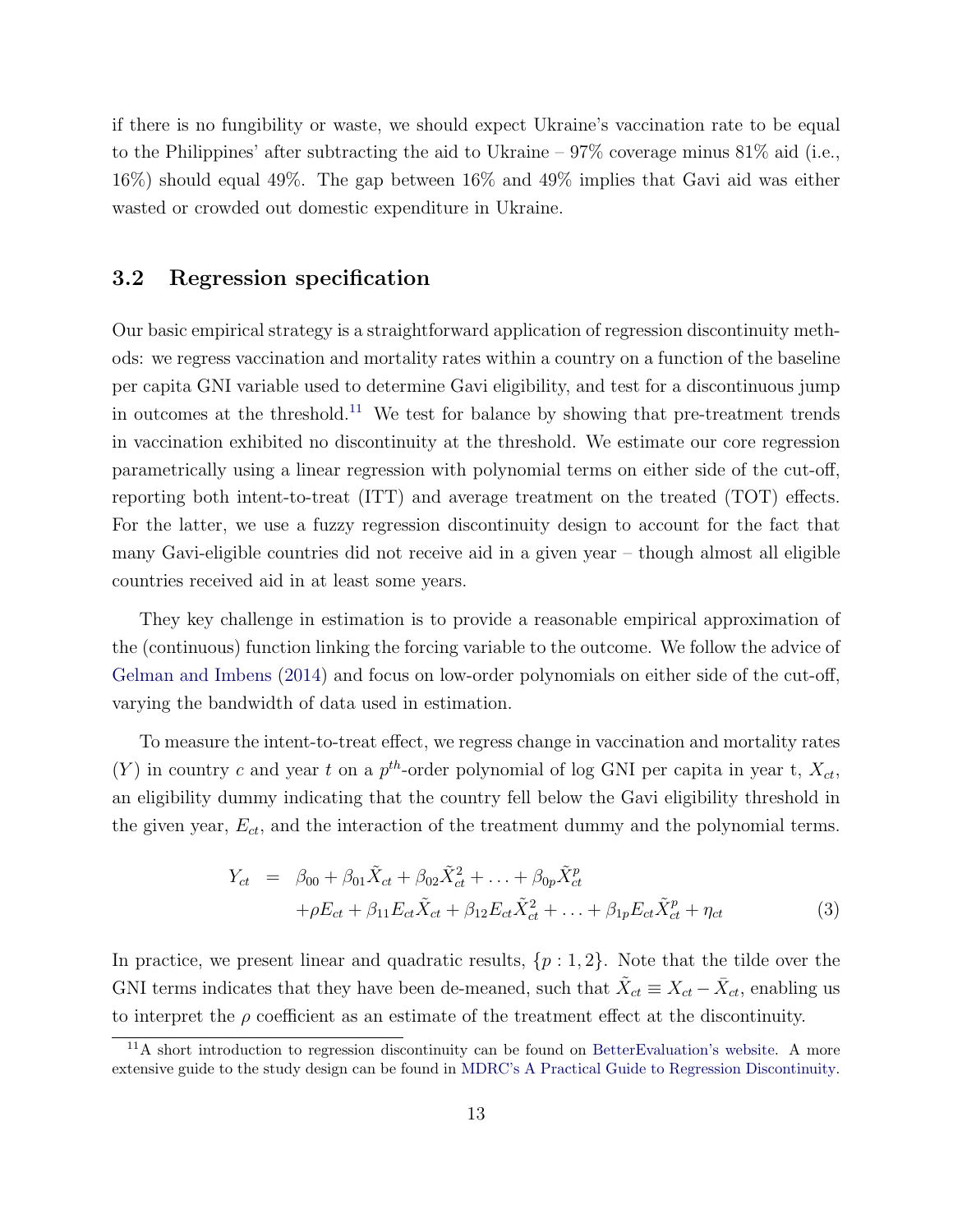Because estimates may be sensitive to the bandwidth chosen, we employ the method proposed by [Imbens and Kalyanaraman](#page-30-9) [\(2012\)](#page-30-9) to select the optimal bandwidth to minimize mean-squared error. The optimal bandwidth selection is implemented using the "rd" package in Stata, documented in [Nichols](#page-31-10) [\(2007\)](#page-31-10) and subsequent updates. Rather than allowing the bandwidth to vary as we estimate effects on, say, hepatitis B and DPT, we use a benchmark bandwidth that is the rough midpoint of the [Imbens and Kalyanaraman](#page-30-9) [\(2012\)](#page-30-9) estimates across the six vaccines studied. We also report results using half and twice this bandwidth.

In addition to the ITT effect, we are also interested in the effect treatment on the treated (TOT). This is a specific LATE estimate, relevant to eligible countries which may have endogenously selected into treatment and, in this instance, only such countries which are near the eligibility threshold. We can estimate the TOT effect in a two-stage least squares framework commonly referred to as a fuzzy regression discontinuity design.

In the second stage, we regress  $Y_{ct}$  on a polynomial of log GNI per capita in year t,  $X_{ct}$ , the predicted value of the treatment dummy indicating that the country received Gavi funding in the given year,  $T_{ct}$ , and the interaction of the predicted treatment dummy and the polynomial terms.

<span id="page-15-0"></span>
$$
Y_{ct} = \beta_{00} + \beta_{01}\tilde{X}_{ct} + \beta_{02}\tilde{X}_{ct}^2 + \rho \widehat{T}_{ct} + \widehat{\beta_{11}T_{ct}\tilde{X}_{ct}} + \widehat{\beta_{12}T_{ct}\tilde{X}_{ct}} + \eta_{ct}
$$
(4)

To test robustness, we estimate equation [\(4\)](#page-15-0) using both a linear and quadratic function of  $X$ .

In the first stage, we regress the actual Gavi treatment dummy on an indicator of Gavi eligibility, which takes a value of one if the country's GNI was above the cut-off in that phase,  $E_{ct}$ . In addition, we control for the same polynomial function of log GNI as used in the second stage in equation [4,](#page-15-0) as well as the interaction of these polynomial terms and the eligibility dummy.

<span id="page-15-1"></span>
$$
T_{ct} = \gamma_{00} + \gamma_{01}\tilde{X}_{ct} + \gamma_{02}\tilde{X}_{ct}^2 + \pi E_{ct} + \gamma_{11}E_{ct}\tilde{X}_{ct} + \gamma_{12}E_{ct}\tilde{X}_{ct}^2 + \varepsilon_{ct}
$$
(5)

Note that we rely primarily on a binary indicator as the treatment variable, T, although dollar figures are available from Gavi, because our main instrumental variable (income eligibility) cannot explain any variation in the size of Gavi aid packages across eligible countries.

As a robustness check, we also estimate a specification that is analogous to a dose-response model, where  $T$  is defined as a continuous (nonnegative) variable measuring the number of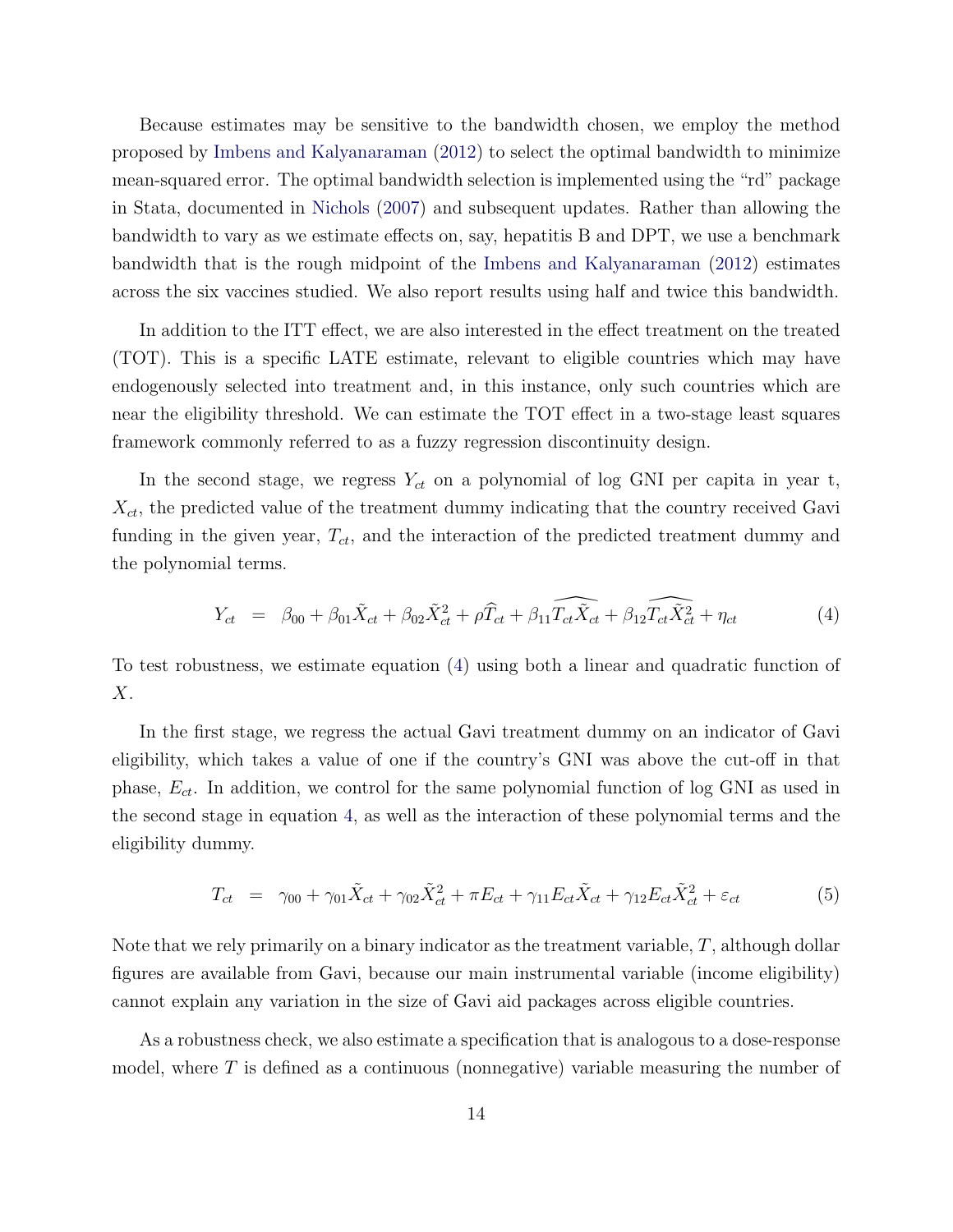vaccine doses delivered to the country by Gavi per infant (under one year of age). The Gavi eligibility threshold by itself only predicts a uniform jump in aid for all countries. To be meaningful, this model requires additional instruments to explain variation in the 'dosage', i.e., the size of Gavi aid flows across countries.

There is a clear pattern that larger countries receive less Gavi aid per capita. Thus we propose to use the interaction of a country's infant population and the indicator for eligibility as an additional instrument, as smaller countries should see a bigger jump in aid at the income-eligibility threshold. We control separately for the direct effect of population size on vaccination in the second-stage regression, so that the second-stage equation becomes

<span id="page-16-2"></span>
$$
Y_{ct} = \beta_{00} + \beta_{01}\tilde{X}_{ct} + \beta_{02}\tilde{X}_{ct}^2 + \beta_{0p}P_{ct}
$$
  
+ $\rho \widehat{T}_{ct} + \beta_{11}\widehat{T_{ct}}\tilde{X}_{ct} + \beta_{12}\widehat{T_{ct}}\tilde{X}_{ct}^2 + \dots + \beta_{1p}\widehat{T_{ct}}\tilde{X}_{ct}^p + \eta_{ct}$  (6)

and the first-stage regressions take the following form,

<span id="page-16-1"></span>
$$
T_{ct} = \gamma_{00} + \gamma_{01}\tilde{X}_{ct} + \gamma_{02}\tilde{X}_{ct}^2 + \gamma_{0p}P_{ct}
$$
  
 
$$
+ \pi E_{ct} + \gamma_{11}E_{ct}\tilde{X}_{ct} + \gamma_{12}E_{ct}\tilde{X}_{ct}^2 + \gamma_{1p}E_{ct}P_{ct} + \varepsilon_{ct},
$$
 (7)

where  $P_{ct}$  measures the population under age one in country c. Again, the main innovation here is the addition of a second excluded instrument,  $E_{ct}P_{ct}$ , the interaction of population and eligibility. We achieve greater precision relative to the simple RD specification by making additional identifying assumptions. While we allow for the relationship between population size and vaccination to vary across the income spectrum, the crucial identifying assumption for the dose-response model is that this population-vaccination relationship would not jump discontinuously in the vicinity of the income eligibility threshold except due to the effect of Gavi.

## <span id="page-16-0"></span>4 Results

#### 4.1 First stage results and balance tests

Before turning to the main results, we address two important preliminaries: (a) ensuring that Gavi aid exhibits a discontinuous jump at the eligibility threshold, and (b) demonstrating that other variables which were pre-determined at the time of Gavi's launch do not.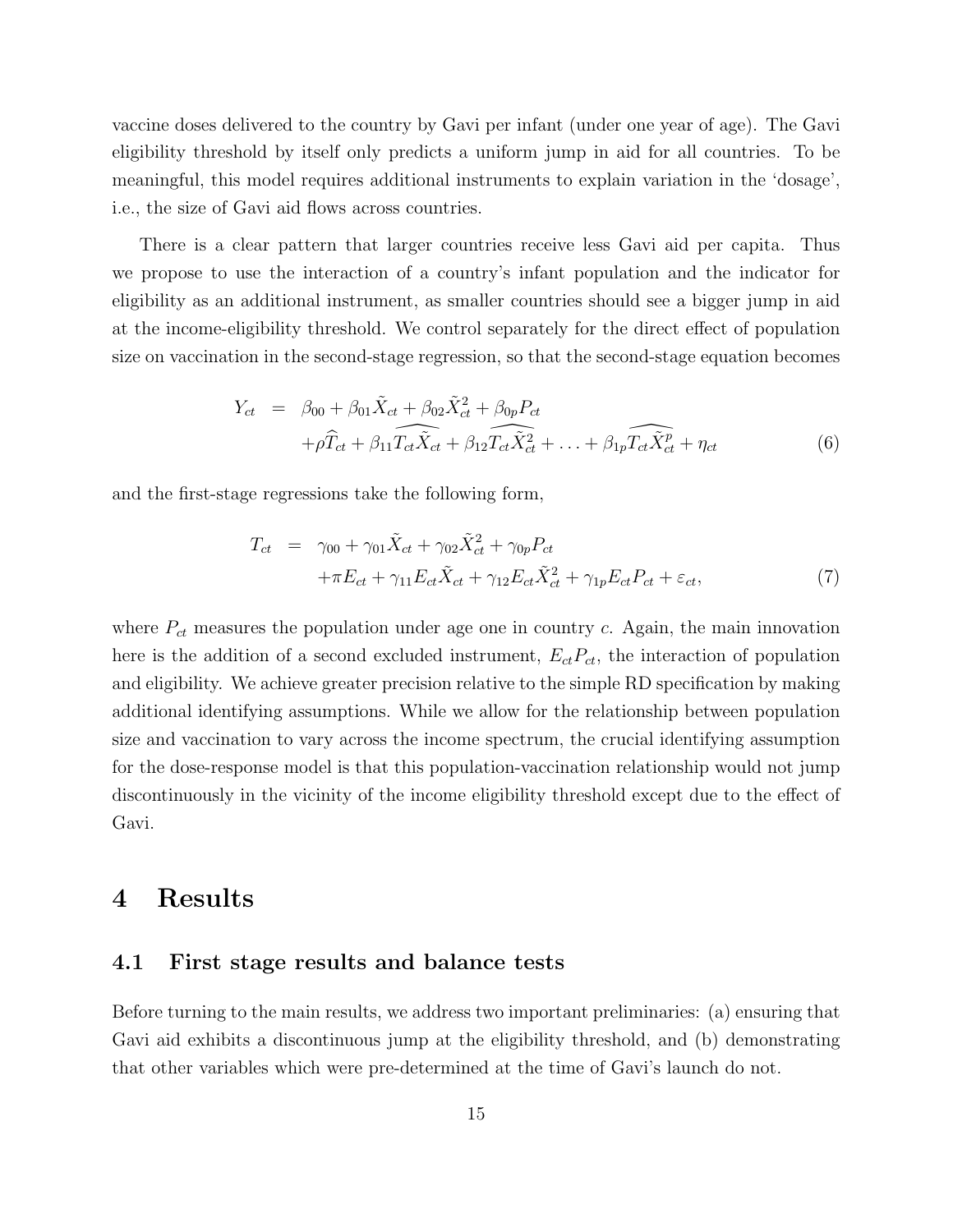The first-stage regressions show that Gavi's sharp eligibility threshold has been enforced quite strictly. Results of estimating equation [\(5\)](#page-15-1) are reported in Table [2](#page-41-0) and Figure [4.](#page-35-0) The probability of receiving Gavi aid falls by about 7% for each additional log point of per capita GNI, and jumps more than 60% at the threshold, with minor variation across specifications. This jump is significant at the 1% level with linear and quadratic controls for log per capita GNI, and is fully robust to allowing the GNI function to vary on either side of the threshold. The jump is significantly less than 100% primarily because of non-compliance rather than defiance: after Gavi was launched in 2000, disbursements began only gradually in many countries, and many country-year cells are coded as zero, particularly in earlier years.

In theory, Gavi eligibility depended not only on the income threshold, but also on separate thresholds defined by baseline DPT vaccination rates, as described in Section [2.](#page-6-0) In practice, it appears these thresholds were not strictly enforced. A country's classification based on baseline DPT shows some relationship with the probability of receiving Gavi aid, but this relationship is not robust and only marginally significant in the best cases. We explore this issue in detail in the appendix (see Table [3\)](#page-0-0). Because baseline DPT adds little or no predictive power to the first-stage regression, we focus exclusively on the income threshold.

The sharp jump in Gavi aid at the GNI threshold raises the question of whether countries differed previously at this point, and whether Gavi simply chose a pre-existing discontinuity in country performance. For the variables where we have data on pre-treatment trends – including vaccination rates for hepatitis B, Hib, DPT, and measles, as well under-5 and under-1 mortality rates – we fail to reject the null of parallel pre-treatment trends (see Table [3\)](#page-42-0).

More formally, regression discontinuity designs are subject to balance tests, analogous to those reported for randomized experiments. The assumption that counterfactuals are a continuous function of the forcing variable implies, in our setup, that baseline values of the outcome variables (circa 2000) should exhibit no jump at the Gavi eligibility threshold. To test this, we apply equation [3](#page-14-1) to baseline values, and report results in Table [3.](#page-42-0) As seen in the table, sample sizes are relatively small (roughly 10% the size of our main specifications for the treatment effects) and thus power is somewhat limited. Nevertheless, we fail to detect any significant trend break in the relationship between income and vaccination or mortality in 2000 at the cut-off.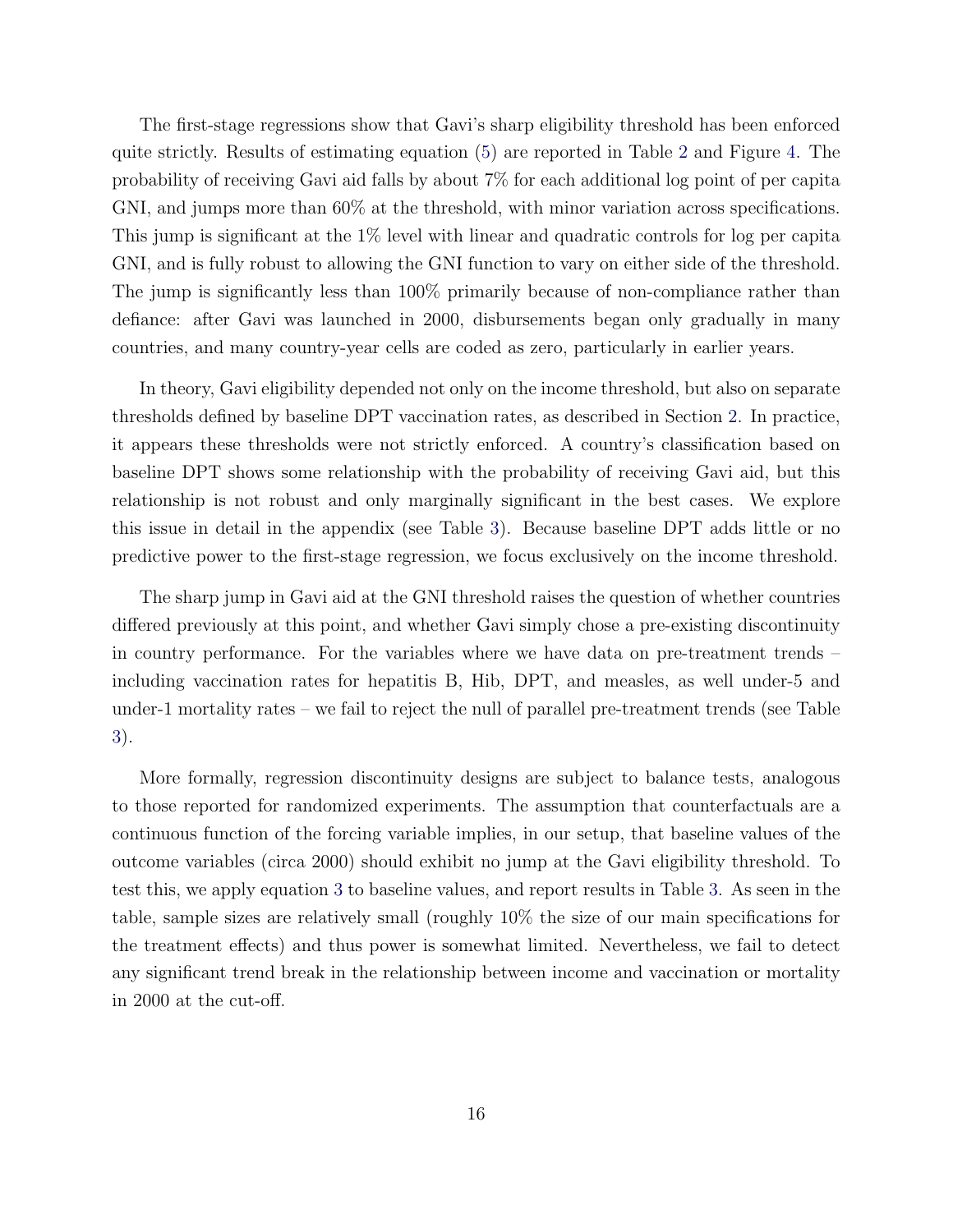#### 4.2 Treatment effects on vaccination and other outcomes

Our treatment effect estimates are somewhat underwhelming. We find no significant impact of heavily subsidized vaccines delivered by Gavi on vaccination rates across any of the six diseases tested in our main specification. Alternative specifications focusing on later rounds of Gavi do, however, suggested positive impacts on newer, more expensive vaccines.

Intent-to-treat (ITT) results from the reduced form regression shown in equation [\(3\)](#page-14-1) are reported in Table [4.](#page-43-0) Each column reports results for a different outcome indicator, and the three panels present results using various bandwidths (i.e., ranges of data as defined by the forcing variable). We treat the linear specification with a bandwidth of 1 log point per capita GNI as our preferred specification. Results from this specification are largely consistent with the wider bandwidth and quadratic specifications.

In the benchmark specification, point estimates imply Gavi eligibility led to an increase in vaccination coverage of only about 1 to 2%, with standard errors between 2% and 6%. The one exception among the six vaccines is Hib, with a point estimate of 10%, though this is also insignificant and not robust across specifications.[12](#page-18-0) Controlling for baseline vaccination rates yields slightly higher point estimates, but a qualitatively similar overall picture in Table [5,](#page-44-0) with no statistically significant impacts in our preferred specification.

To appreciate the magnitude of these point estimates, it is useful to examine the treatmenton-the-treated (TOT) estimates. Two-stage least squares results based on the fuzzy regression discontinuity framework of equation [\(4\)](#page-15-0) are reported in Table [7.](#page-46-0) The point estimates from the TOT estimates highlight that the confidence interval on Gavi's impact in countries where it is operational spans reasonably large magnitudes from a policy perspective. The point estimate for hepatitis B is just  $0.9\%$  in the linear IV specification (bw=1), but the  $95\%$ confidence interval includes positive effects upwards of 20%.

We noted earlier that Gavi's initial threshold was designed to be "IDA-like," in reference to the International Development Association, which provides poor countries with access to concessional loans and grants. The operational cut-off for IDA eligibility was \$885 in 2000 and has remained slightly lower than Gavi's threshold throughout all phases. It is possible that our results are affected by this other, nearby aid threshold. Another factor which

<span id="page-18-0"></span><sup>&</sup>lt;sup>12</sup>The quadratic specification with the narrowest bandwidth  $(0.5 \log GNI)$  produces some anomalous results – in particular, a point estimate implying Gavi reduced Hib vaccination rates 28% – but the standard errors here are very large. It appears this specification involves more parameters than we can reliably estimate with such a thin slice of data around the threshold.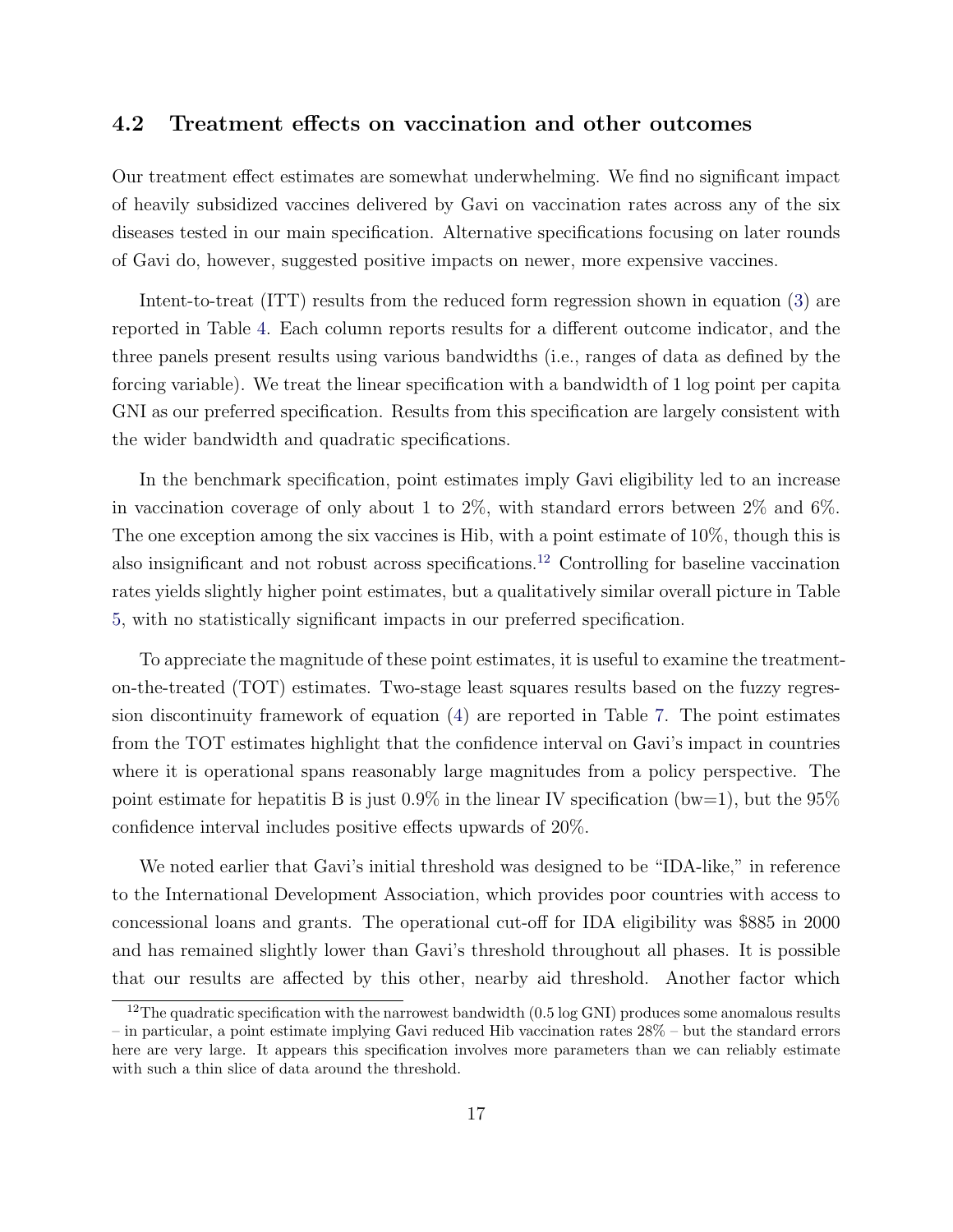might influence our results is the Pan American Health Organization's (PAHO) Revolving Fund. Through the Fund, PAHO provides member countries, including both Gavi-eligible and -ineligible countries, with access to lower vaccine prices through a bulk purchasing mechanism. We control for both IDA eligibility and PAHO membership and observe no substantive difference in our estimates (results available upon request).

Consistent with these mixed results on vaccination, we find no impact on infant or child mortality. Intent-to-treat results are reported in Table [6.](#page-45-0) Point estimates vary widely across specifications and there is no evidence of a statistically significant impact on mortality rates.

This should not be surprising. Even optimistic magnitudes of mortality decline would be small and difficult to detect with our sample. As of 2000, about 44% of the roughly 9 million child deaths in developing countries were attributed to vaccine-preventable causes [\(Black](#page-28-9) [et al.,](#page-28-9) [2003\)](#page-28-9). But diseases covered by Gavi vaccines constitute only 15% of those deaths [\(Watt et al.,](#page-32-0) [2009;](#page-32-0) [WHO/UNICEF,](#page-32-1) [2012a;](#page-32-1) [O'Brien et al.,](#page-31-0) [2009;](#page-31-0) [Goldstein et al.,](#page-29-11) [2005;](#page-29-11) [Morris](#page-31-11) [et al.,](#page-31-11) [2008\)](#page-31-11). Furthermore, given the limited roll-out of the newly-developed pneumococcal and rotavirus vaccines up to 2013, it is likely that any impact on child mortality observed during the 2000s would operate through the Hib vaccine, representing no more than 3% of total child deaths in 2000 [\(Watt et al.,](#page-32-0) [2009\)](#page-32-0). Null results for child mortality neglect Gavi's potential impact on adult morbidity and mortality. Gavi's own estimates predict reduced adult mortality primarily via increased hepatitis B vaccination rates, a channel where we find no impact.

Finding no evidence of an impact on vaccination rates is, of course, not the same as finding evidence of no impact. As noted in the introduction, one might worry that our non-results reflect a lack of power to detect important effect sizes. To address this concern, we pursue two extensions in the following sections: using an additional instrument in the context of a doseresponse model to attain more precise treatment effect estimates, and testing whether our data, which fails to reject the null of zero impact, can reject two policy-relevant alternative hypotheses about Gavi's impact.

#### 4.3 Dose-response model

As discussed in Section [3,](#page-11-0) Gavi allocates far more aid per child to small countries than big countries, creating potentially important heterogeneity in its impacts. Average estimates in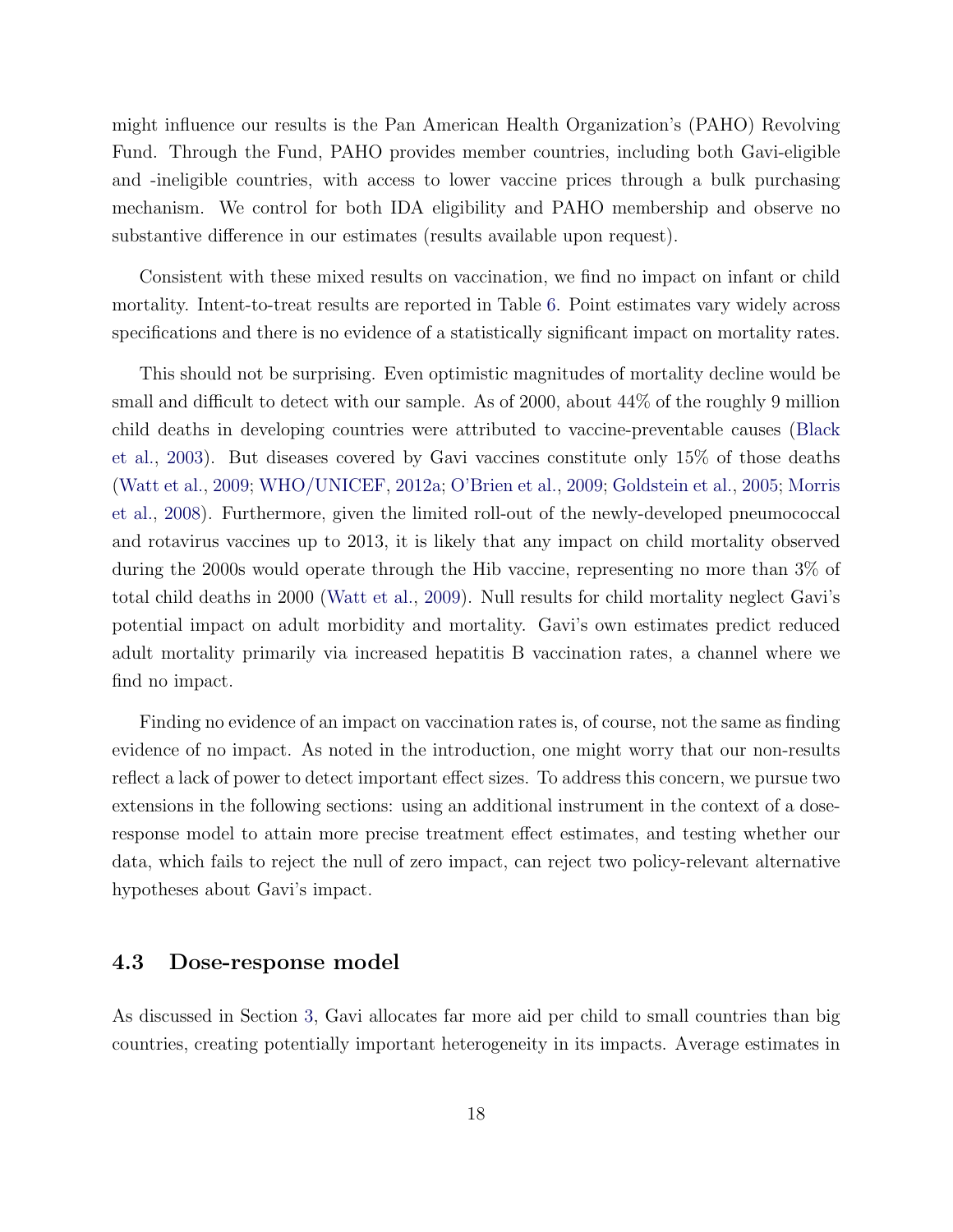Tables [4](#page-43-0) and [7](#page-46-0) may understate the impact of the Gavi vaccine distribution in small countries, and acknowledging this heterogeneity may allow us to improve the precision of our results.

To explore this issue, we estimate the dose-response specification from equation [\(7\)](#page-16-1) which includes the infant population—eligibility interaction term. Results are reported in Table [8.](#page-47-0) Focusing on our preferred specification (linear, bandwidth  $= 1$ ), point estimates remain small and insignificant for both hepatitis B and DPT. There is some evidence of a significant impact on Hib coverage however, with a point estimate implying that Gavi delivery of doses sufficient to vaccinate 100% of infants led to an increase in vaccination coverage of 72%, significant at the 10% level. Notably, Hib is the one component of Gavi's preferred pentavalent vaccine which was not already widely covered by other, cheaper vaccines.

Results are also consistently positive and in some specifications – but not all – statistically significant for rotavirus, with the preferred specification showing a greater than one-for-one increase in vaccination rates in response to Gavi aid (a coefficient of 100 in Table [8\)](#page-47-0). There is also some evidence of a statistically significant impact on Hib vaccination rates, but results vary widely across specifications. With a bandwidth of one log point, we cannot reject zero fungibility and waste, but can reject the null of zero impact in the quadratic specification. While these results are far from conclusive, they are suggestive of greater impacts among the more expensive, new generation vaccines relative to the zero impact estimates for DPT and hepatitis B.

Results for pneumococcal vaccine are inconclusive. Given the somewhat positive results for rotavirus and Hib, it is somewhat surprising to see small or negative and insignificant coefficients on aid for the pneumococcal vaccine. Results for measles vaccination rates, the placebo outcome not targeted by Gavi, are not precisely estimated and vary widely, but never differ significantly from zero.

#### 4.4 Fungibility

For older, cheaper vaccines (DPT, hepatitis B), coverage rates around the Gavi threshold are not consistent with the hypothesis that vaccines provided by Gavi raised vaccination rates in equal proportion – that is, the data reject the null hypothesis of no fungibility and no waste.

As explained in Section [3,](#page-11-0) the regression discontinuity framework provides a way to measure the combination of fungibility and waste. Under the null hypothesis of no fungibility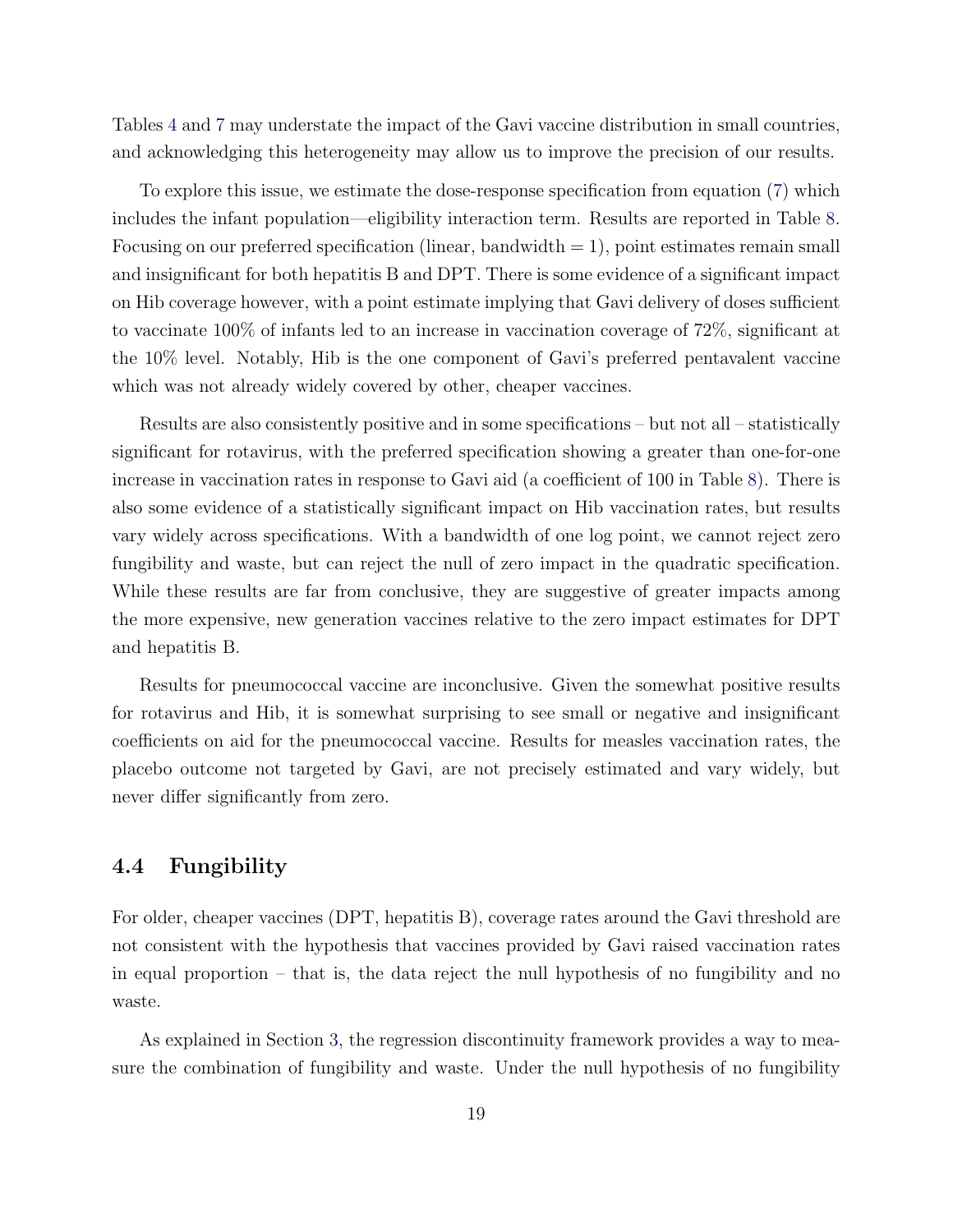and no waste, vaccination rates in eligible and non-eligible countries on either side of the eligibility threshold should be indistinguishable after subtracting the Gavi-purchased vac-cines from the former, as shown in equation [\(2\)](#page-13-1). More precisely, we define  $Y^* \equiv (\text{Gavi doses})$ delivered - wastage - buffer stock)/(doses per child  $\times$  population under age 1). For ineligible countries, we directly observe their outcomes in the absence of treatment and can estimate  $E[Y_i(0)|X > c]$ , or more precisely,  $\lim_{\varepsilon \to 0} E[Y_i(0)|X = c + \varepsilon]$ , subject to some functional form assumptions. Then our measure of the counterfactual suggested by Gavi is:

$$
Y_{it}(0) = Y_{it}^a = \begin{cases} Y_{it} - Y_{it}^* & \text{if } X_i \le c; \\ Y_{it} & \text{if } X_{it} > c. \end{cases}
$$

For instance, if country i received 3 million doses of hepatitis B vaccine from Gavi, and hepatitis B requires 3 doses per child, we record  $Y^* = 3$  million/3 = 1 million. If the country's actual vaccination rate is 80% with an infant population of 1.5 million, we deduct the 1 million vaccinated children claimed by Gavi to produce an adjusted (counterfactual) vaccination rate of 33%.

In our preferred specification (linear, bandwidth of 1 log point) in Table [9,](#page-48-0) there is significant evidence of fungibility or waste for both hepatitis B and DPT. This result is particularly strong and robust for hepatitis B, where vaccination rates in eligible countries are 56% lower than they should be in the absence of fungibility or waste. For DPT, we find that vaccination rates are about 30% below where they would be without fungibility or waste, though this result disappears with the narrower 0.5 log point bandwidth.

Notably, we find no evidence of fungibility or waste for four of the six vaccines, including rotavirus and pneumococcal disease which were introduced later and more slowly, and measles – our 'placebo' outcome, which has received limited Gavi support.

Other counterfactuals are also testable. For instance, the data around the eligibility threshold are also inconsistent with the suggestion that all 440 million additional children vaccinated "with Gavi support" would have remained unvaccinated absent the program. The implicit null hypothesis in this claim is that vaccination rates would have remained at baseline levels without Gavi aid.[13](#page-21-0) Recall that the core assumption of regression discontinuity analysis stated in Section [3](#page-11-0) is that potential outcomes are a continuous function of the forcing variable. This implies that baseline vaccination rates in Gavi-eligible countries should be

<span id="page-21-0"></span><sup>&</sup>lt;sup>13</sup>Baseline is defined as the vaccination rate the year before Gavi began funding a vaccine in a country.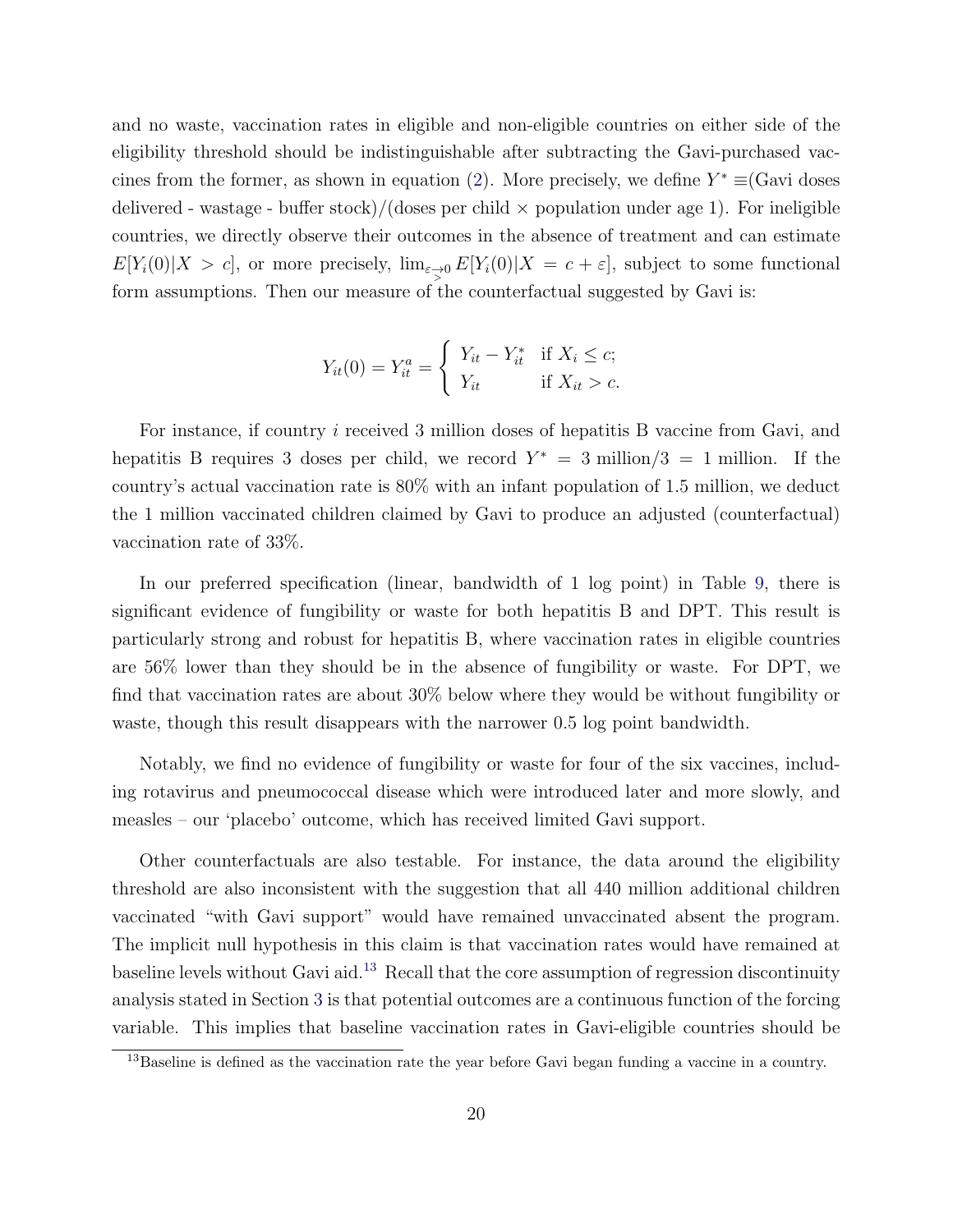equal to current vaccination rates in ineligible countries near the threshold – i.e., we should observe zero increase in vaccination in our control group.

This suggests the following regression. Adding time subscripts to our notation, we define the counterfactual in the data,  $Y_i^s$  as follows:

$$
Y_{it}(0) = Y_{it}^s = \begin{cases} Y_{i,baseline} & \text{if } X_{it} \le c; \\ Y_{it} & \text{if } X_{it} > c. \end{cases}
$$

The key point is that  $Y^a$  and  $Y^s$  should be continuous functions of the forcing variable,  $X$ , with no jump at the Gavi threshold. If  $Y^a$  or  $Y^s$  is significantly lower on the eligible side of the cut-off, this implies that impact claims using these benchmarks are biased upward by the use of an incorrectly low counterfactual. The results in Table [4](#page-0-0) in the appendix show significant evidence of an artificially low counterfactual for hepatitis B. Rather than remaining stable, our preferred specification suggests coverage rates rose by 42.8% just outside the eligibility threshold. Results for the other vaccines suggest smaller increases in the absence of Gavi, and for none of the other vaccines is the counterfactual trend robustly different from zero.

#### 4.5 Waste

Up to now we have lumped together fungibility and waste, but they have very different implications from a public finance perspective. Fungibility may be optimal from a recipient country's perspective – as subsidized vaccines liberate domestic resources for other legitimate purposes – even if it frustrates the objectives of the aid donor. Waste, in which subsidized vaccines simply go unused, is obviously suboptimal for all parties. Waste is a particular concern with in-kind aid programs such as Gavi. Money doesn't spoil, but vaccines do.

While we cannot observe waste directly, in some extreme cases, we can infer it indirectly when aid donors provided more vaccines than the total number of children vaccinated in a country. Thus we propose a conservative measure of waste, defined as the excess of aid over and above the total vaccination rate in a given country year:

<span id="page-22-0"></span>
$$
Waste_{it} \equiv \max[-(Y_{it} - D_{it}), 0].\tag{8}
$$

For example, suppose Gavi delivered sufficient doses of pentavalent vaccines to immunize 97% of infants in Djibouti against Hib in 2011, yet Djibouti recorded a Hib vaccination rate of just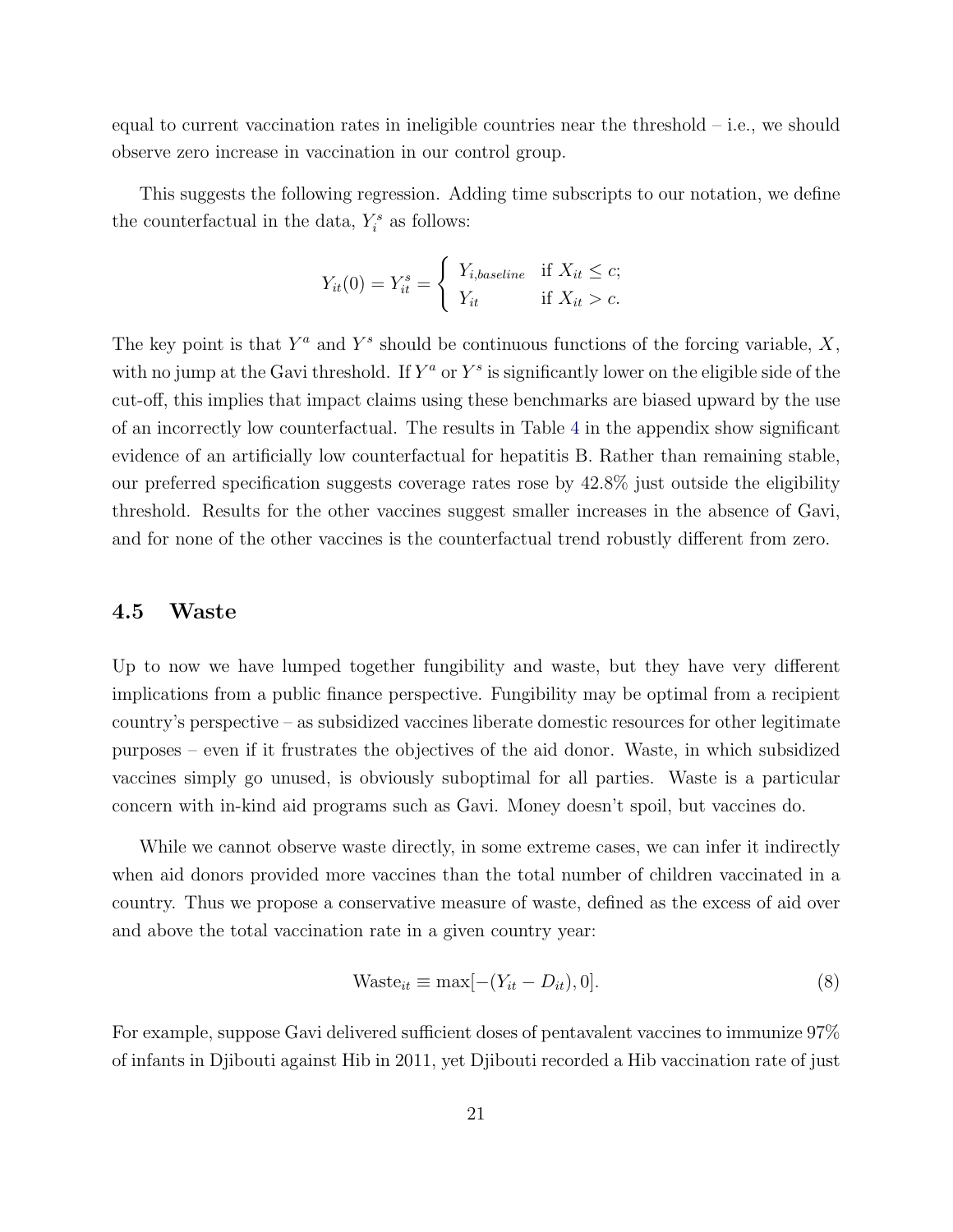87%. We interpret this as an indication that vaccines sufficient to cover 10% of Djiboutian infants were wasted. This estimate is conservative inasmuch as the government Djibouti (or private Djiboutian households) may have also bought some vaccines from domestic resources, pushing the implied wastage rate even higher.

There are three main assumptions required for our estimates of waste. The first is that vaccines are used only for the target population, i.e., infants under one year of age. As discussed in Section [2,](#page-6-0) there is strong evidence from the Demographic and Health Surveys that this is indeed the case [\(Clark and Sanderson,](#page-28-8) [2009\)](#page-28-8). The second is that our constructed measure of Gavi-purchased doses accurately reflects the number of doses provided by Gavi. As prices per dose of vaccine varied slightly across vaccine presentation, waste may be overor under-estimated depending on the exact price paid in each country.

We must also make some assumption about the time period over which vaccines apply. There is some evidence of lumpiness in Gavi deliveries – i.e., countries receiving in excess of 100% of their needs in one year, and significantly less in the following year. In this case, equation [\(8\)](#page-22-0) will overestimate waste. To avoid any overestimation of waste, we again take a very conservative stance, and average all aid receipts and vaccination rates within countries over all the years in our data set in which Gavi was active, 2001-2013. In effect, we replace equation [\(8\)](#page-22-0) with

$$
Waste_{it} \equiv \max[-(\bar{Y}_i - \bar{D}_i), 0].\tag{9}
$$

By averaging over years, this implicitly allows that vaccines never spoil and are saved for future years, and assumes only that they are not reallocated across countries once they are disbursed.

For each of six vaccines, a scatterplot is shown in Figure [6](#page-37-0) with the average doses delivered per annum in terms of the population under  $1 (D_i)$  for each country plotted again average vaccination rate.<sup>[14](#page-23-0)</sup> The solid black line is a 45-degree line. Points below the line represent countries which received more doses from Gavi on average than the number of children under 1 vaccinated over the same years. For hepatitis B, for instance, Ghana received enough doses per annum to vaccinate 83% of children, but had an average vaccination rate of 75% during the same time period. Across all countries receiving hepatitis B vaccines from Gavi, the number of doses lost to waste was sufficient to vaccinate approximately 19%

<span id="page-23-0"></span><sup>&</sup>lt;sup>14</sup>The sample includes only Gavi-eligible countries that received greater than zero doses of the vaccine in question in each year (i.e., compliers).In the figure, the percent of dose series purchased by Gavi is capped at 100%.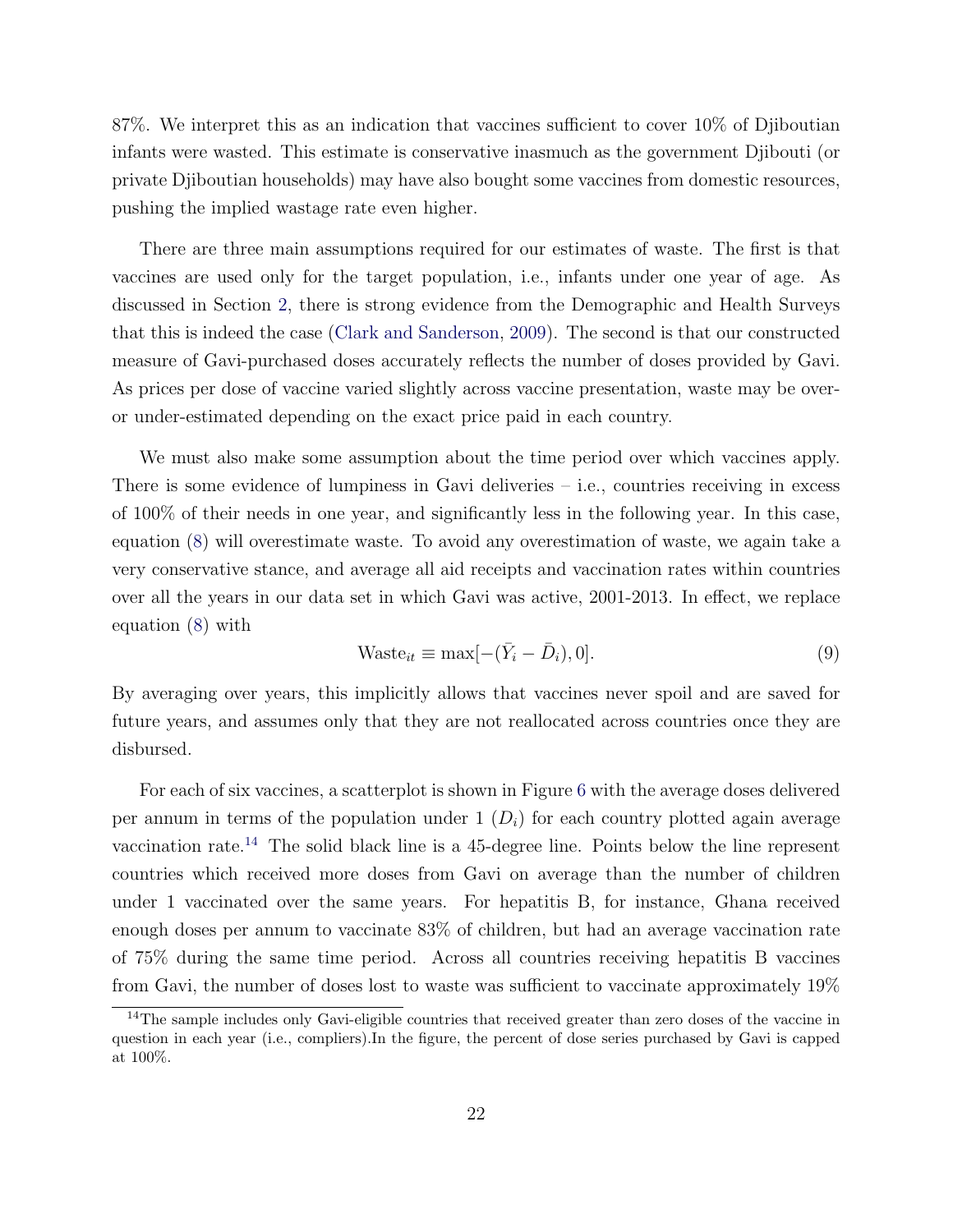of the population – though we would emphasize that in many cases waste occurred where vaccination rates were approaching 100%, so this reflects a global inefficiency, but often a simple arithmetic inevitability within countries. For other diseases, the doses delivered and waste rates are considerably lower, as seen in the figure.

So far we have focused on average waste level across all aid recipients. To compare these numbers to our estimates of impact and fungibility, we need to know the waste levels for a representative country at the Gavi eligibility threshold. To calculate this waste level, we repeat our benchmark RDD regression specification, using waste as the dependent variable. Results are reported in Table [10.](#page-49-0) In our preferred specification (linear, bandwidth of one log point of GNI), waste rates are statistically indistinguishable from zero for four of the five diseases calculated. (The same would be true for measles, which we do not report because Gavi disbursed so few measles doses that waste is not a significant issue.) The one exception is Hib, where we estimate that 6% of doses were lost to waste for a country near the threshold. Some care is required in interpreting this result, as in most cases, Gavi distributed hepatitis B, Hib, and DPT as a bundle through the pentavalent vaccine. Notably, when we average the vaccination rates across these three vaccines and compare the pentavalent deliveries, we find no evidence of waste at the threshold.

#### 4.6 Summary decomposition

The econometric estimates from the previous sections allow us to divide the vaccines provided by Gavi's aid program between those that immunized children who wouldn't have otherwise have been vaccinated (impact), vaccines that immunized children who would have been vaccinated anyway (fungibility), and vaccines that were apparently never administered to anyone (waste).

$$
Gavi aid \equiv Impact + Fungibility + Waste
$$

In theory this is an accounting identity. In practice, we estimate each piece in a separate regression, and the results presented in Table [11](#page-50-0) are not strictly guaranteed to add up, but for the most part come fairly close.

To see how the decomposition works, imagine a hypothetical country which just qualifies for Gavi aid – i.e., a country on the regression line at the income threshold. It would have received enough vaccines from Gavi from 2001 to 2013 to vaccinate 66% of infants against hepatitis B each year. Our impact estimates (Table [7\)](#page-46-0) suggest it vaccinated only  $0.9\%$  more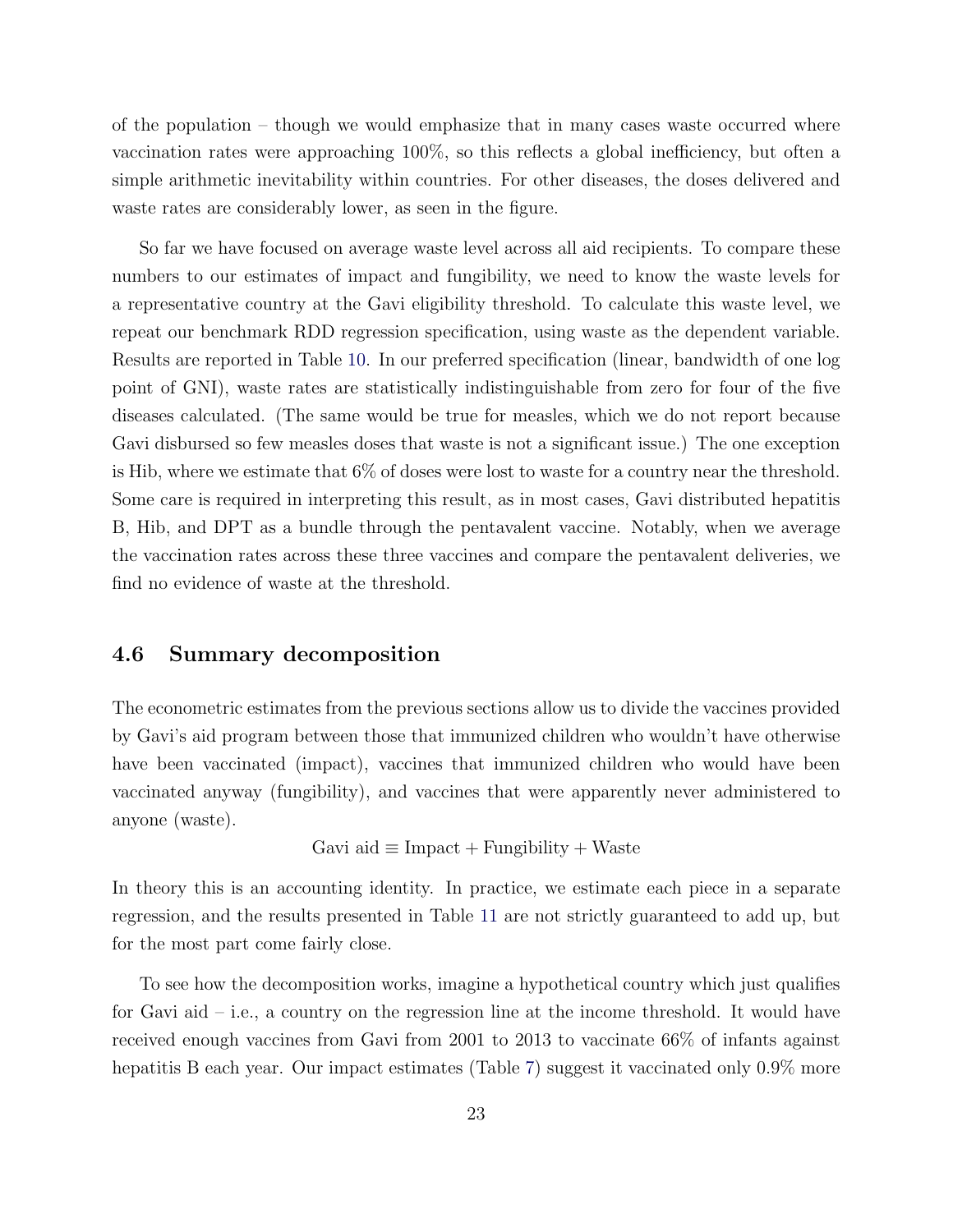infants thanks to aid. Fungibility and waste together (Table [9\)](#page-48-0) accounted for enough vaccines to cover about 59% of infants. Little, if any, of that was pure waste (Table [10\)](#page-49-0). The story is more or less the same for DPT, though aid flows were smaller: no impact, no waste, but lots of crowding out.

For Hib, the same country would have received enough aid to vaccinate about 35% of infants each year. There is still no significant evidence of a positive impact, but the point estimates are much larger – representing a TOT effect of about 16 percentage points. The point estimate for fungibility and waste is zero, so clearly the total does not add up to 35 percentage points. In essence, the data is too noisy to provide a firm indication of where the Gavi-funded vaccines ended up, but point towards a non-trivial improvement in coverage. This is consistent with the fact that baseline coverage in 2000 for Hib was much lower than for hepatitis B and DPT. Gavi's decision to prioritize the pentavalent vaccine in lieu of all three of those vaccines might simultaneously have had no impact on hepatitis B or DPT coverage while pulling up Hib rates.

Because it is based on the simple RD specification (and not the dose-response model) the decomposition is relatively uninformative for the other newer vaccines introduced in later Gavi phases, pneumococcal disease and rotavirus. The data cannot reliably distinguish potential positive impacts of 1 to 3 percentage points from zero, or from outright waste. Finally, as a validation of the data overall, the column corresponding to measles – which Gavi essentially did not fund, and we use as a placebo test – shows no impacts, no fungibility, and no waste.

## <span id="page-25-0"></span>5 Conclusion

To summarize, we have attempted to measure the impact on vaccination coverage rates of a foreign aid program, known as Gavi, which has provided large quantities of free and subsidized vaccines to developing countries since 2001. We distinguish between diseases covered by older, cheaper vaccines – diphtheria, pertussis, tetanus, and hepatitis B – and diseases covered by newer, more expensive vaccines, such as Haemophilus influenza type B, rotavirus, and pneumococcal disease.

For the older, cheaper vaccines, we find no statistically significant impact on vaccination rates. This is true despite the fact that Gavi often delivered sufficient vaccines to cover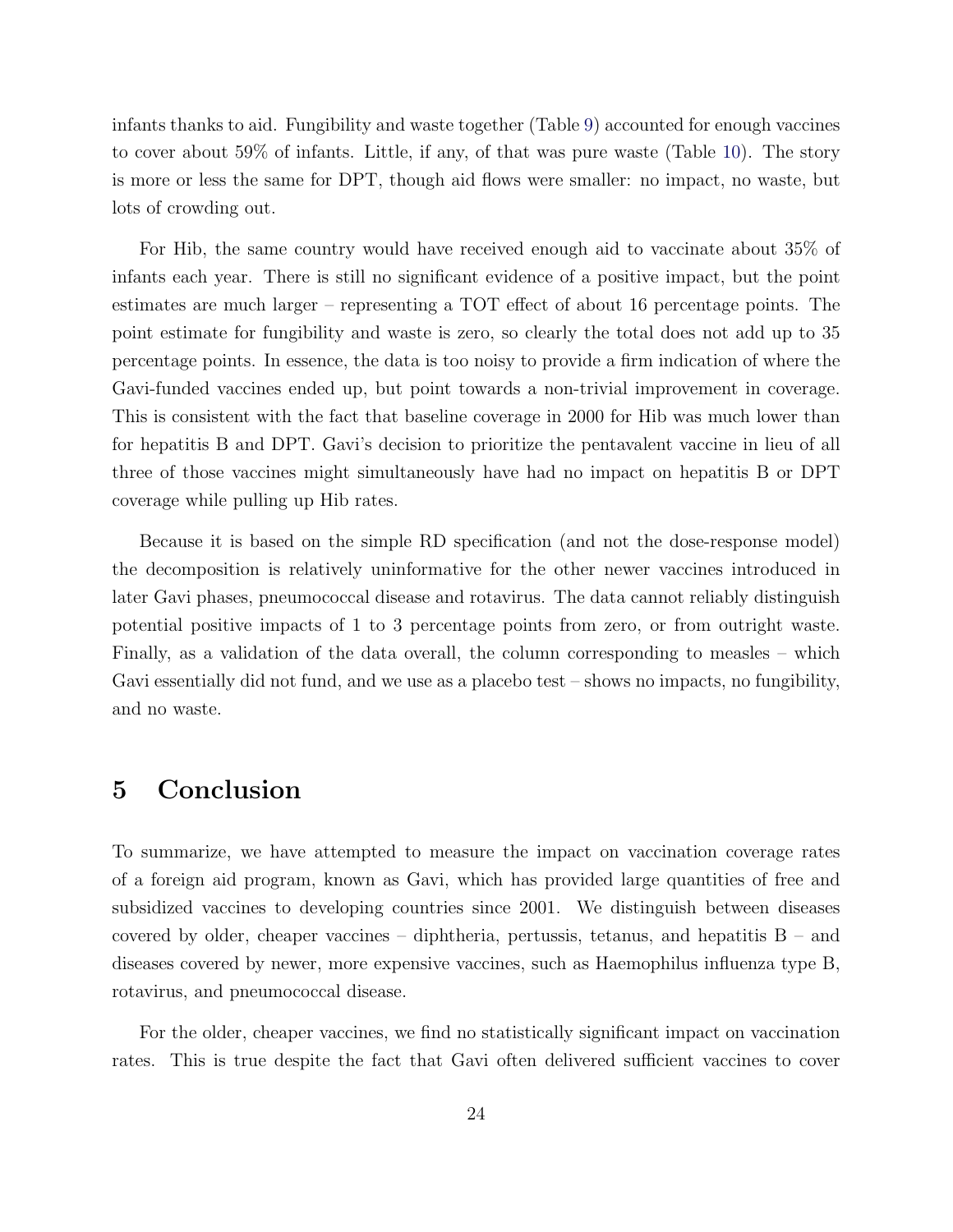100% of the infant population in eligible countries. The lack of impact can be explained by the fairly high and rising rates of coverage for these vaccines in putatively comparable ineligible countries. Furthermore, the lack of detectable impact does not appear to be solely an artefact of noisy data. There is statistically significant evidence of fungibility, in the sense that subsidized vaccines appear to have displaced domestic vaccination spending in countries near the threshold. There is relatively little direct evidence, however, of outright waste of Gavi-purchased vaccines.

For the newer, more expensive vaccines, results are more promising. In our preferred specification, we find a positive, statistically significant impact of Gavi aid on Hib vaccination rates. For both Hib and rotavirus, point estimates imply Gavi aid raised vaccination rates one-for-one, and offer no evidence of fungibility or waste. For pneumococcal disease, point estimates are much more modest, possibly attributable to the still modest roll-out of the vaccine to date.

Methodologically, our estimates based on a regression discontinuity design are broadly consistent with some previous panel data analyses [\(Lu et al.,](#page-30-0) [2006\)](#page-30-0), inasmuch as both find no significant impact of Gavi on DPT vaccination rates for countries which are wealthier or had more developed vaccination systems at baseline. But our results contradict other previous panel data analyses [\(Chee et al.,](#page-28-10) [2008\)](#page-28-10) which have found positive effects for countries with higher baseline vaccination rates. In addition to a clearer identification strategy than these previous studies which relied on internal instruments in a GMM framework, we also have also significantly expanded the analysis by looking beyond DPT to five other vaccines, including those which have been areas of major focus for Gavi in more recent years (pneumococcal disease and rotavirus).

It is important to emphasize, yet again, that all of our econometric estimates are applicable to countries near the aid eligibility threshold. There are a priori reasons to suspect the impact of heavily subsidized vaccines will be smallest near the threshold where our regression discontinuity estimates apply. Free vaccines will be more likely to displace domestic vaccination programs in these middle-income countries, compared to low-income countries which may have weaker vaccination programs in the absence of aid. We also note that we have not estimated Gavi's impact on morbidity or other health outcomes via, for instance, the dissemination of safer vaccination techniques.

Our estimates have focused on the impact of Gavi's direct aid to individual countries – its private transfers, as opposed to its public goods provision and activities that may have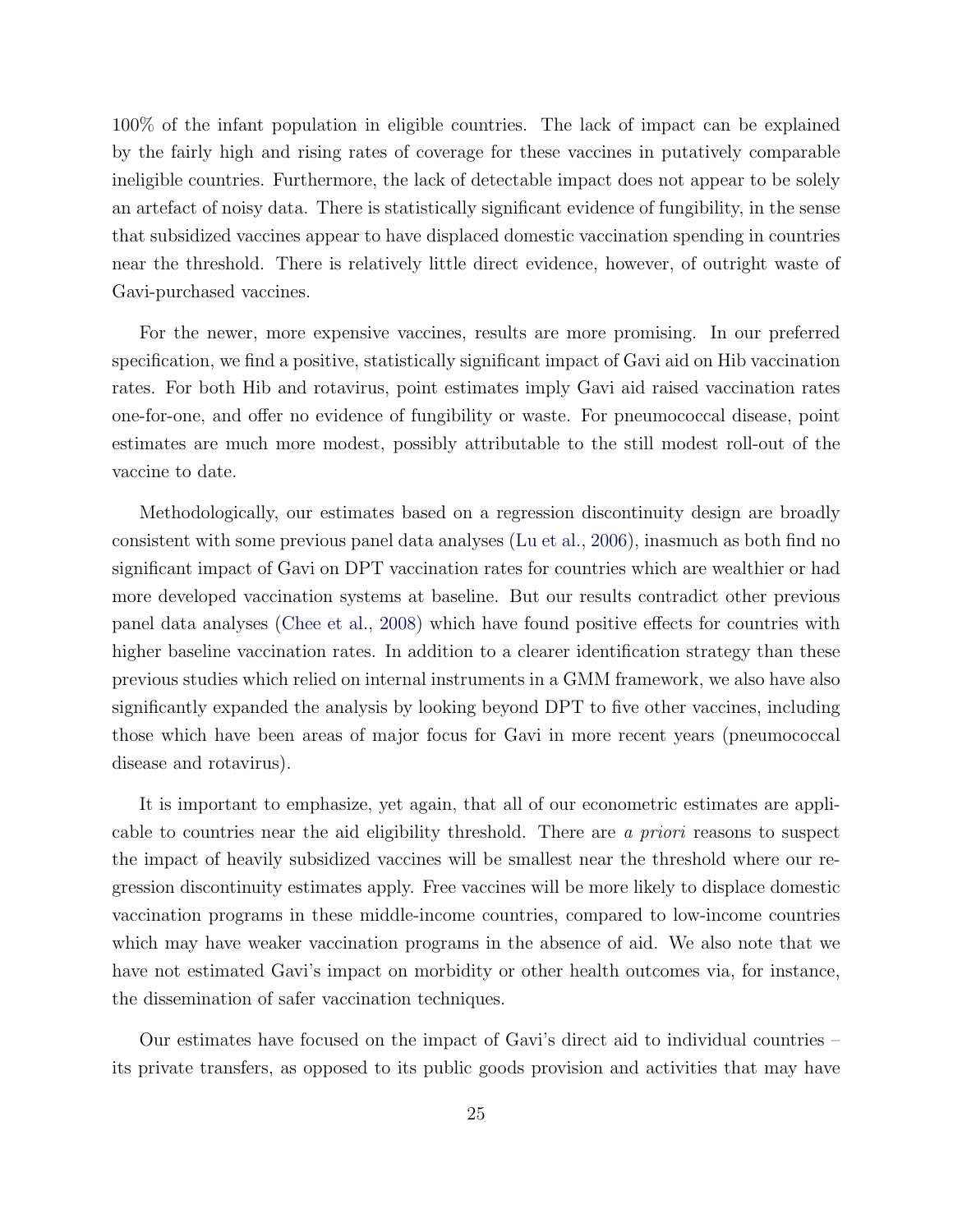had substantial international spillovers. Gavi supported the development of a new vaccine, and it is not evident that the pneumococcal vaccine including serotypes prevalent in lowincome countries would have existed by 2013 absent Gavi's advance market commitment. Additionally, Gavi's efforts may have had indirect impacts that extended beyond the strict eligibility threshold and are not captured here. Large aid purchases grew the market for vaccines and may have contributed to a drop in vaccine prices over time. The Alliance has a specific strategy to bring new entrants into the vaccine market and drive down prices. This may have had an effect on prices faced by non-Gavi countries. Between 2000 and 2010 the price of the hepatitis B vaccine dropped from US\$ 0.55 to US\$ 0.19 per dose, for example. Gavi also brought enormous international attention to the issue of vaccine coverage. This may have altered political calculations regarding vaccine spending and coverage above the threshold.

Nevertheless, our finding that Gavi funding for older, cheaper vaccines largely displaced funding for domestic vaccination programs in threshold countries may have broader relevance to the aid literature and policy discussions. This finding casts doubt on the aid strategy of using in-kind transfers to bypass concerns about fungibility, or of targeting only low-cost, easy-to-deliver interventions where the potential for duplication may be high. The design of Gavi's intervention may have essentially forced fungibility. If the Alliance provided enough pentavalent vaccines to fully immunize every child in the country, clearly countries would (and should) not purchase additional pentavalent vaccines even if they would have done so absent Gavi's intervention.

Turning to implications for Gavi's aid program in the future, our findings are open to a variety of interpretations. An obvious response would be to lower the income eligibility threshold for subsidized vaccines that are cheap to buy, in order to avoid duplicating national efforts, since aid appears to have little or no marginal impact on vaccination rates near this threshold. Alternatively, Gavi might consider raising the GNI threshold to give even more countries access to the bulk purchasing discounts it receives through UNICEF, while phasing out the actual aid transfer of subsidized vaccines. The wisdom of these or other approaches hinges on feasibility considerations beyond the scope of this study.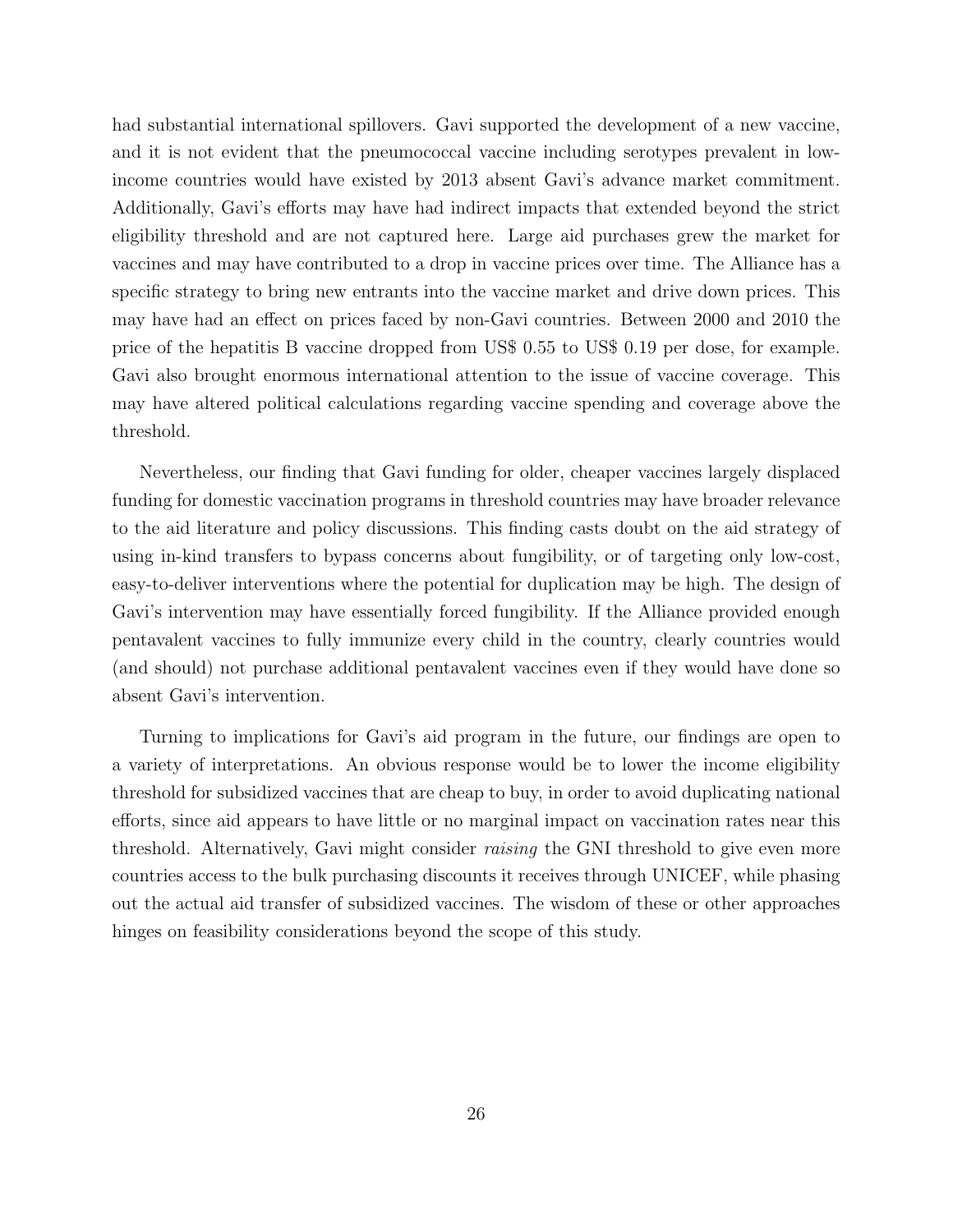## References

- <span id="page-28-4"></span>Acemoglu, D. and S. Johnson (2007). Diseases and development: The effect of life expectancy on economic growth. Journal of Political Economy 115(6), 925.
- <span id="page-28-5"></span>Arndt, C., S. Jones, and F. Tarp (2014). Assessing foreign aid's long run contribution to growth and development. World Development.
- <span id="page-28-9"></span>Black, R. E., S. S. Morris, and J. Bryce (2003). Where and why are 10 million children dying every year? The Lancet 361(9376), 2226–2234.
- <span id="page-28-0"></span>Blundell, R. and S. Bond (1998). Initial conditions and moment restrictions in dynamic panel data models. Journal of econometrics 87(1), 115–143.
- <span id="page-28-6"></span>Bosch-Capblanch, X., O. Ronveaux, V. Doyle, V. Remedios, and A. Bchir (2009). Accuracy and quality of immunization information systems in forty-one low income countries. Tropical Medicine & International Health 14(1), 2–10.
- <span id="page-28-2"></span>Burnside, C. and D. Dollar (2000). Aid, policies, and growth. American Economic Review 90(4), 847–868.
- <span id="page-28-7"></span>Burton, A., R. Monasch, B. Lautenbach, M. Gacic-Dobo, M. Neill, R. Karimov, L. Wolfson, G. Jones, and M. Birmingham (2009). WHO and UNICEF estimates of national infant immunization coverage: methods and processes. Bulletin of the World Health Organization 87(7), 535–541.
- <span id="page-28-10"></span>Chee, G., V. Molldrem, N. His, and S. Chankova (2008). Evaluation of GAVI phase 1 performance. Bethesda, MD: Abt Associates, Inc.
- <span id="page-28-8"></span>Clark, A. and C. Sanderson (2009). Timing of children's vaccinations in 45 low-income and middle-income countries: An analysis of survey data. The Lancet 373(9674), 1543–1549.
- <span id="page-28-3"></span>Clemens, M. A., S. Radelet, R. R. Bhavnani, and S. Bazzi (2012). Counting chickens when they hatch: Timing and the effects of aid on growth. The Economic Journal 122(561), 590–617.
- <span id="page-28-1"></span>de Sijpe, N. V. (2013, December). The fungibility of health aid reconsidered. Journal of Development Studies 49(12), 1746–1754.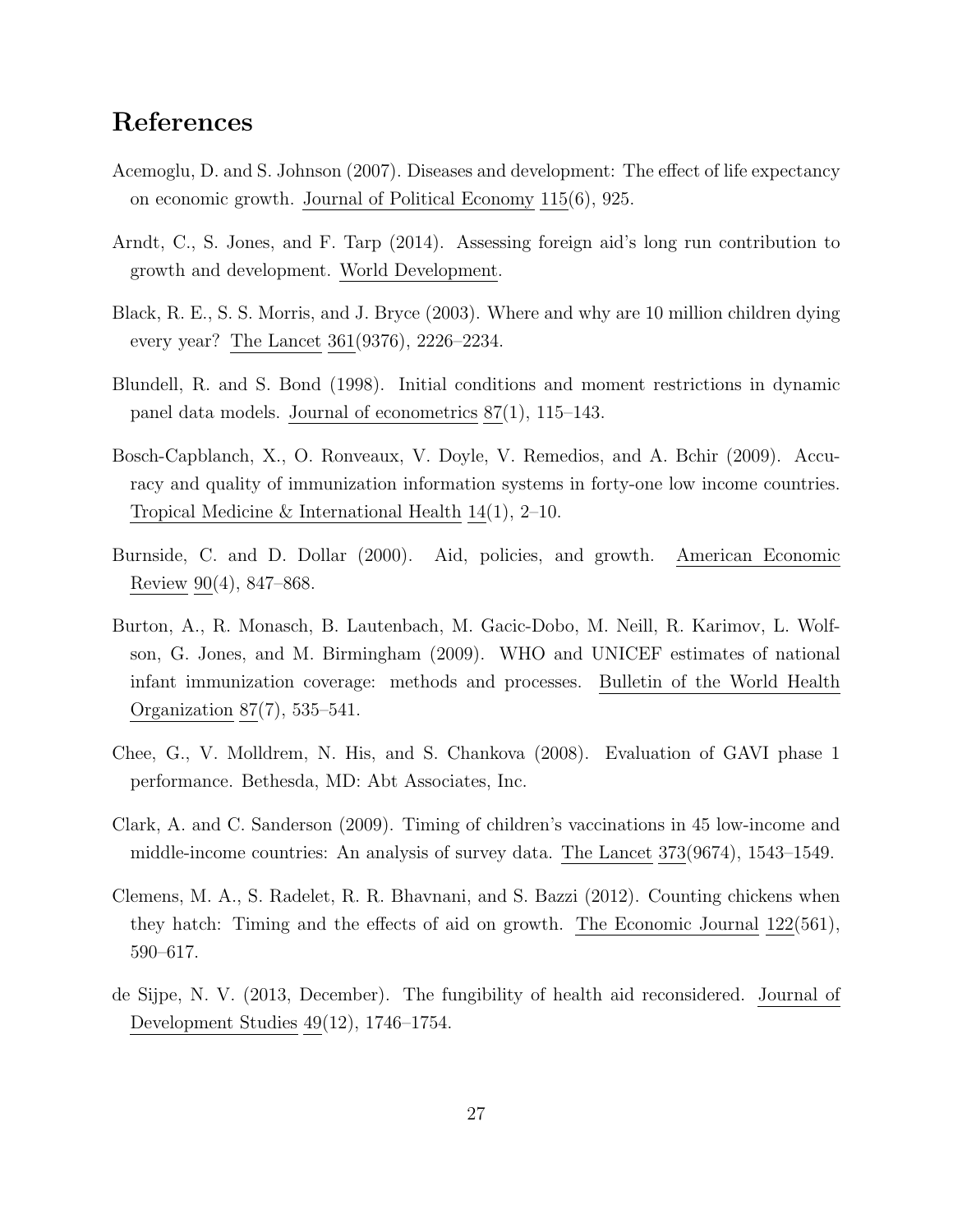- <span id="page-29-4"></span>Deaton, A. (2013). The great escape: Health, wealth, and the origins of inequality. Princeton: Princeton University Press.
- <span id="page-29-1"></span>Devarajan, S., A. S. Rajkumar, and V. Swaroop (1999). What does aid to Africa finance? Mimeograph, Development Research Group, World Bank, Washington D.C.
- <span id="page-29-5"></span>Easterly, W. (2014). The tyranny of experts: Economists, dictators, and the forgotten rights of the poor. New York: Basic Books.
- <span id="page-29-3"></span>Easterly, W., R. Levine, and D. Roodman (2004). Aid, policies, and growth: Comment. American Economic Review, 774–780.
- <span id="page-29-2"></span>Feyzioglu, T., V. Swaroop, and M. Zhu (1998). A panel data analysis of the fungibility of foreign aid. The World Bank Economic Review 12(1), 29–58.
- <span id="page-29-6"></span>Galiani, S., S. Knack, L. C. Xu, and B. Zou (2014). The effect of aid on growth: Evidence from a quasi-experiment. World Bank Policy Research Working Paper 6865.
- <span id="page-29-7"></span>Gavi (1999). First board meeting minutes. [http://libdoc.who.int/hq/1999/GAVI](http://libdoc.who.int/hq/1999/GAVI_99.02.pdf) 99.02.pdf. Online; accessed 2014-08-06.
- <span id="page-29-8"></span>Gavi (2009). Review of the eligibility policy. [http://www.gavialliance.](http://www.gavialliance.org/About/Governance/GAVI-Board/Minutes/2011/16-Nov/Minutes/Review-of-the-Eligibility-Threshold/) [org/About/Governance/GAVI-Board/Minutes/2011/16-Nov/Minutes/](http://www.gavialliance.org/About/Governance/GAVI-Board/Minutes/2011/16-Nov/Minutes/Review-of-the-Eligibility-Threshold/) [Review-of-the-Eligibility-Threshold/.](http://www.gavialliance.org/About/Governance/GAVI-Board/Minutes/2011/16-Nov/Minutes/Review-of-the-Eligibility-Threshold/) Online; accessed 2014-06-21.
- <span id="page-29-9"></span>Gavi (2014a). Countries eligible for support. [http://www.gavialliance.org/support/apply/](http://www.gavialliance.org/support/apply/countries-eligible-for-support/) [countries-eligible-for-support/.](http://www.gavialliance.org/support/apply/countries-eligible-for-support/) Online; accessed 2014-06-21.
- <span id="page-29-0"></span>Gavi (2014b). Healthy children with a healthy future. [http://www.gavialliance.org/Library/](http://www.gavialliance.org/Library/Publications/GAVI/GAVI-Alliance-replenishment-brochure/) [Publications/GAVI/GAVI-Alliance-replenishment-brochure/.](http://www.gavialliance.org/Library/Publications/GAVI/GAVI-Alliance-replenishment-brochure/) Online; accessed 2014-08- 06.
- <span id="page-29-10"></span>Gelman, A. and G. Imbens (2014). Why high-order polynomials should not be used in regression discontinuity designs. [www.nber.org/papers/w20405.](www.nber.org/papers/w20405) NBER Working Paper 20405.
- <span id="page-29-11"></span>Goldstein, S. T., F. Zhou, S. C. Hadler, B. P. Bell, E. E. Mast, and H. S. Margolis (2005). A mathematical model to estimate global hepatitis b disease burden and vaccination impact. International Journal of Epidemiology 34(6), 1329–1339.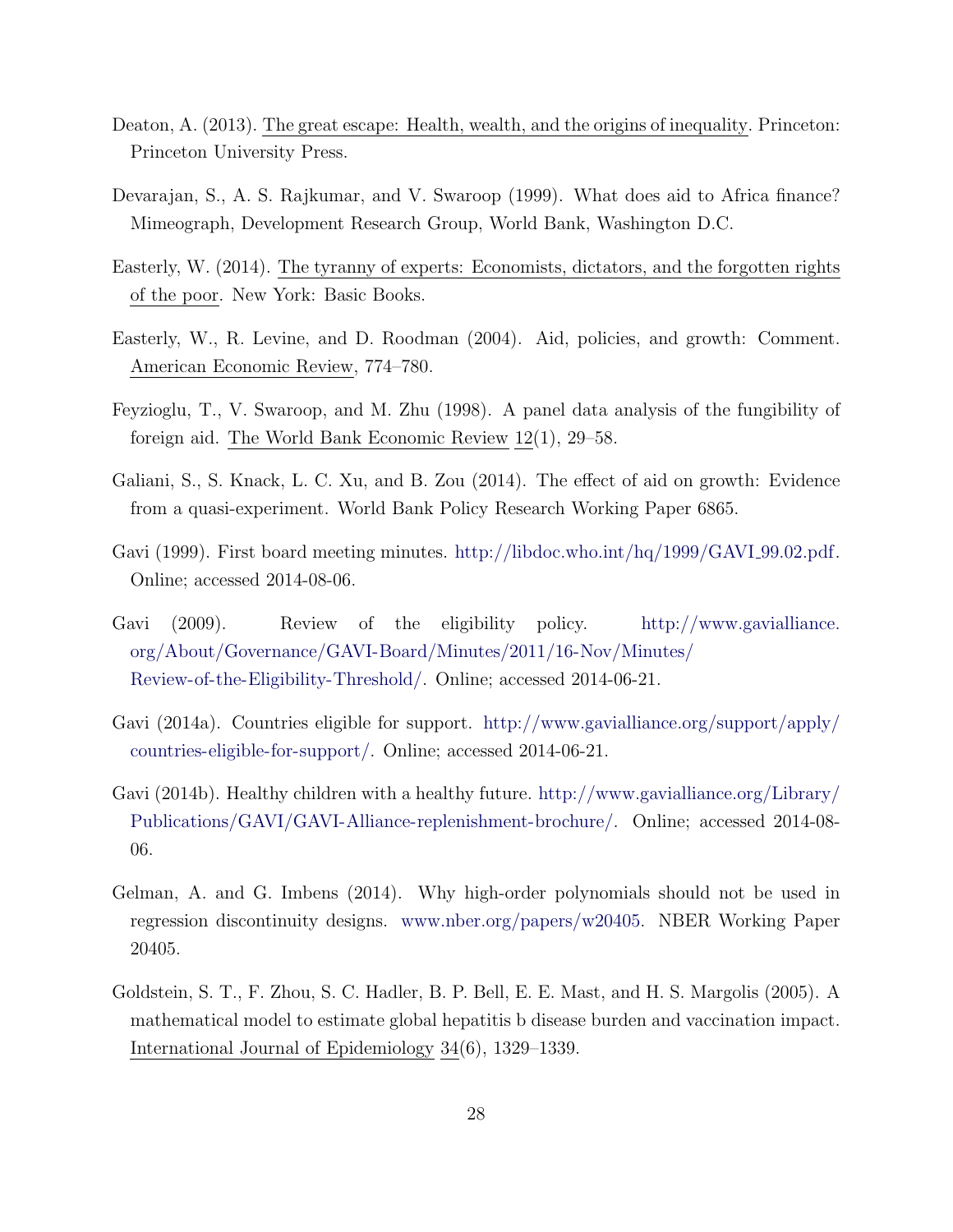- <span id="page-30-8"></span>Hahn, J., P. Todd, and W. Van der Klaauw (2001). Identification and estimation of treatment effects with a regression-discontinuity design. Econometrica 69(1), 201–209.
- <span id="page-30-1"></span>Hulls, D., P. Venkatachalam, K. Kumar, T. Cochrane, H. Kaur, N. Gulati, and D. Jones (2010). Second GAVI evaluation report. [http://www.gavialliance.org/library/](http://www.gavialliance.org/library/gavi-documents/evaluations/second-gavi-evaluation-2006-2010/) [gavi-documents/evaluations/second-gavi-evaluation-2006-2010/.](http://www.gavialliance.org/library/gavi-documents/evaluations/second-gavi-evaluation-2006-2010/) Online; accessed 2014- 06-05.
- <span id="page-30-9"></span>Imbens, G. and K. Kalyanaraman (2012). Optimal bandwidth choice for the regression discontinuity estimator. The Review of Economic Studies 79(3), 933–959.
- <span id="page-30-4"></span>Knack, S., L. C. Xu, and B. Zou (2014). Interactions among donors aid allocations: Evidence from an exogenous world bank income threshold. World Bank Policy Research Working Paper 7039.
- <span id="page-30-7"></span>Lee, D. S. and T. Lemieux (2009). Regression discontinuity designs in economics. NBER Working Paper No. 14723.
- <span id="page-30-6"></span>Lessler, J., C. J. E. Metcalf, R. F. Grais, F. J. Luquero, D. A. Cummings, and B. T. Grenfell (2011). Measuring the performance of vaccination programs using cross-sectional surveys: A likelihood framework and retrospective analysis. PLoS medicine 8(10), e1001110.
- <span id="page-30-5"></span>Lim, S. S., D. B. Stein, A. Charrow, and C. J. Murray (2008). Tracking progress towards universal childhood immunisation and the impact of global initiatives: A systematic analysis of three-dose diphtheria, tetanus, and pertussis immunisation coverage. The Lancet 372(9655), 2031–2046.
- <span id="page-30-0"></span>Lu, C., C. M. Michaud, E. Gakidou, K. Khan, and C. J. Murray (2006). Effect of the Global Alliance for Vaccines and Immunisation on diphtheria, tetanus, and pertussis vaccine coverage: An independent assessment. The Lancet 368(9541), 1088–1095.
- <span id="page-30-2"></span>Lu, C., M. T. Schneider, P. Gubbins, K. Leach-Kemon, D. Jamison, and C. J. Murray (2010). Public financing of health in developing countries: A cross-national systematic analysis. The Lancet 375(9723), 1375–1387.
- <span id="page-30-3"></span>Mishra, P. and D. Newhouse (2009). Does health aid matter? Journal of Health Economics 28(4), 855–872.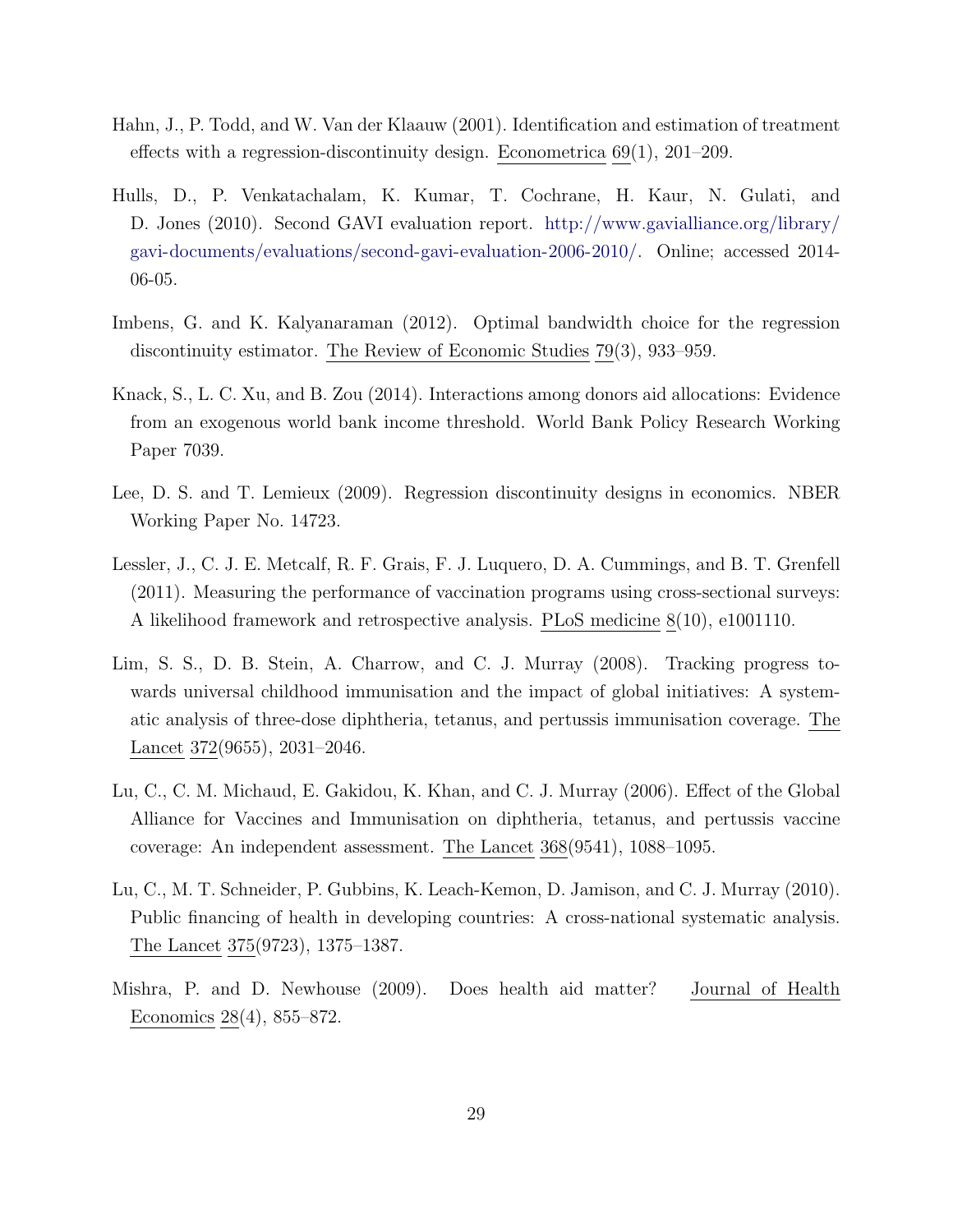- <span id="page-31-9"></span>Mitchell, V., V. J. Dietz, J. M. Okwo-Bele, and F. T. Cutts (2012). Immunization in developing countries. In S. Plotkin, W. Orenstein, and P. Offit (Eds.), Vaccines (Sixth edition ed.). Saunders.
- <span id="page-31-11"></span>Morris, S. K., W. J. Moss, and N. Halsey (2008). Haemophilus influenzae type b conjugate vaccine use and effectiveness. The Lancet infectious diseases 8(7), 435–443.
- <span id="page-31-8"></span>Murray, C. J., B. Shengelia, N. Gupta, S. Moussavi, A. Tandon, and M. Thieren (2003). Validity of reported vaccination coverage in 45 countries. The Lancet 362(9389), 1022– 1027.
- <span id="page-31-10"></span>Nichols, A. (2007). Causal inference with observational data. Stata Journal 7(4), 507.
- <span id="page-31-0"></span>O'Brien, K. L., L. J. Wolfson, J. P. Watt, E. Henkle, M. Deloria-Knoll, N. McCall, E. Lee, K. Mulholland, O. S. Levine, and T. Cherian (2009). Burden of disease caused by streptococcus pneumoniae in children younger than 5 years: Global estimates. The Lancet 374(9693), 893–902.
- <span id="page-31-5"></span>Pack, H. and J. R. Pack (1990). Is foreign aid fungible? The case of Indonesia. The Economic Journal, 188–194.
- <span id="page-31-2"></span>Pack, H. and J. R. Pack (1993). Foreign aid and the question of fungibility. The Review of Economics and Statistics, 258–265.
- <span id="page-31-4"></span>Rajan, R. G. and A. Subramanian (2008). Aid and growth: What does the cross-country evidence really show? The Review of Economics and Statistics 90(4), 643–665.
- <span id="page-31-6"></span>Ronveaux, O., D. Rickert, S. Hadler, H. Groom, J. Lloyd, A. Bchir, and M. Birmingham (2005). The immunization data quality audit: Verifying the quality and consistency of immunization monitoring systems. Bulletin of the World Health Organization 83(7), 503– 510.
- <span id="page-31-1"></span>Roodman, D. (2009). A note on the theme of too many instruments\*. Oxford Bulletin of Economics and Statistics 71(1), 135–158.
- <span id="page-31-3"></span>Roodman, D. (2012). Doubts about the evidence that foreign aid for health is displaced into non-health uses. The Lancet 380(9846), 972–973.
- <span id="page-31-7"></span>Sandefur, J. and A. Glassman (2014). The political economy of bad data: Evidence from african survey and administrative statistics. CGD Working Paper 373.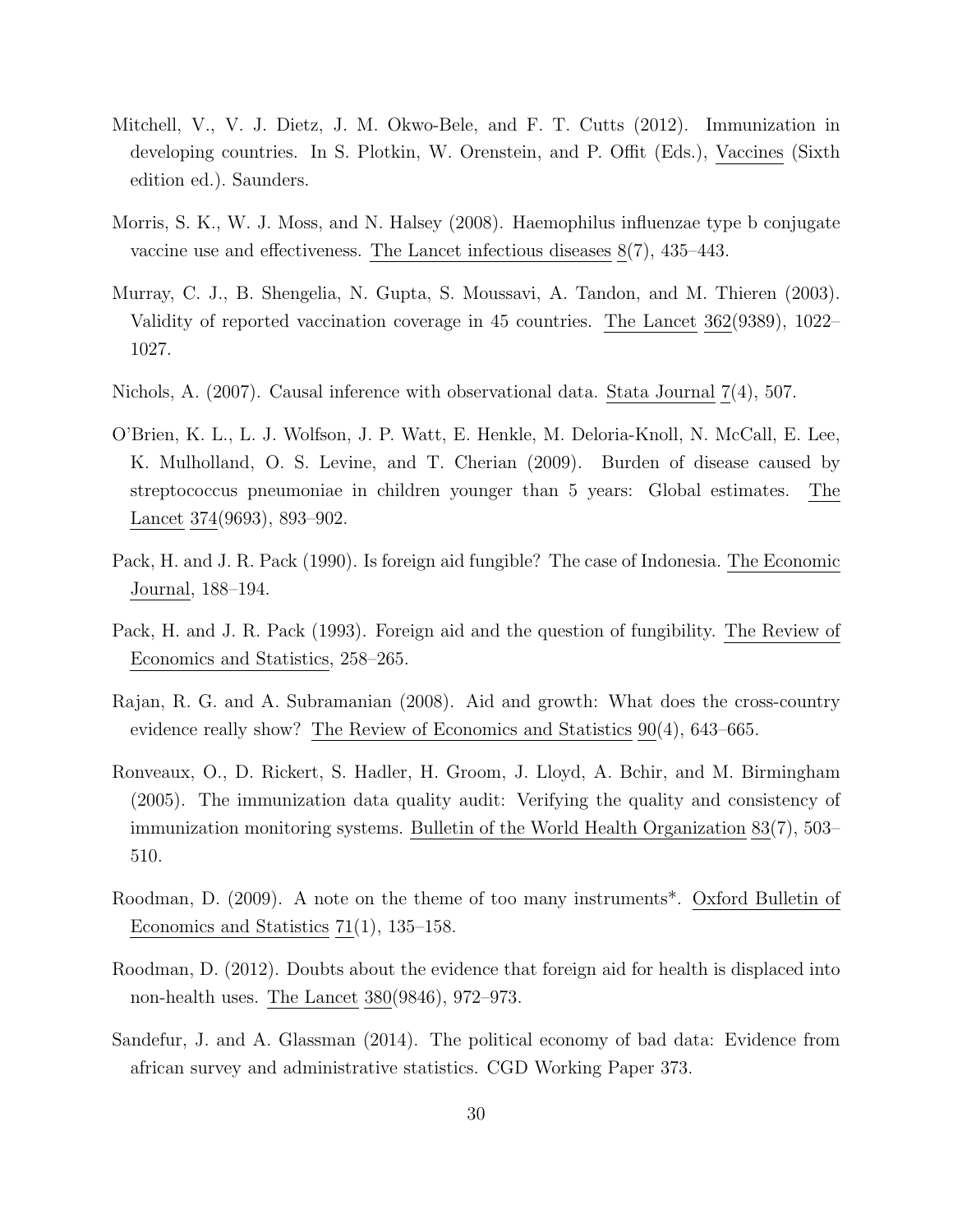- <span id="page-32-2"></span>Van de Walle, D. and R. Mu (2007). Fungibility and the flypaper effect of project aid: Micro-evidence for vietnam. Journal of Development Economics 84(2), 667–685.
- <span id="page-32-0"></span>Watt, J. P., L. J. Wolfson, K. L. O'Brien, E. Henkle, M. Deloria-Knoll, N. McCall, E. Lee, O. S. Levine, R. Hajjeh, K. Mulholland, et al. (2009). Burden of disease caused by haemophilus influenzae type b in children younger than 5 years: Global estimates. The Lancet 374(9693), 903–911.
- <span id="page-32-1"></span>WHO/UNICEF (2012a). Estimated rotavirus deaths for children under 5 years of age. [http://www.who.int/immunization/monitoring](http://www.who.int/immunization/monitoring_surveillance/burden/estimates/rotavirus/en/) surveillance/burden/estimates/ [rotavirus/en/.](http://www.who.int/immunization/monitoring_surveillance/burden/estimates/rotavirus/en/) Online; accessed 2014-08-08.
- <span id="page-32-3"></span>WHO/UNICEF (2012b). User's reference to country reports of WHO and UNICEF estimates of national infant immunization coverage. [http://www.childinfo.org/files/Immunization](http://www.childinfo.org/files/Immunization_WUENIC_guide_and_mark-up.pdf) WUENIC guide and [mark-up.pdf.](http://www.childinfo.org/files/Immunization_WUENIC_guide_and_mark-up.pdf) Online; accessed 2014-06-21.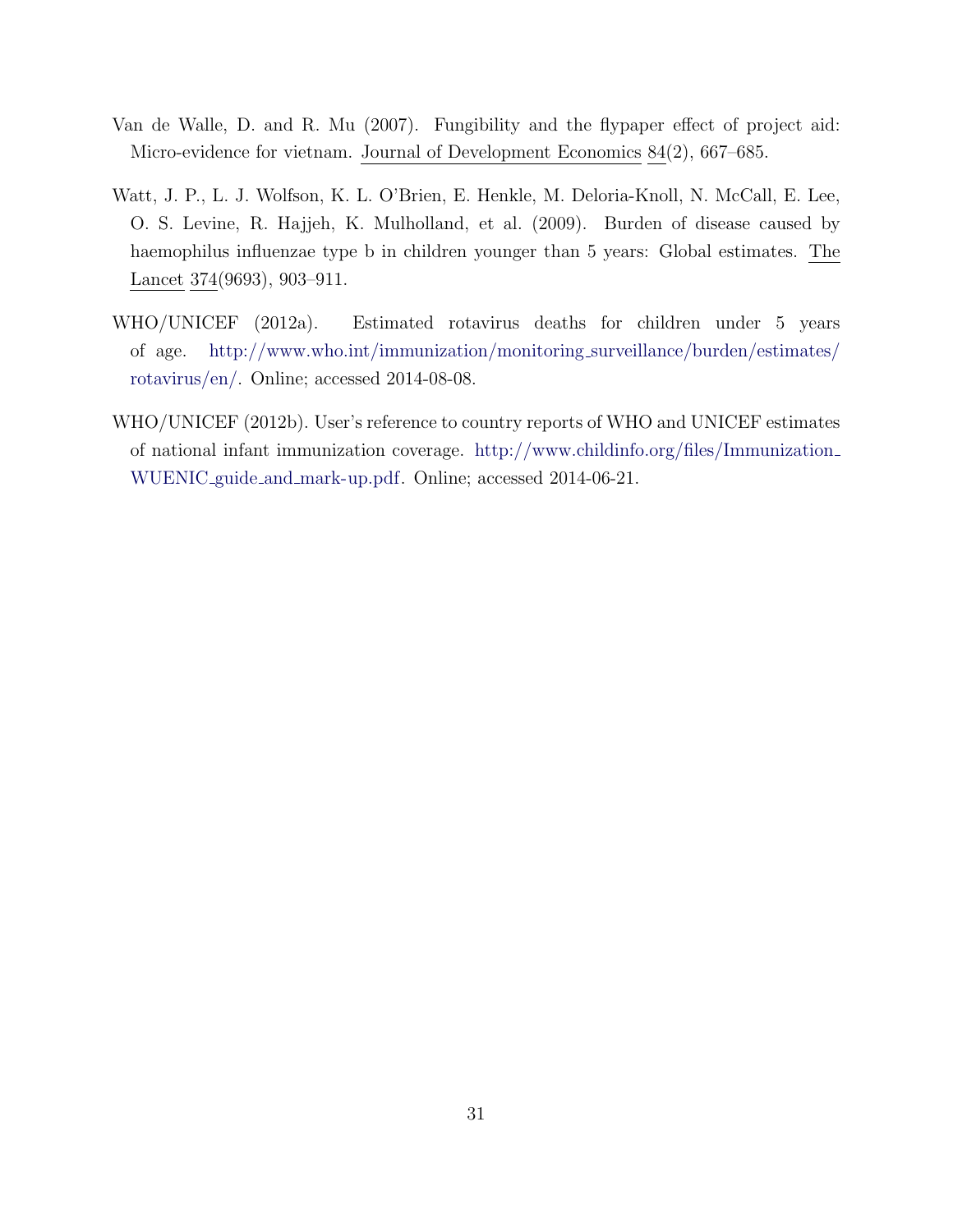<span id="page-33-0"></span>

Figure 1: Coverage, cost, and mortality by vaccine

Coverage and mortality numbers are average values for the 71 Gavi-eligible countries with data available at baseline, weighted by their infant population. Mortality figures are taken from the Global Burden of Disease database (IHME 2013). For rotavirus, death rates are from 2008. For pneumococcal vaccine, all meningitis deaths and 50% of deaths from lower-respiratory infections are treated as vaccine preventable, based on Riley (1986). Note that death rates are influenced by vaccination coverage rates, and would be higher in the absence of high coverage rates for DPT and hepatitis B.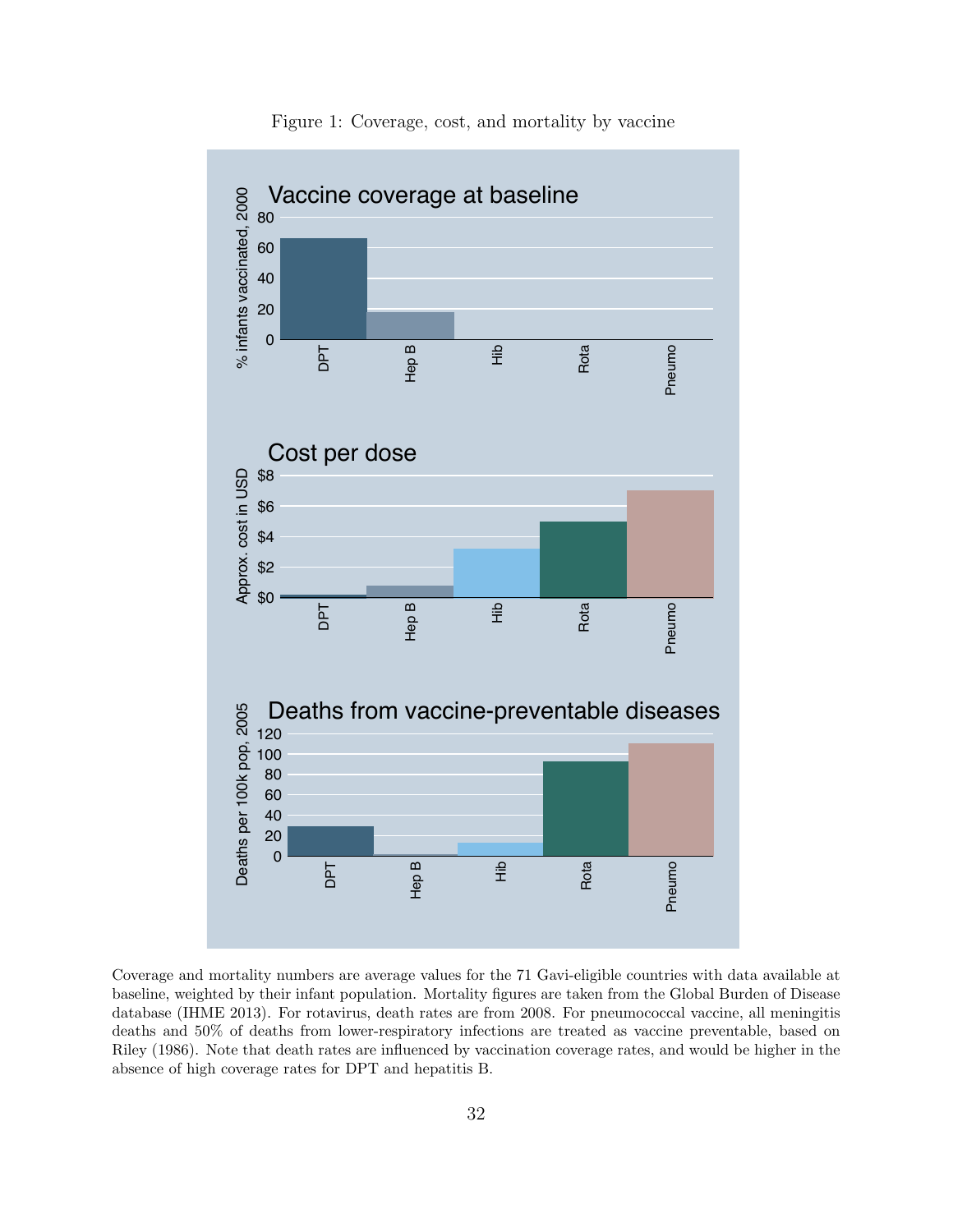<span id="page-34-1"></span>

Figure 2: Immunization rates by Gavi eligibility, 2000 to 2013

The figure shows simple averages of country vaccination rates across the Gavi-eligible and ineligible countries in each year. Note that the pool of eligible countries changes over time. Eligible countries include many which received no Gavi aid in a given year, and vice versa.

<span id="page-34-0"></span>Figure 3: Government and non-government vaccine financing, 2006 and 2012

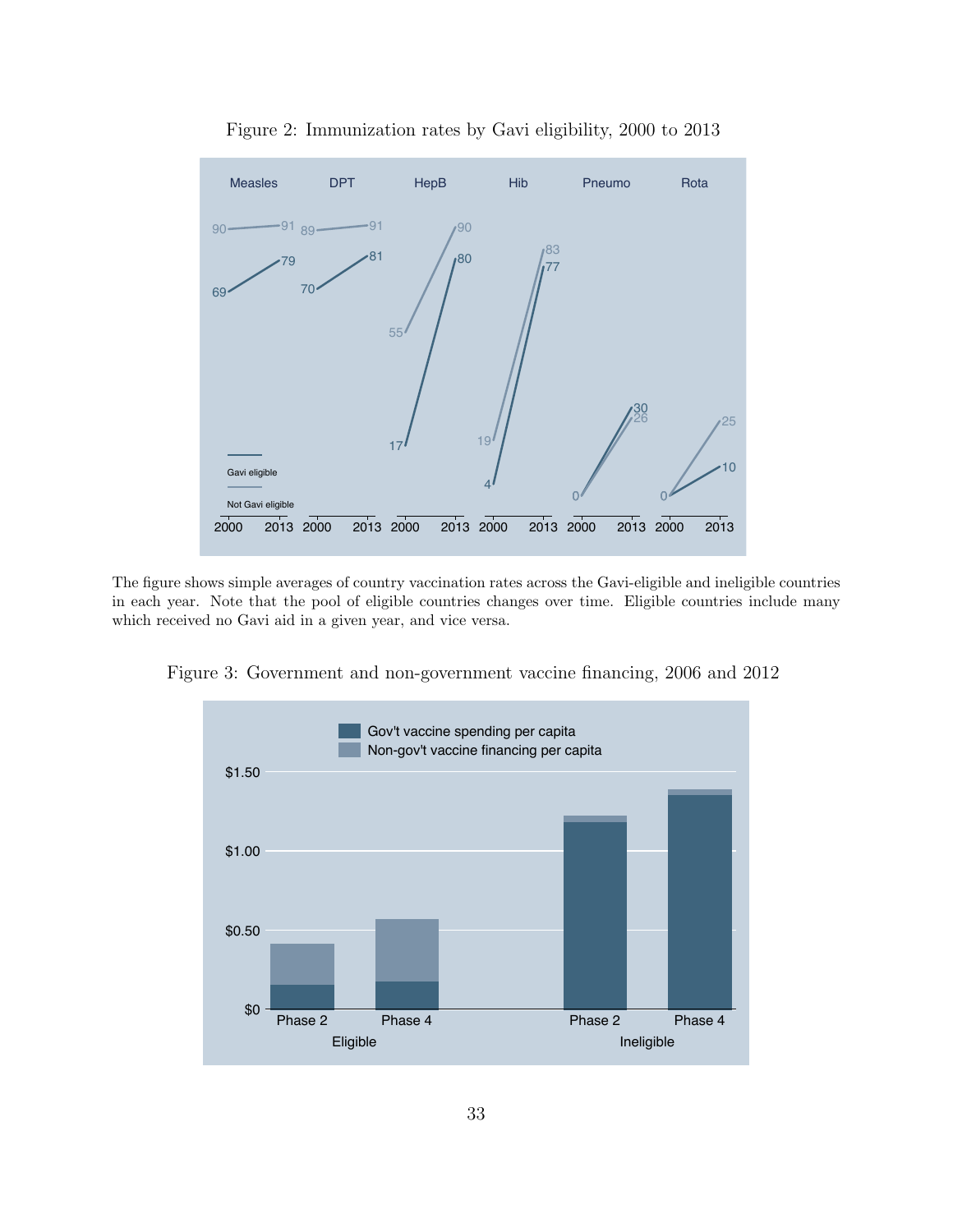<span id="page-35-0"></span>

Figure 4: Gavi's adherence to its income eligibility threshold

The figures measure Gavi's adherence to its own eligibility rules. Each graph presents a linear prediction plot of Gavi funding (dollars per child in top graph, and a binary indicator for receipt of funding in bottom graph) on countries' baseline log per capita GNI, run separately on each side of the administrative cut-off. Gray lines denote the 95% confidence interval around the regression line. Scatterplots show the average value within bins 0.1 log points wide.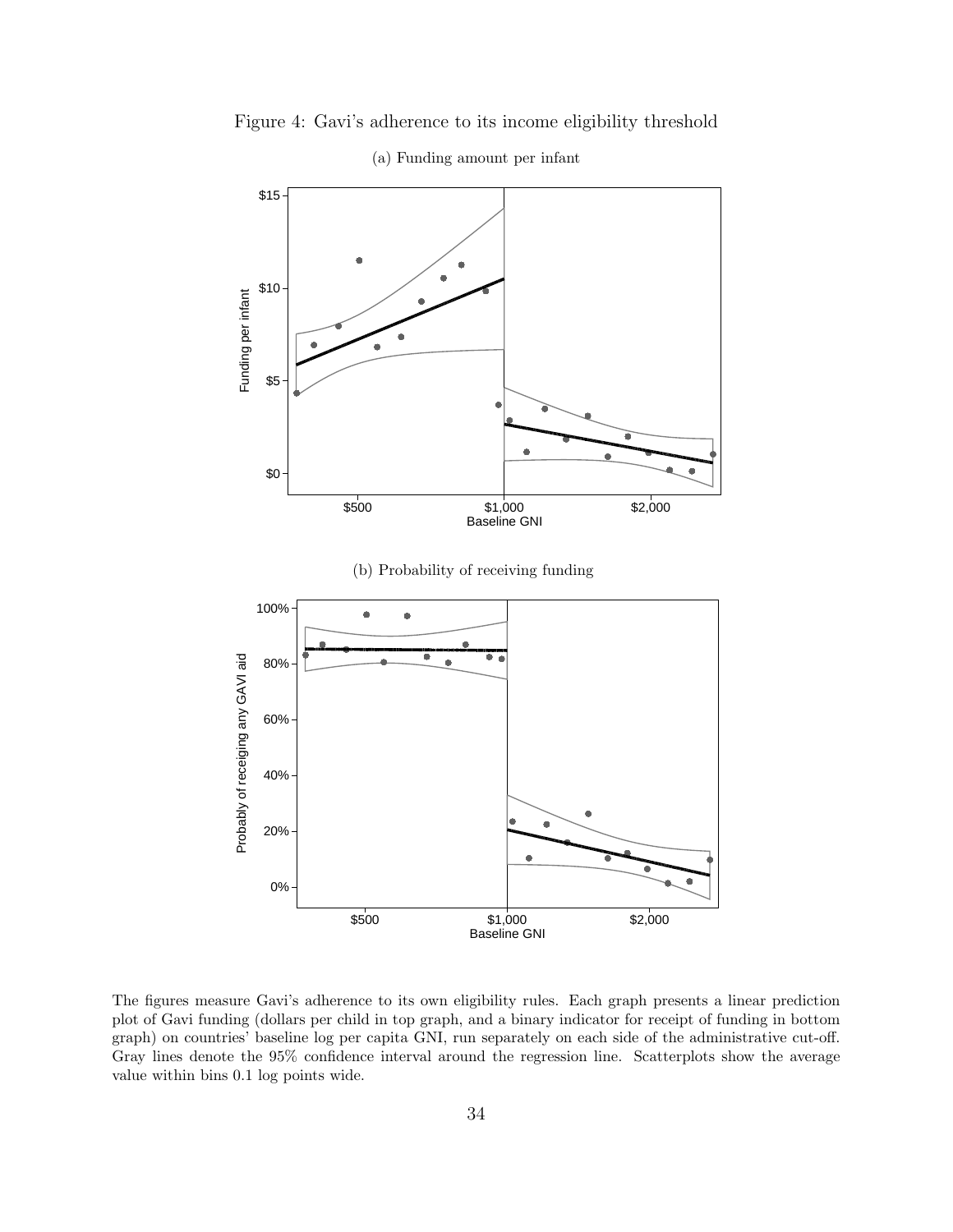

Figure 5: Vaccination rates, 2000-2013, by GNI

Figures show a linear prediction plot of vaccine coverage on countries' baseline log per capita GNI, run separately on each side of the administrative cut-off. The solid black lines use the actual data series. Gray lines denote the 95% confidence interval around the regression line. Scatterplots show the average value within bins 0.1 log points wide.  $35$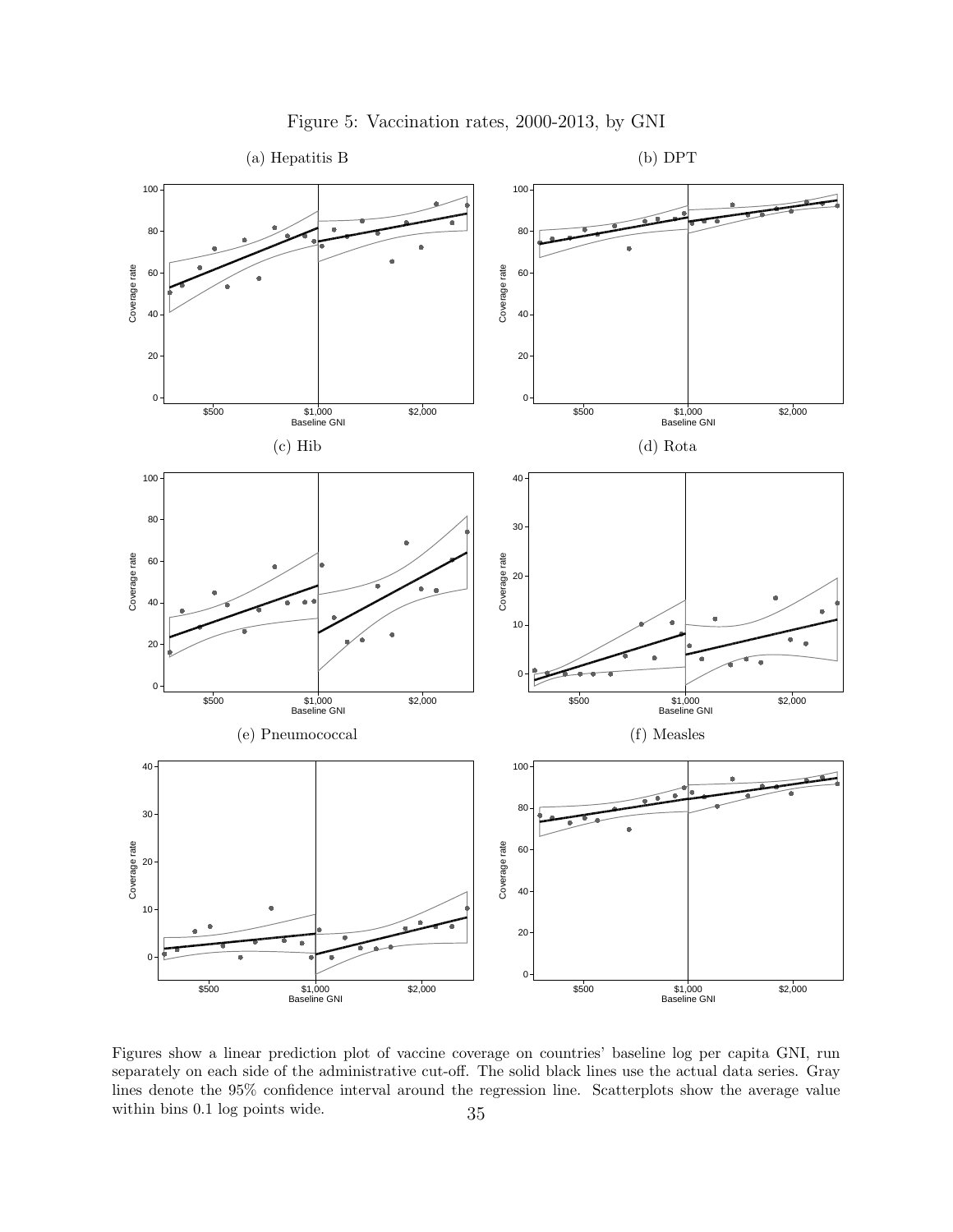<span id="page-37-0"></span>

Figure 6: Gavi-purchased dose series and vaccination rates, 2001-2013

Scatterplots show the average estimated percent of infants who could be fully immunized using vaccines bought by Gavi, and the average vaccination rate by country in 2001-2013 for countries receiving Gavi aid for at least one year. The solid black line is a 45-degree line. Points below the line represent countries which received more dose series from Gavi than the number of children vaccinated, on average. The percent of infants receiving dose series purchased by Gavi is capped at 100%.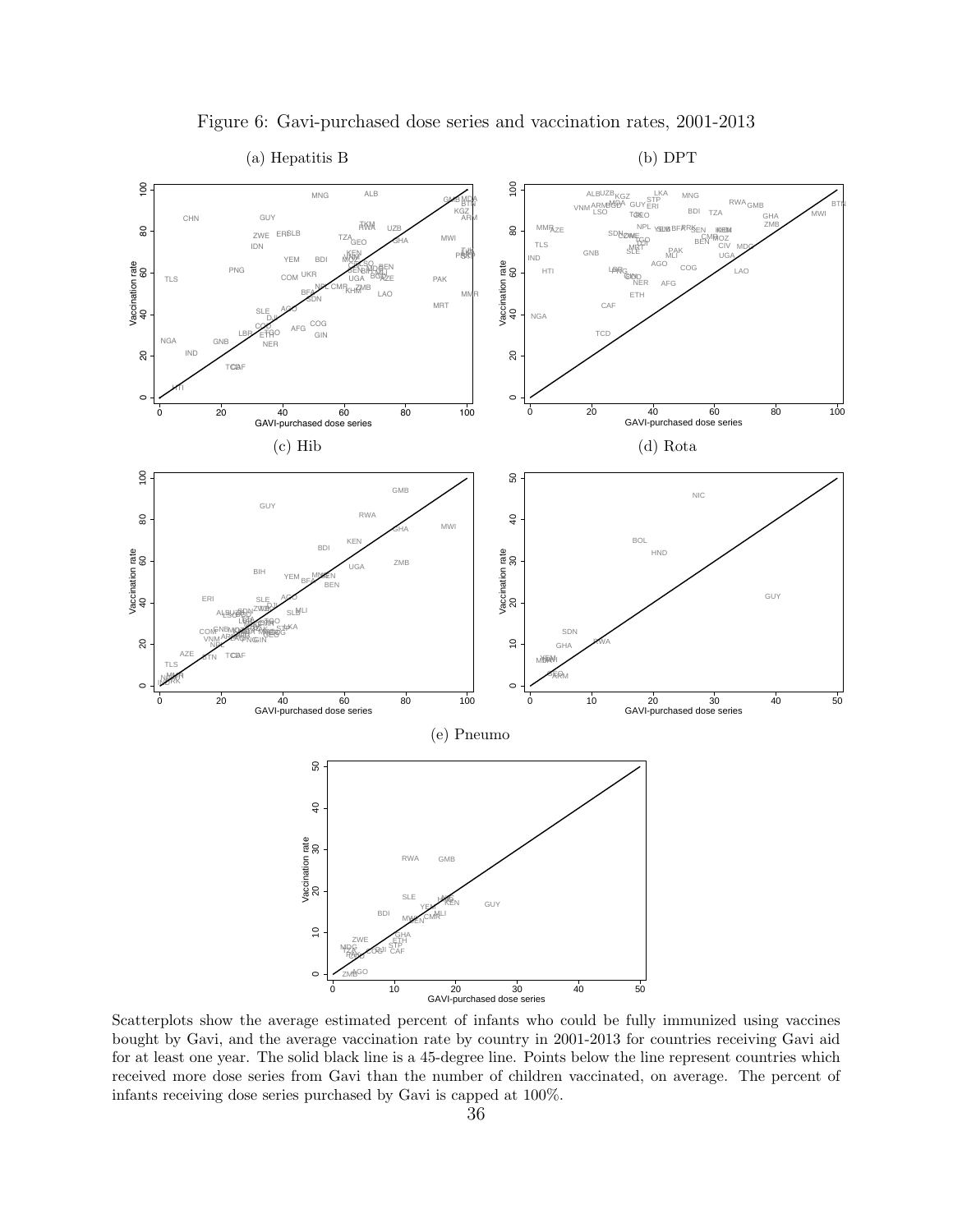

Figure 7: Testing levels of fungibility, 2000-2013

Figures show a linear prediction plot of vaccine coverage on countries' baseline log per capita GNI, run separately on each side of the administrative cut-off. The solid black lines represent the coverage rate, subtracting the percent of infants who could be fully immunized using our estimate of dose series bought by Gavi: i.e., the counterfactual to Gavi if all Gavi aid represents a marginal increase in vaccination rates. Gray lines denote the 95% confidence interval around the regression line. Scatterplots show the average value within bins 0.1 log points wide.  $37$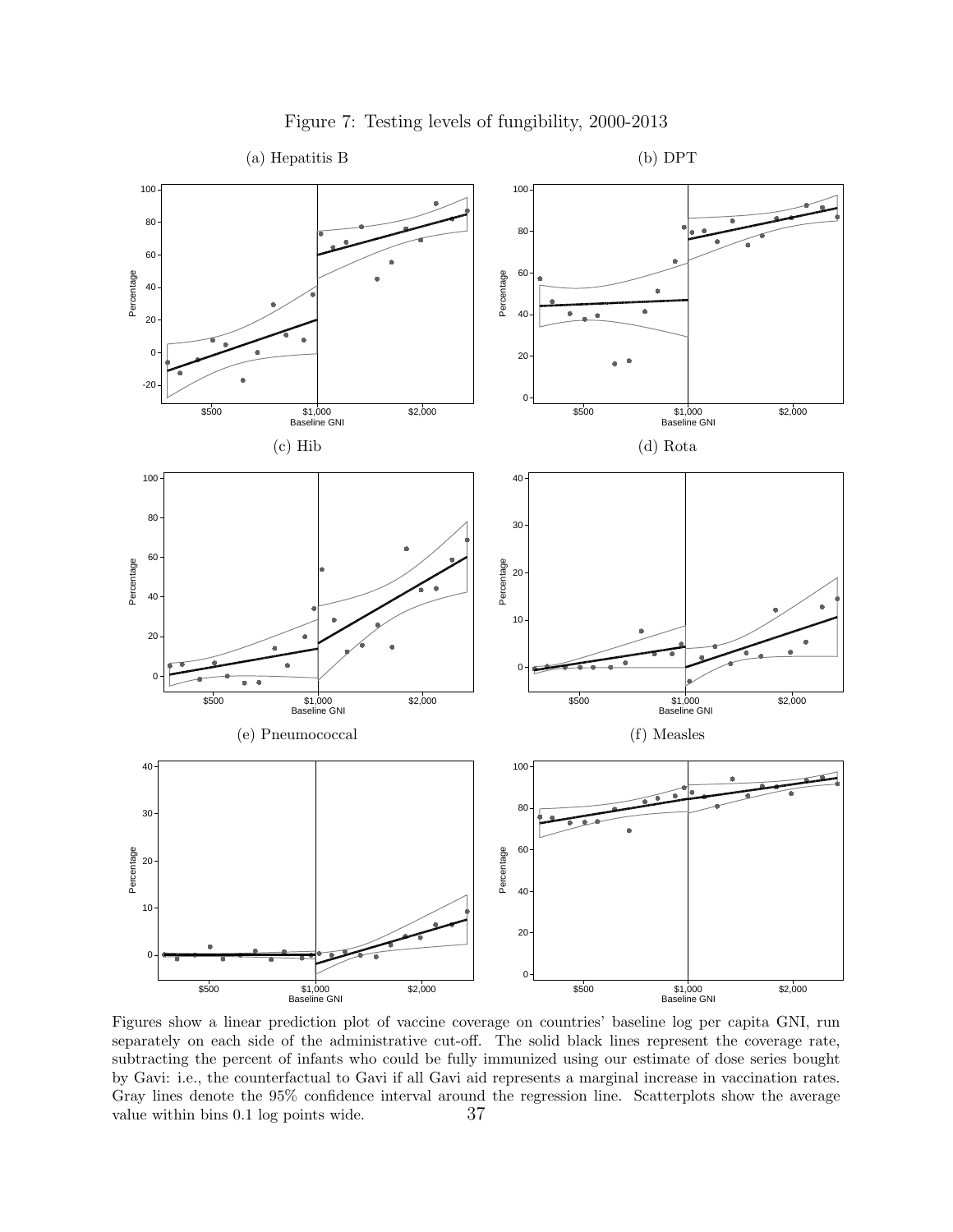

Figure 8: Child mortality and vaccination funding

Panel (a) shows a linear prediction plot of under-five mortality (deaths per 1,000 live births) on countries' baseline log per capita GNI, run separately on each side of the administrative cut-off. Gray lines denote the 95% confidence interval around the regression line. Scatterplots show the average value within vertical bins 0.1 log points wide. Panel (b) repeats this exercise using mortality rate on the y-axis. Panel (c) shows results for the log of per capita expenditure on vaccines by national governments. Fungibility would imply a negative Gavi treatment effect. Panel (d) shows results for the log of total per capital expenditure on vaccines, including domestic spending and foreign aid. Anything short of a positive treatment effect equal to the amount of Gavi aid could be interpreted as evidence of fungibility.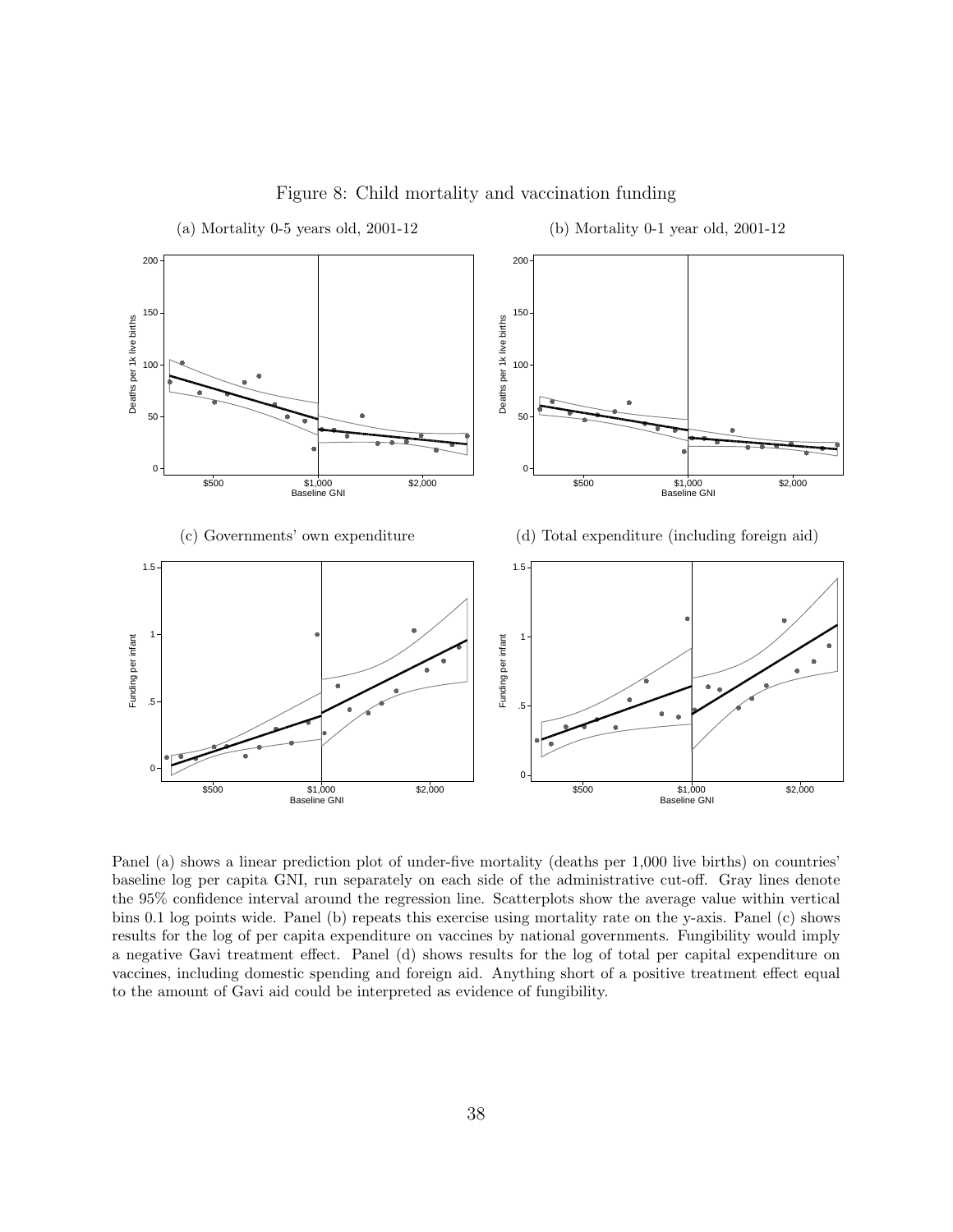|                                                   |                               | Baseline                                                                                                              |                  | Phase 1        |                | Phase 2        |                   | Phase 3          |                  | Phase 4        |                  | Phase 5  |
|---------------------------------------------------|-------------------------------|-----------------------------------------------------------------------------------------------------------------------|------------------|----------------|----------------|----------------|-------------------|------------------|------------------|----------------|------------------|----------|
|                                                   |                               | Eligible Ineligible Eligible Ineligible Eligible Ineligible Eligible Ineligible Eligible Eligible Eligible Ineligible |                  |                |                |                |                   |                  |                  |                |                  |          |
| DPT (coverage rate)                               | 69.5                          | 89.3                                                                                                                  | 74.1             | 89.6           | 80.0           | 92.3           | 80.9              | 90.7             | 81.6             | 91.3           | 80.6             | 90.9     |
|                                                   | (21.0)                        | (12.1)                                                                                                                | (19.0)           | (12.3)         | (15.9)         | (9.28)         | (16.6)            | (9.25)           | (15.9)           | (9.33)         | (16.0)           | (11.0)   |
| Hepatitis B (coverage rate)                       | 16.8                          | 54.9                                                                                                                  | 41.9             | 70.6           | 72.2           | 89.0           | 77.6              | 90.1             | 79.3             | 90.7           | 79.7             | 90.4     |
|                                                   | (32.5)                        | (43.8)                                                                                                                | (40.2)           | (37.0)         | (29.5)         | (18.6)         | (23.2)            | (11.6)           | (21.3)           | (11.4)         | (19.2)           | (11.9)   |
| Hib (coverage rate)                               | 3.87                          | 18.6                                                                                                                  | 11.3             | 41.1           | 40.5           | 64.0           | 73.6              | 74.9             | 75.0             | 79.6           | 77.1             | 82.8     |
|                                                   | (18.3)                        | (34.3)                                                                                                                | (28.5)           | (44.1)         | (41.9)         | (41.9)         | (30.0)            | (33.0)           | (27.9)           | (30.3)         | (23.4)           | (25.7)   |
| Rotavirus (coverage rate)                         | $\overline{0}$                | $\overline{0}$                                                                                                        | $\boldsymbol{0}$ | $\overline{0}$ | 2.29           | 7.33           | 2.40              | 17.7             | 5.81             | 19.9           | 9.79             | 25.1     |
|                                                   | (0)                           | (0)                                                                                                                   | (0)              | (0)            | (13.6)         | (21.9)         | (14.0)            | (34.2)           | (19.3)           | (35.7)         | (26.9)           | (37.7)   |
| Pneumococcal (coverage rate)                      | $\overline{0}$                | $\overline{0}$                                                                                                        | $\overline{0}$   | $\overline{0}$ | 0.58           | 3.84           | 11.6              | 16.2             | 19.8             | 23.4           | 29.7             | 26.2     |
|                                                   | (0)                           | (0)                                                                                                                   | (0)              | (0)            | (7.51)         | (16.1)         | (26.7)            | (31.3)           | (35.5)           | (37.6)         | (39.9)           | (39.3)   |
| Measles (coverage rate)                           | 68.6                          | 89.7                                                                                                                  | 73.5             | 89.6           | 78.2           | 91.7           | 78.9              | 90.8             | 80               | 90.9           | 79.1             | 90.8     |
|                                                   | (20.3)                        | (10.5)                                                                                                                | (18.7)           | (12.4)         | (16.0)         | (10.8)         | (15.2)            | (9.69)           | (14.9)           | (9.83)         | (16.3)           | (10.6)   |
| Under-5 mortality rate                            | 108.6<br>(56.6)               | 33.1<br>(25.7)                                                                                                        | 89.6<br>(49.3)   | 27.7<br>(24.1) | 77.2<br>(42.6) | 20.8<br>(15.7) | $\left( .\right)$ | (.)              | 77.9<br>(34.4)   | 25.2<br>(22.9) | (.)              | (.)      |
| Infant mortality rate                             | 70.6<br>(30.3)                | 26.0<br>(17.1)                                                                                                        | 59.8<br>(27.5)   | 21.8<br>(15.8) | 52.7<br>(24.0) | 16.9<br>(11.0) | $\bullet$<br>(.)  | $\bullet$<br>(.) | 54.1<br>(20.2)   | 20.1<br>(15.0) | $\sim$<br>(.)    | (.)      |
| $GNI$ per capita $(\$)$                           | 430.8                         | 2682.7                                                                                                                | 430.8            | 2682.7         | 479.4          | 2959.4         | 729.1             | 4652.7           | 778.1            | 4899.4         | 798.2            | 5126.9   |
|                                                   | (212.0)                       | (1479.5)                                                                                                              | (210.7)          | (1470.6)       | (230.5)        | (1539.9)       | (312.2)           | (2317.7)         | (328.7)          | (2366.7)       | (364.0)          | (2471.5) |
| Gov't vaccine spending $(\frac{6}{\cosh \theta})$ | $\cdot$<br>$\left( . \right)$ | (.)                                                                                                                   | (.)              | (.)            | 0.17<br>(0.23) | 1.14<br>(1.33) | 0.093<br>(0.097)  | 1.14<br>(1.19)   | 0.096<br>(0.094) | 1.09<br>(1.03) | $\bullet$<br>(.) | (.)      |
| Total vaccine spending (\$/capita)                | $\bullet$<br>(.)              | (.)                                                                                                                   | (.)              | (.)            | 0.42<br>(0.50) | 1.46<br>(3.04) | 0.56<br>(0.74)    | 1.55<br>(2.99)   | 0.53<br>(0.46)   | 1.53<br>(2.95) | (.)              | (.)      |
| GAVI funding (\$/capita)                          | $\overline{0}$                | $\overline{0}$                                                                                                        | 0.10             | 0.00010        | 0.26           | 0.0026         | 0.44              | 0.057            | 0.65             | 0.074          | 0.72             | 0.076    |
|                                                   | (0)                           | (0)                                                                                                                   | (0.16)           | (0.0015)       | (0.23)         | (0.017)        | (0.36)            | (0.17)           | (0.48)           | (0.21)         | (0.53)           | (0.19)   |
| GAVI funding $(\frac{6}{\pi} \text{infant})$      | $\overline{0}$                | $\overline{0}$                                                                                                        | 3.21             | 0.0038         | 8.45           | 0.24           | 13.5              | 3.35             | 21.1             | 3.33           | 23.5             | 3.49     |
|                                                   | (0)                           | (0)                                                                                                                   | (4.45)           | (0.054)        | (7.04)         | (1.56)         | (10.7)            | (9.22)           | (15.7)           | (8.70)         | (16.5)           | (7.58)   |
| Probability of receiving GAVI (%)                 | $\overline{0}$                | $\overline{0}$                                                                                                        | 82.0             | 0.60           | 91.2           | 3.53           | 98.1              | 19.5             | 100              | 19.8           | 98.1             | 24.4     |
|                                                   | (0)                           | (0)                                                                                                                   | (38.5)           | (7.72)         | (28.4)         | (18.5)         | (13.9)            | (39.9)           | (0)              | (40.1)         | (13.7)           | (43.2)   |
| $\mathbf N$                                       | 69                            | 67                                                                                                                    | 69               | 67             | 68             | 68             | 52                | 82               | 52               | 81             | 53               | 78       |

<span id="page-40-0"></span>Table 1: Summary statistics

Note: The table reports the mean and standard deviation across countries and years for all variables, except GNI per capita, which is represented by the GNI used to determine eligibility (1998 GNI per capita for <sup>p</sup>hase 1, for example). Our sample is restricted to countries within <sup>2</sup> log points of the eligibility threshold. Baseline is defined as the year 2000, <sup>p</sup>hase 1: 2001-2005, <sup>p</sup>hase 2: 2006-2010, <sup>p</sup>hase 3: 2011, <sup>p</sup>hase 4: 2012 and <sup>p</sup>hase 5: 2013. Moreinformation on all variables is available in the web [appendix.](#page-0-0)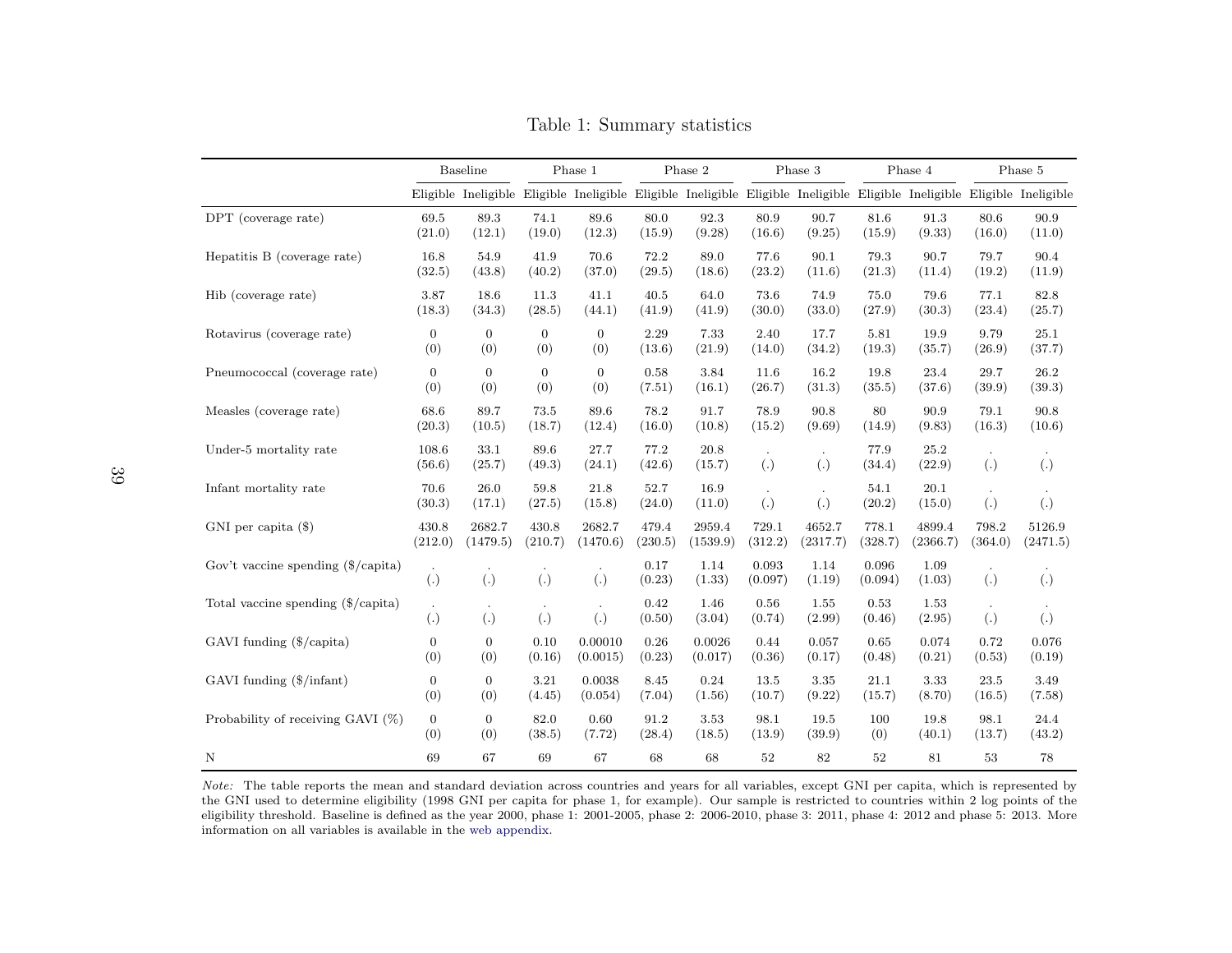<span id="page-41-0"></span>

|                         |                        | $Bandwidth = 0.5$     |                        | $Bandwidth = 1$       | $Bandwidth = 2$         |                        |  |
|-------------------------|------------------------|-----------------------|------------------------|-----------------------|-------------------------|------------------------|--|
|                         | (1)                    | (2)                   | (3)                    | (4)                   | (5)                     | (6)                    |  |
| E                       | $0.645***$<br>(0.0999) | $0.744***$<br>(0.158) | $0.643***$<br>(0.0789) | $0.588***$<br>(0.108) | $0.642***$<br>(0.0563)  | $0.602***$<br>(0.0798) |  |
| $\bar{Y}$               | 0.0916<br>(0.322)      | 0.143<br>(1.048)      | $-0.164*$<br>(0.0901)  | $-0.114$<br>(0.353)   | $-0.116***$<br>(0.0313) | $-0.223*$<br>(0.119)   |  |
| $\bar{Y}^2$             |                        | $-0.103$<br>(2.008)   |                        | $-0.0492$<br>(0.328)  |                         | 0.0558<br>(0.0517)     |  |
| $E \times \overline{Y}$ | $-0.269$<br>(0.384)    | 0.791<br>(1.247)      | 0.159<br>(0.121)       | $-0.247$<br>(0.447)   | 0.0416<br>(0.0475)      | 0.133<br>(0.173)       |  |
| $E \times \bar{Y}^2$    |                        | 2.296<br>(2.834)      |                        | $-0.275$<br>(0.467)   |                         | $-0.0643$<br>(0.0755)  |  |
| Constant                | $0.156*$<br>(0.0852)   | 0.151<br>(0.120)      | $0.206***$<br>(0.0635) | $0.197**$<br>(0.0857) | $0.180***$<br>(0.0449)  | $0.216***$<br>(0.0655) |  |
| Optimal b.w.            |                        |                       |                        |                       |                         |                        |  |
| Observations            | 435                    | 435                   | 1014                   | 1014                  | 1758                    | 1758                   |  |
| No. of countries        | 64                     | 64                    | 102                    | 102                   | 150                     | 150                    |  |
| R-squared               | 0.45                   | 0.45                  | 0.54                   | 0.54                  | 0.68                    | 0.68                   |  |

Table 2: Aid and income eligibility: first-stage regressions

Note: See equation [5](#page-15-1) in the text. The table reports estimates of the first-stage regression for the 2SLS fuzzy RD model. Each column presents a separate OLS regression, the dependent variable is the Gavi treatment dummy. Standard errors are clustered at the country level.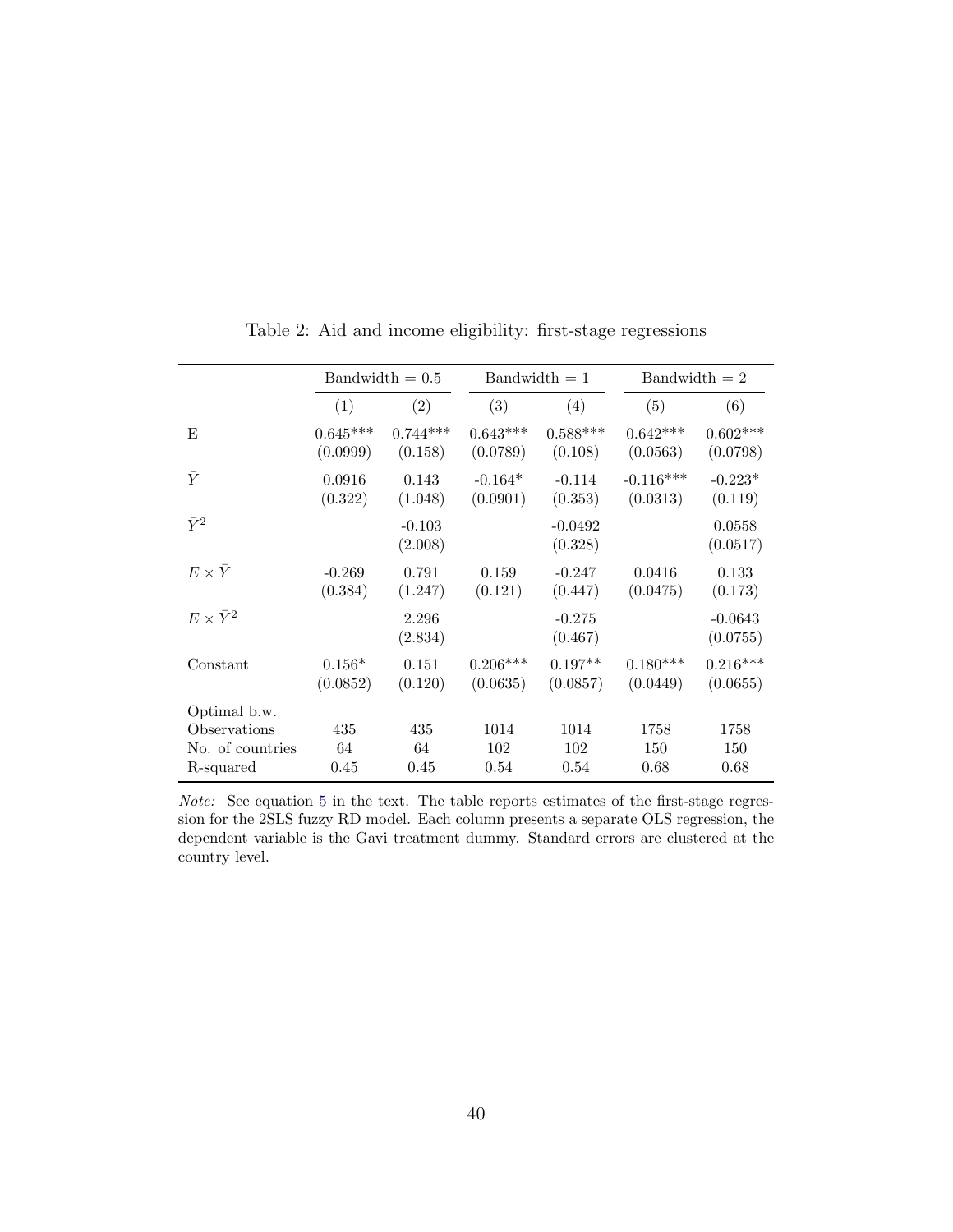<span id="page-42-0"></span>

|                   |          | Vaccination Rate |         | Mortality Rate |             |             |
|-------------------|----------|------------------|---------|----------------|-------------|-------------|
|                   | (1)      | (2)              | (3)     | (4)            | (5)         | (6)         |
|                   | Hep B    | <b>DPT</b>       | Hib     | Measles        | $\leq 5$ yr | $\leq 1$ yr |
| $Bandwidth = 2$   |          |                  |         |                |             |             |
| Linear            | $-16.2$  | $-3.0$           | 5.6     | $-4.9$         | $-8.5$      | $-2.5$      |
|                   | (13.5)   | (5.8)            | (8.0)   | (5.5)          | (12.5)      | (7.6)       |
| Quadratic         | $-25.8$  | 2.7              | 4.5     | 0.2            | $-6.1$      | $-4.6$      |
|                   | (19.0)   | (8.2)            | (11.9)  | (7.6)          | (16.6)      | (10.8)      |
| Obs.              | 136      | 136              | 136     | 136            | 136         | 136         |
| No. of countries  | 136      | 136              | 136     | 136            | 136         | 136         |
| $Bandwidth = 1$   |          |                  |         |                |             |             |
| Linear            | $-18.9$  | 1.3              | 5.7     | $-2.0$         | $-3.2$      | $-3.7$      |
|                   | (17.7)   | (7.6)            | (10.8)  | (7.2)          | (16.0)      | (10.1)      |
| Quadratic         | $-33.3$  | 12.8             | $-7.5$  | 13.9           | $-34.7$     | $-18.7$     |
|                   | (24.5)   | (10.5)           | (14.5)  | (9.9)          | (20.9)      | (13.9)      |
| Obs.              | 81       | 81               | 81      | 81             | 81          | 81          |
| No. of countries  | 81       | 81               | 81      | 81             | 81          | 81          |
| $Bandwidth = 0.5$ |          |                  |         |                |             |             |
| Linear            | $-43.0*$ | 12.5             | $-9.8$  | 12.6           | $-31.9$     | $-16.4$     |
|                   | (23.9)   | (10.3)           | (13.0)  | (9.7)          | (20.5)      | (13.7)      |
| Quadratic         | $-32.7$  | 16.0             | $-33.4$ | 7.7            | $-11.0$     | $-6.2$      |
|                   | (30.5)   | (11.9)           | (23.1)  | (12.1)         | (26.3)      | (18.5)      |
| Obs.              | 35       | 35               | 35      | 35             | 35          | 35          |
| No. of countries  | 35       | 35               | 35      | 35             | 35          | 35          |

Table 3: Balance test: applying the RD to baseline data

Note: See equation [3](#page-14-1) in the text. The sample includes data points from 2000, before Gavi began disbursement in 2001. Each coefficient in the table (i.e., each row and each column) represents a separate regression. Each column uses a different dependent variable, listed in the column heading. Each row uses a different set of controls (i.e., polynomials of GNI and interactions with the Gavi treatment dummy). Standard errors are clustered at the country level.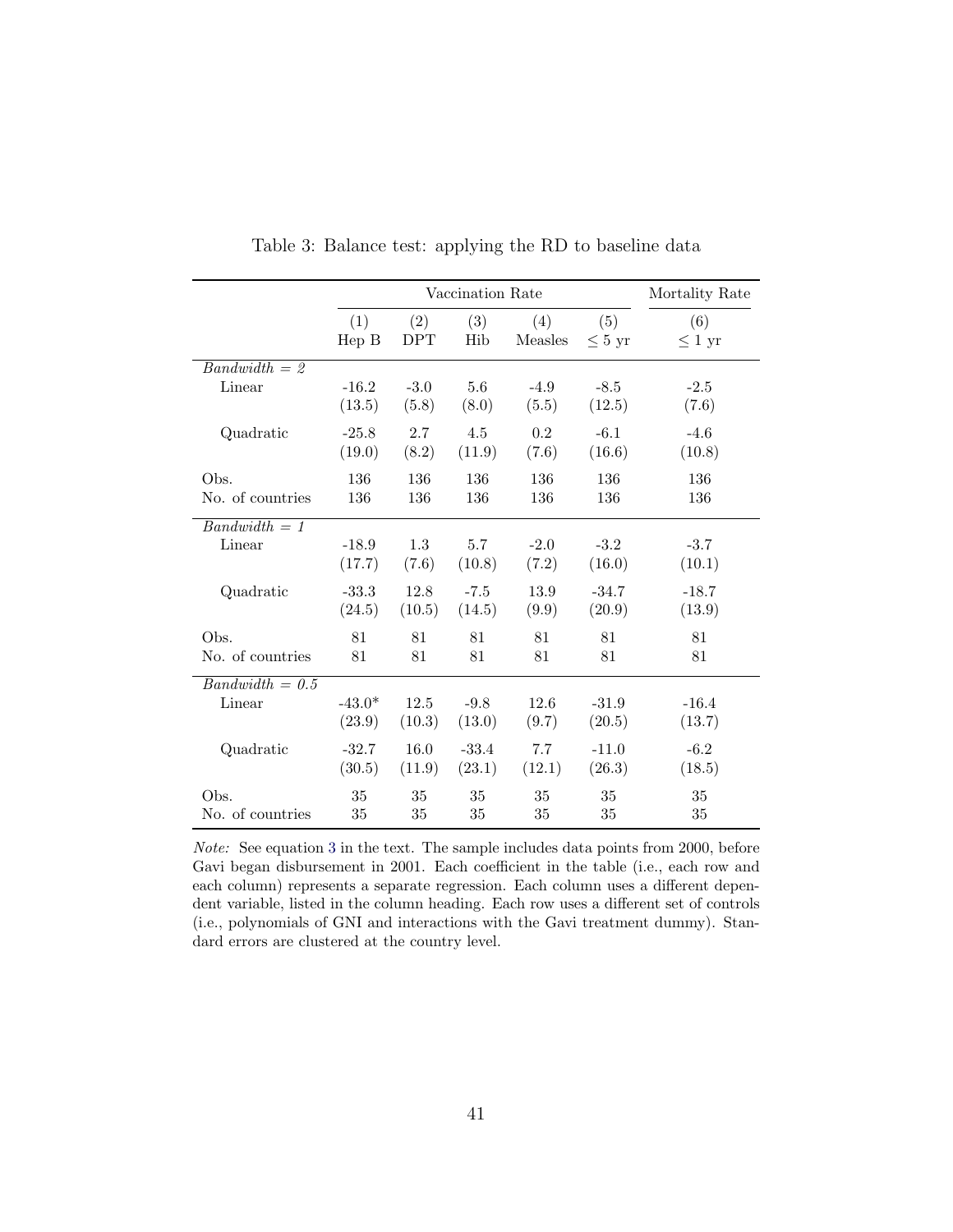<span id="page-43-0"></span>

|                   | Older Vaccines        |                   |            | Newer Vaccines |               |                |  |
|-------------------|-----------------------|-------------------|------------|----------------|---------------|----------------|--|
|                   | (1)<br>$\text{Hep B}$ | (2)<br><b>DPT</b> | (3)<br>Hib | (4)<br>Rota    | (5)<br>Pneumo | (6)<br>Measles |  |
| $Bandwidth = 2$   |                       |                   |            |                |               |                |  |
| Linear            | $-8.4$                | $-4.3$            | 4.0        | $-5.3$         | 2.4           | $-5.3$         |  |
|                   | (5.5)                 | (3.0)             | (8.2)      | (6.1)          | (6.3)         | (3.5)          |  |
| Quadratic         | $-4.4$                | 0.8               | 10.9       | $-0.09$        | $-3.2$        | 0.3            |  |
|                   | (6.4)                 | (3.9)             | (12.2)     | (6.8)          | (8.6)         | (4.7)          |  |
| Obs.              | 1755                  | 1755              | 1755       | 803            | 667           | 1755           |  |
| No. of countries  | 149                   | 149               | 149        | 147            | 147           | 149            |  |
| $Bandwidth = 1$   |                       |                   |            |                |               |                |  |
| Linear            | $-0.4$                | 1.4               | 10.2       | 1.7            | 4.3           | $-0.05$        |  |
|                   | (5.6)                 | (3.6)             | (11.4)     | (6.4)          | (7.4)         | (4.5)          |  |
| Quadratic         | $-7.7$                | 3.4               | 0.7        | 8.8            | $-6.5$        | 6.2            |  |
|                   | (8.8)                 | (5.0)             | (16.8)     | (9.8)          | (11.5)        | (5.3)          |  |
| Obs.              | 1011                  | 1011              | 1011       | 444            | 363           | 1011           |  |
| No. of countries  | 101                   | 101               | 101        | 96             | 96            | 101            |  |
| $Bandwidth = 0.5$ |                       |                   |            |                |               |                |  |
| Linear            | $-5.3$                | 4.9               | $-2.9$     | $-4.3$         | $-8.5$        | 7.1            |  |
|                   | (9.0)                 | (5.5)             | (16.7)     | (8.8)          | (10.3)        | (5.7)          |  |
| Quadratic         | 5.5                   | 11.3              | $-28.5$    | $-1.2$         | $-21.1$       | 8.4            |  |
|                   | (13.4)                | (7.1)             | (22.7)     | (27.7)         | (18.4)        | (6.9)          |  |
| Obs.              | 435                   | 435               | 435        | 194            | 161           | 435            |  |
| No. of countries  | 64                    | 64                | 64         | 53             | 53            | 64             |  |

Table 4: Impact estimates: intent-to-treat effect (ITT)

Note: See equation [3](#page-14-1) in the text. Each coefficient in the table (i.e., each row and each column) represents the ITT treatment effect from a separate regression. Our sample contains data from the year Gavi began disbursing financing for each vaccine up to 2013. Each column uses a different dependent variable, listed in the column heading. Each row uses a different set of controls (i.e., polynomials of GNI and interactions with the Gavi treatment dummy). Standard errors are clustered at the country level.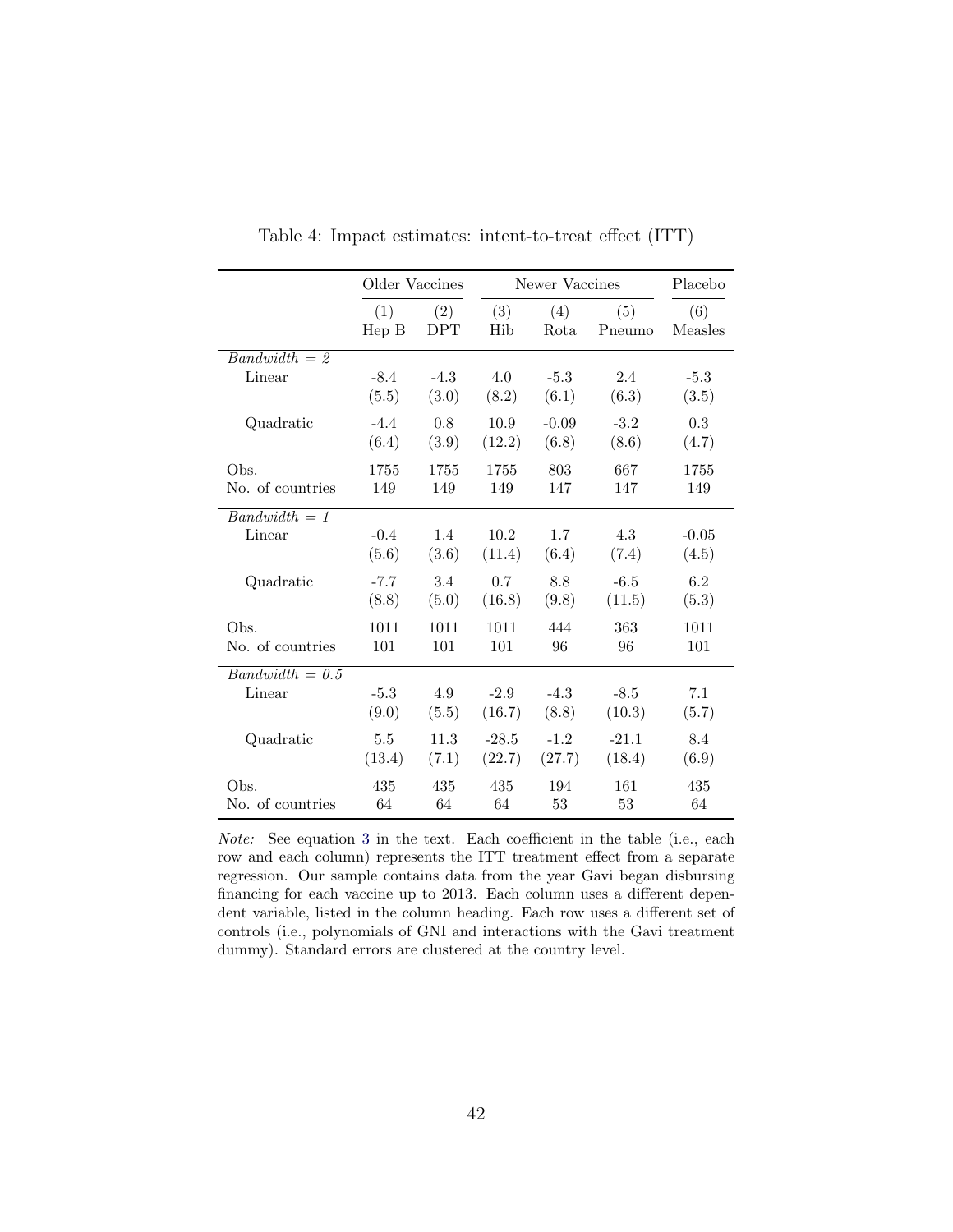|                   | Older Vaccines |        |         | Newer Vaccines |         | Placebo |
|-------------------|----------------|--------|---------|----------------|---------|---------|
|                   | (1)            | (2)    | (3)     | (4)            | (5)     | (6)     |
|                   | Hep B          | DPT    | Hib     | Rota           | Pneumo  | Measles |
| $Bandwidth = 2$   |                |        |         |                |         |         |
| Linear            | $-0.5$         | $-0.1$ | 1.4     | $-5.3$         | 2.4     | $-0.8$  |
|                   | (5.2)          | (2.1)  | (8.0)   | (6.1)          | (6.3)   | (2.6)   |
| Quadratic         | 5.8            | 4.0    | 9.8     | $-0.09$        | $-3.2$  | 4.1     |
|                   | (6.5)          | (3.0)  | (11.9)  | (6.8)          | (8.6)   | (3.6)   |
| Obs.              | 1738           | 1738   | 1738    | 803            | 667     | 1738    |
| No. of countries  | 144            | 144    | 144     | 147            | 147     | 144     |
| $Bandwidth = 1$   |                |        |         |                |         |         |
| Linear            | 7.2            | 4.0    | 4.5     | 1.7            | 4.3     | 3.5     |
|                   | (5.9)          | (2.6)  | (10.8)  | (6.4)          | (7.4)   | (3.4)   |
| Quadratic         | 2.0            | 2.5    | $-0.7$  | 8.8            | $-6.5$  | 5.4     |
|                   | (8.1)          | (4.0)  | (16.0)  | (9.8)          | (11.5)  | (4.5)   |
| Obs.              | 1002           | 1002   | 1002    | 444            | 363     | 1002    |
| No. of countries  | 99             | 99     | 99      | 96             | 96      | 99      |
| $Bandwidth = 0.5$ | 3.7            | 3.7    | $-0.5$  | $-4.3$         | $-8.5$  | 5.9     |
| Linear            | (9.3)          | (4.1)  | (15.6)  | (8.8)          | (10.3)  | (4.4)   |
| Quadratic         | 9.7            | 3.5    | $-20.5$ | $-1.2$         | $-21.1$ | 3.3     |
|                   | (12.7)         | (5.7)  | (20.7)  | (27.7)         | (18.4)  | (6.3)   |
| Obs.              | 432            | 432    | 432     | 194            | 161     | 432     |
| No. of countries  | 62             | 62     | 62      | 53             | 53      | 62      |

<span id="page-44-0"></span>Table 5: Impact estimates: intent-to-treat effect (ITT), controlling for baseline vaccination rate

Note: See equation [3](#page-14-1) in the text. Each coefficient in the table (i.e., each row and each column) represents the ITT treatment effect from a separate regression, with baseline vaccination rate added as a control. Our sample contains data from the year Gavi began disbursing financing for each vaccine up to 2013. Each column uses a different dependent variable, listed in the column heading. Each row uses a different set of controls (i.e., polynomials of GNI and interactions with the Gavi treatment dummy). Standard errors are clustered at the country level.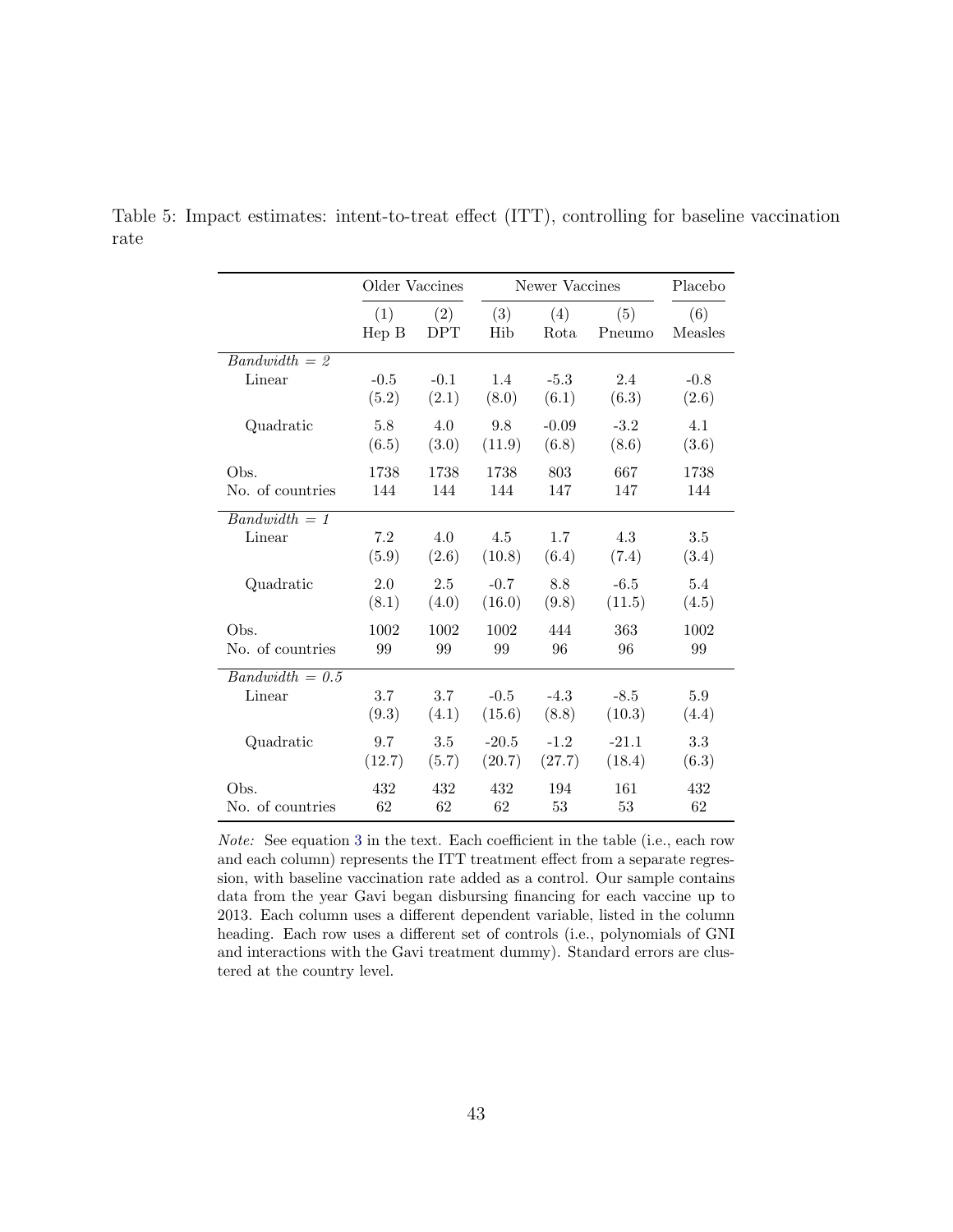|                   | Mortality Rate |        | Spending $(\$)$ |         |  |
|-------------------|----------------|--------|-----------------|---------|--|
|                   | (1)            | (2)    | (3)             | (4)     |  |
|                   | Under-5        | Infant | Total           | Gov't   |  |
| $Bandwidth = 2$   |                |        |                 |         |  |
| Linear            | 9.7            | 8.0    | $-0.06$         | 0.2     |  |
|                   | (8.2)          | (5.3)  | (0.4)           | (0.2)   |  |
| Quadratic         | 14.7           | 9.8    | 0.5             | $-0.1$  |  |
|                   | (10.9)         | (7.2)  | (0.5)           | (0.2)   |  |
| Obs.              | 404            | 404    | 795             | 823     |  |
| No. of countries  | 147            | 147    | 136             | 138     |  |
| $Bandwidth = 1$   |                |        |                 |         |  |
| Linear            | 8.5            | 6.4    | 1.2             | $-0.04$ |  |
|                   | (9.6)          | (6.2)  | (1.0)           | (0.2)   |  |
| Quadratic         | $-9.3$         | $-5.6$ | $-1.4$          | 0.2     |  |
|                   | (12.1)         | (8.6)  | (1.3)           | (0.2)   |  |
| Obs.              | 228            | 228    | 455             | 476     |  |
| No. of countries  | 98             | 98     | 87              | 90      |  |
| $Bandwidth = 0.5$ | $-16.0$        | $-9.2$ | 0.05            | 0.02    |  |
| Linear            | (10.8)         | (8.0)  | (0.2)           | (0.2)   |  |
| Quadratic         | $-5.2$         | $-3.2$ | 0.1             | 0.03    |  |
|                   | (19.2)         | (13.3) | (0.5)           | (0.4)   |  |
| Obs.              | 101            | 101    | 211             | 213     |  |
| No. of countries  | 63             | 63     | 50              | 50      |  |

<span id="page-45-0"></span>Table 6: Impact estimates: mortality rates and spending

Note: See equation 3 in the text. Each coefficient in the table represents the ITT treatment effect from a separate regression. Mortality estimates are available for 2005, 2010 and 2012 and vaccine finance information is available annually from 2006 to 2013. Each column uses a different dependent variable, listed in the column heading. Each row uses a different set of controls (i.e., polynomials of GNI and interactions with the Gavi treatment dummy). Standard errors are clustered at the country level.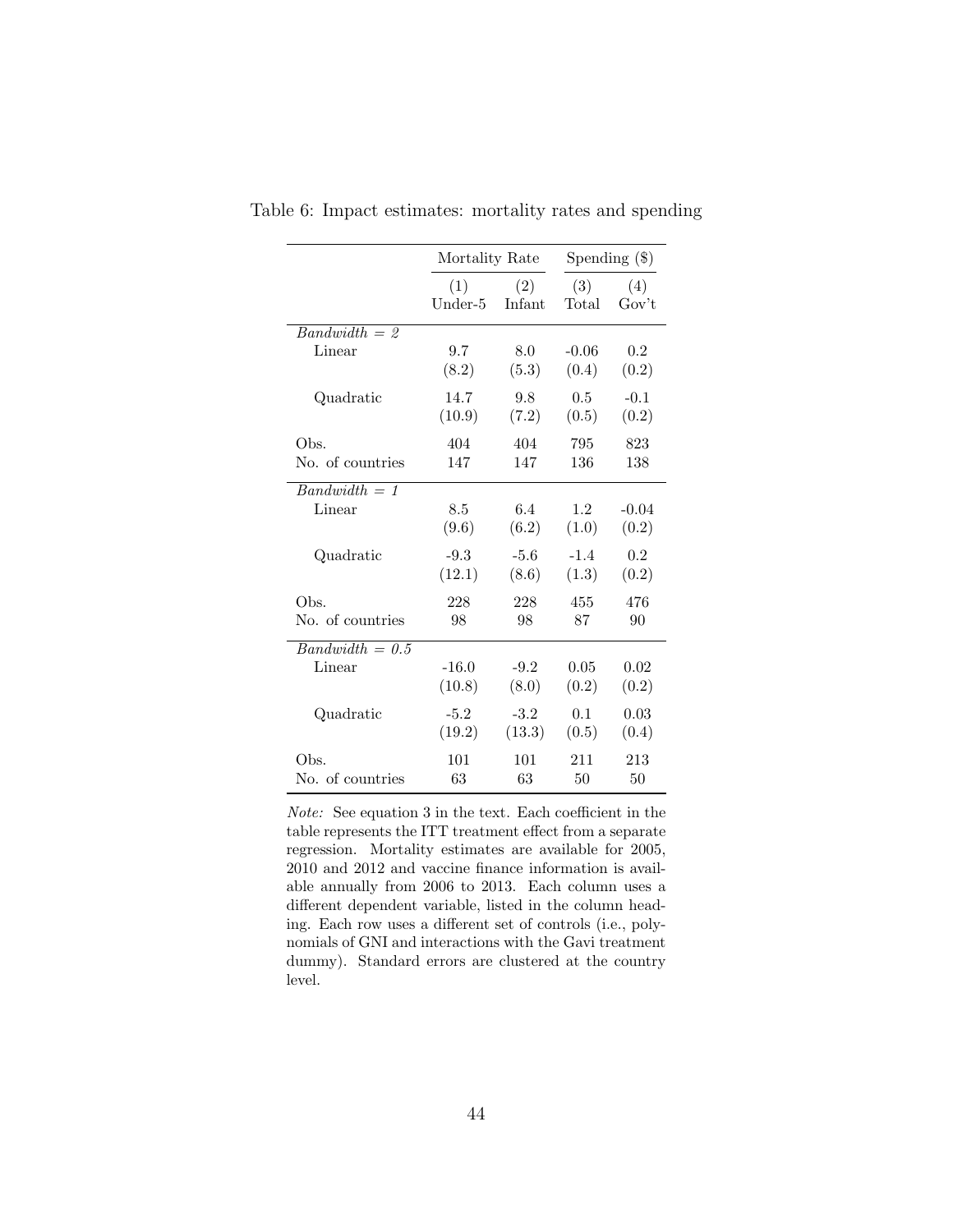|                   |                       | Older Vaccines    |            | Newer Vaccines |               |                |  |
|-------------------|-----------------------|-------------------|------------|----------------|---------------|----------------|--|
|                   | (1)<br>$\text{Hep B}$ | (2)<br><b>DPT</b> | (3)<br>Hib | (4)<br>Rota    | (5)<br>Pneumo | (6)<br>Measles |  |
| $Bandwidth = 2$   |                       |                   |            |                |               |                |  |
| Linear            | $-13.2$               | $-6.9$            | 5.7        | $-8.4$         | 0.6           | $-8.6$         |  |
|                   | (9.2)                 | (5.0)             | (13.4)     | (11.4)         | (13.1)        | (5.9)          |  |
| Quadratic         | $-7.0$                | 2.0               | 19.6       | 7.4            | $-6.8$        | 1.2            |  |
|                   | (12.1)                | (7.1)             | (21.7)     | (14.2)         | (21.8)        | (8.4)          |  |
| Obs.              | 1755                  | 1755              | 1755       | 803            | 667           | 1755           |  |
| No. of countries  | 149                   | 149               | 149        | 147            | 147           | 149            |  |
| $Bandwidth = 1$   |                       |                   |            |                |               |                |  |
| Linear            | 0.9                   | 2.7               | 16.0       | 7.3            | 6.6           | 0.02           |  |
|                   | (9.9)                 | (6.2)             | (19.1)     | (13.0)         | (18.9)        | (7.7)          |  |
| Quadratic         | $-23.7$               | 7.2               | $-6.7$     | 45.5           | $-209.7$      | 12.8           |  |
|                   | (26.3)                | (11.1)            | (40.9)     | (66.2)         | (1323.2)      | (12.0)         |  |
| Obs.              | 1011                  | 1011              | 1011       | 444            | 363           | 1011           |  |
| No. of countries  | 101                   | 101               | 101        | 96             | 96            | 101            |  |
| $Bandwidth = 0.5$ |                       |                   |            |                |               |                |  |
| Linear            | $-11.2$               | 8.2               | $-7.3$     | $-4.5$         | $-28.0$       | 12.0           |  |
|                   | (17.4)                | (9.4)             | (31.3)     | (21.5)         | (40.6)        | (9.6)          |  |
| Quadratic         | 5.9                   | $14.9**$          | $-35.6$    | 15.5           | $-46.3$       | 11.7           |  |
|                   | (17.0)                | (7.2)             | (42.5)     | (63.5)         | (50.7)        | (8.0)          |  |
| Obs.              | 435                   | 435               | 435        | 194            | 161           | 435            |  |
| No. of countries  | 64                    | 64                | 64         | 53             | 53            | 64             |  |

<span id="page-46-0"></span>Table 7: Impact estimates: effect of treatment on the treated (TOT)

Note: See equation [4](#page-15-0) in the text. Each coefficient in the table (i.e., each row and each column) represents the "treatment on the treated" (TOT) effect from a separate 2SLS regression, aka' fuzzy RD model. Our sample contains data from the year Gavi began disbursing financing for each vaccine up to 2013. Each column uses a different dependent variable, listed in the column heading. Each row uses a different set of controls (i.e., polynomials of GNI and interactions with the Gavi treatment dummy). The Gavi treatment dummy and its interactions with log baseline GNI are instrumented with the Gavi *eligibility* dummy and its equivalent interactions. Standard errors are clustered at the country level.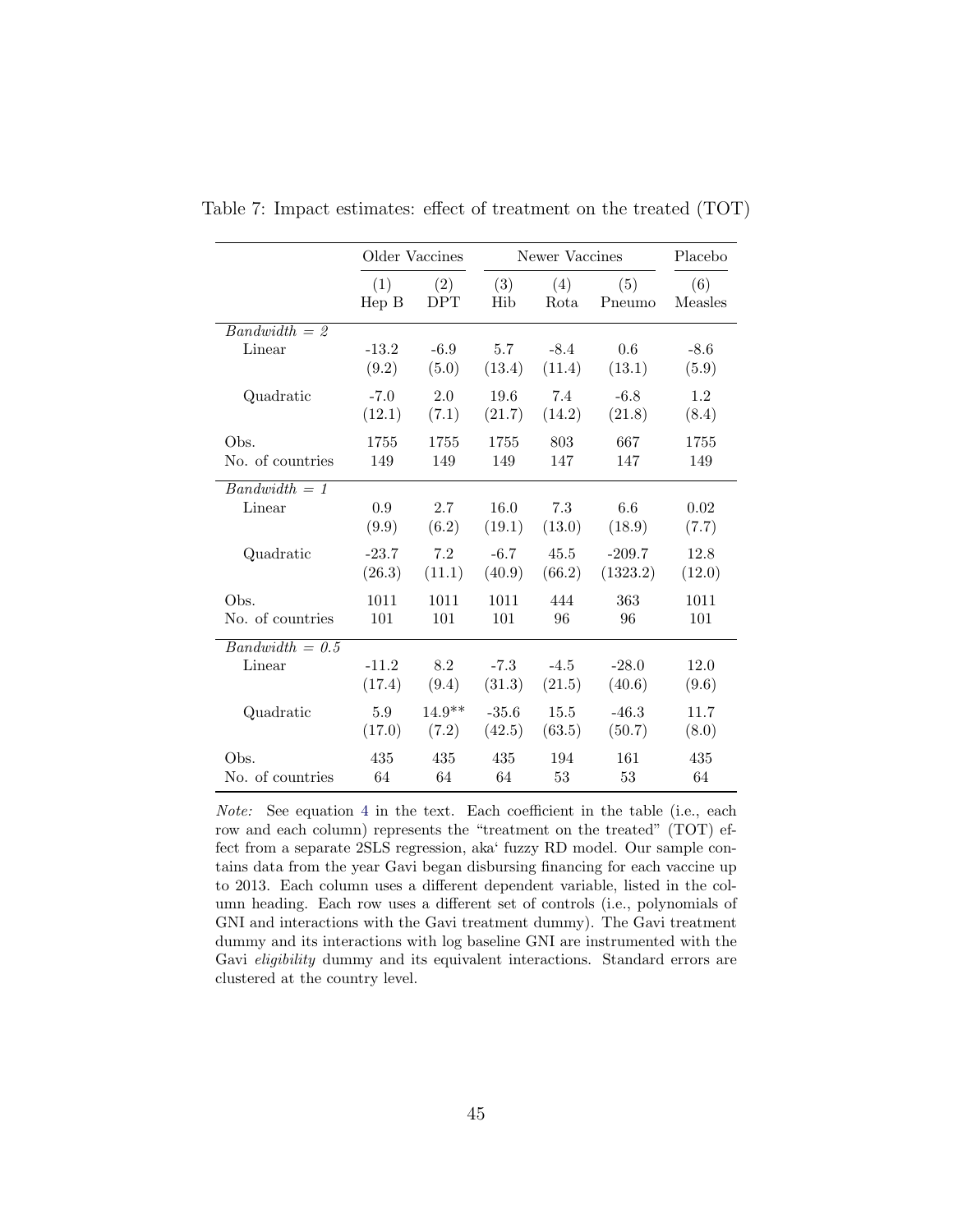<span id="page-47-0"></span>

|                   |         | Older Vaccines |          | Newer Vaccines |          | Placebo    |
|-------------------|---------|----------------|----------|----------------|----------|------------|
|                   | (1)     | (2)            | (3)      | (4)            | (5)      | (6)        |
|                   | Hep B   | DPT            | Hib      | Rota           | Pneumo   | Measles    |
| $Bandwidth = 2$   |         |                |          |                |          |            |
| Linear            | $-5.5$  | $-15.9$        | 51.2     | 73.6           | $-8.9$   | 45.1       |
|                   | (12.4)  | (14.2)         | (53.6)   | (63.2)         | (118.4)  | (681.1)    |
| Quadratic         | 4.1     | 25.3           | 110.1    | 126.3          | 47.5     | 12470.7    |
|                   | (34.5)  | (38.9)         | (147.1)  | (117.6)        | (114.0)  | (14353.0)  |
| Obs.              | 1708    | 1708           | 1708     | 763            | 632      | 1708       |
| No. of countries  | 145     | 145            | 145      | 137            | 137      | 145        |
| $Bandwidth = 1$   |         |                |          |                |          |            |
| Linear            | 3.6     | 10.9           | 60.7     | 122.2          | $-38.2$  | 105.8      |
|                   | (15.5)  | (19.5)         | (63.5)   | (75.7)         | (87.4)   | (1132.8)   |
| Quadratic         | $-7.7$  | $-23.8$        | $296.4*$ | $99.1**$       | $-151.0$ | 1057.7     |
|                   | (29.2)  | (44.5)         | (165.6)  | (48.7)         | (785.3)  | (2572.5)   |
| Obs.              | 996     | 996            | 996      | 431            | 352      | 996        |
| No. of countries  | 100     | 100            | 100      | 93             | 93       | 100        |
| $Bandwidth = 0.5$ |         |                |          |                |          |            |
| Linear            | $-19.5$ | $-330.9$       | $-193.7$ | $127.4***$     | 67.9     | 4270.3     |
|                   | (28.3)  | (3259.7)       | (430.0)  | (34.0)         | (51.3)   | (6066.6)   |
| Quadratic         | 1.1     | 52.0           | $-193.0$ | $-71.2$        | $-430.3$ | 91204.0    |
|                   | (21.1)  | (59.4)         | (285.0)  | (404.1)        | (496.9)  | (106201.7) |
| Obs.              | 427     | 427            | 427      | 187            | 155      | 427        |
| No. of countries  | 63      | 63             | 63       | 51             | 51       | 63         |

Table 8: Impact estimates: dose-response model

Note: See equation [6](#page-16-2) in the text. Each coefficient in the table (i.e., each row and each column) represents the "treatment on the treated" (TOT) effect from a separate 2SLS regression, aka fuzzy RD model. Our sample contains data from the year Gavi began disbursing financing for each vaccine up to 2013. Each column uses a different dependent variable, listed in the column heading. Each row uses a different set of controls (i.e., polynomials of GNI and interactions with the Gavi treatment dummy). Standard errors are clustered at the country level.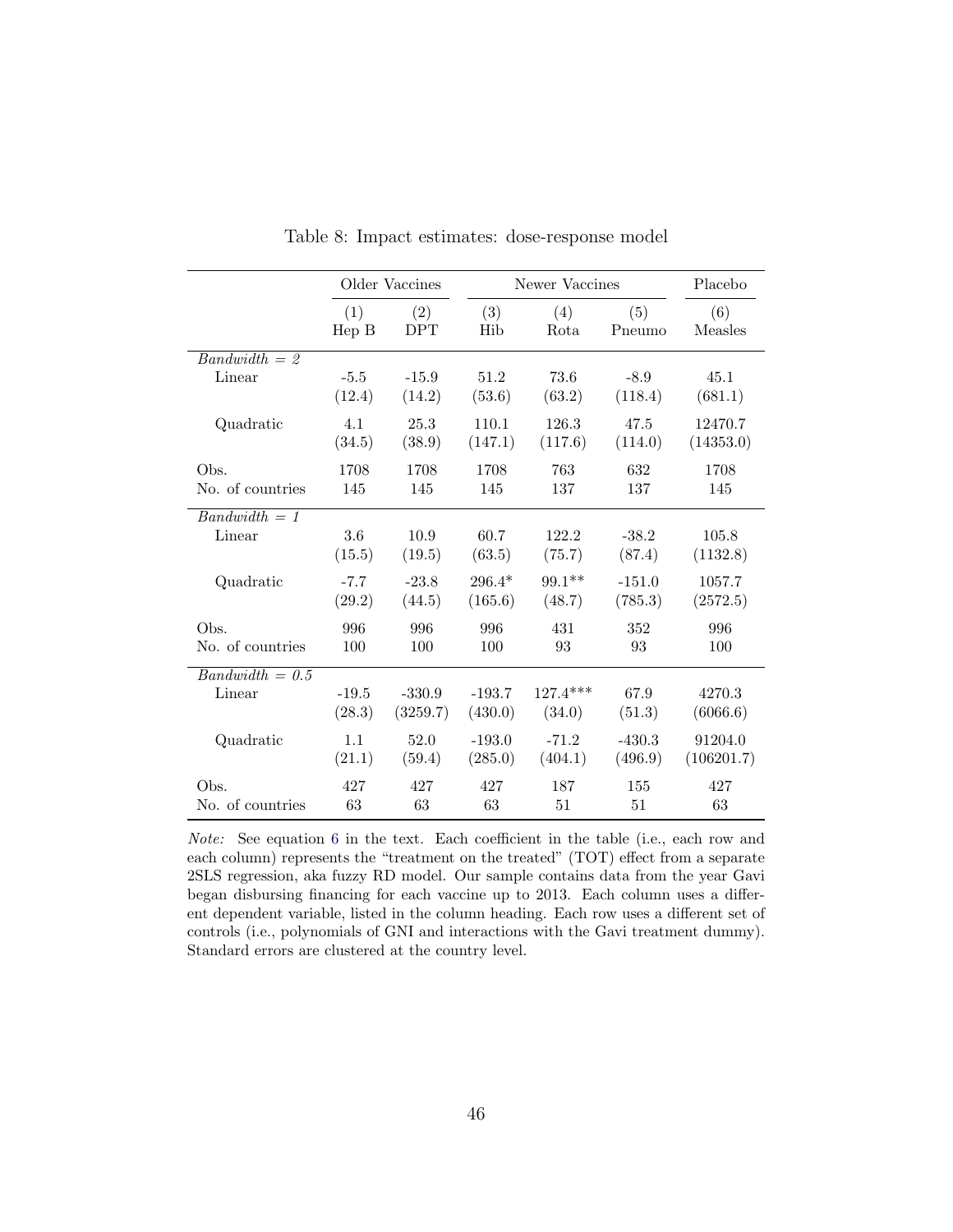<span id="page-48-0"></span>

|                   |            | Older Vaccines |         | Newer Vaccines |         | Placebo |
|-------------------|------------|----------------|---------|----------------|---------|---------|
|                   | (1)        | (2)            | (3)     | (4)            | (5)     | (6)     |
|                   | Hep B      | <b>DPT</b>     | Hib     | Rota           | Pneumo  | Measles |
| $Bandwidth = 2$   | $-90.7***$ | $-38.0***$     | $-17.2$ | $-5.2$         | $-3.2$  | $-8.9$  |
| Linear            | (12.8)     | (11.2)         | (12.3)  | (10.5)         | (8.6)   | (5.9)   |
| Quadratic         | $-65.3***$ | $-20.5$        | $-1.0$  | 8.7            | $-6.3$  | 1.4     |
|                   | (21.0)     | (15.6)         | (19.8)  | (13.2)         | (9.1)   | (8.4)   |
| Obs.              | 1755       | 1755           | 1755    | 803            | 667     | 1737    |
| No. of countries  | 149        | 149            | 149     | 147            | 147     | 149     |
| $Bandwidth = 1$   | $-59.0***$ | $-31.0**$      | $-9.7$  | 10.4           | 5.0     | 0.3     |
| Linear            | (18.2)     | (14.2)         | (16.8)  | (12.6)         | (8.0)   | (7.7)   |
| Quadratic         | $-93.9**$  | 33.9           | 3.6     | 46.8           | $-35.8$ | 13.2    |
|                   | (42.8)     | (31.0)         | (40.4)  | (69.4)         | (252.7) | (11.9)  |
| Obs.              | 1011       | 1011           | 1011    | 444            | 363     | 998     |
| No. of countries  | 101        | 101            | 101     | 96             | 96      | 101     |
| $Bandwidth = 0.5$ | $-75.8**$  | 22.7           | $-17.4$ | 13.2           | $-6.0$  | 11.9    |
| Linear            | (32.5)     | (18.6)         | (29.4)  | (15.8)         | (9.3)   | (9.6)   |
| Quadratic         | $-62.7*$   | 19.2           | $-33.4$ | $-13.5$        | $-1.7$  | 11.7    |
|                   | (37.2)     | (16.6)         | (50.3)  | (87.9)         | (11.5)  | (8.0)   |
| Obs.              | 435        | 435            | 435     | 194            | 161     | 431     |
| No. of countries  | 64         | 64             | 64      | 53             | 53      | 64      |

Table 9: Testing for fungibility and waste

Note: See equation [4](#page-15-0) in the text. This table tests the claim that Gavi-delivered doses were additional and did not offset the number of doses supplied by other sources. Coefficients less than zero imply fungibility and/or waste. Each coefficient in the table (i.e., each row and each column) represents the "treatment on the treated" effect from a separate 2SLS regression. Each column uses a different dependent variable, listed in the column heading. Each row uses a different set of controls (i.e., polynomials of GNI and interactions with the Gavi treatment dummy). The Gavi treatment dummy and its interactions with log baseline GNI are instrumented with the Gavi eligibility dummy and its equivalent interactions. Standard errors are clustered at the country level.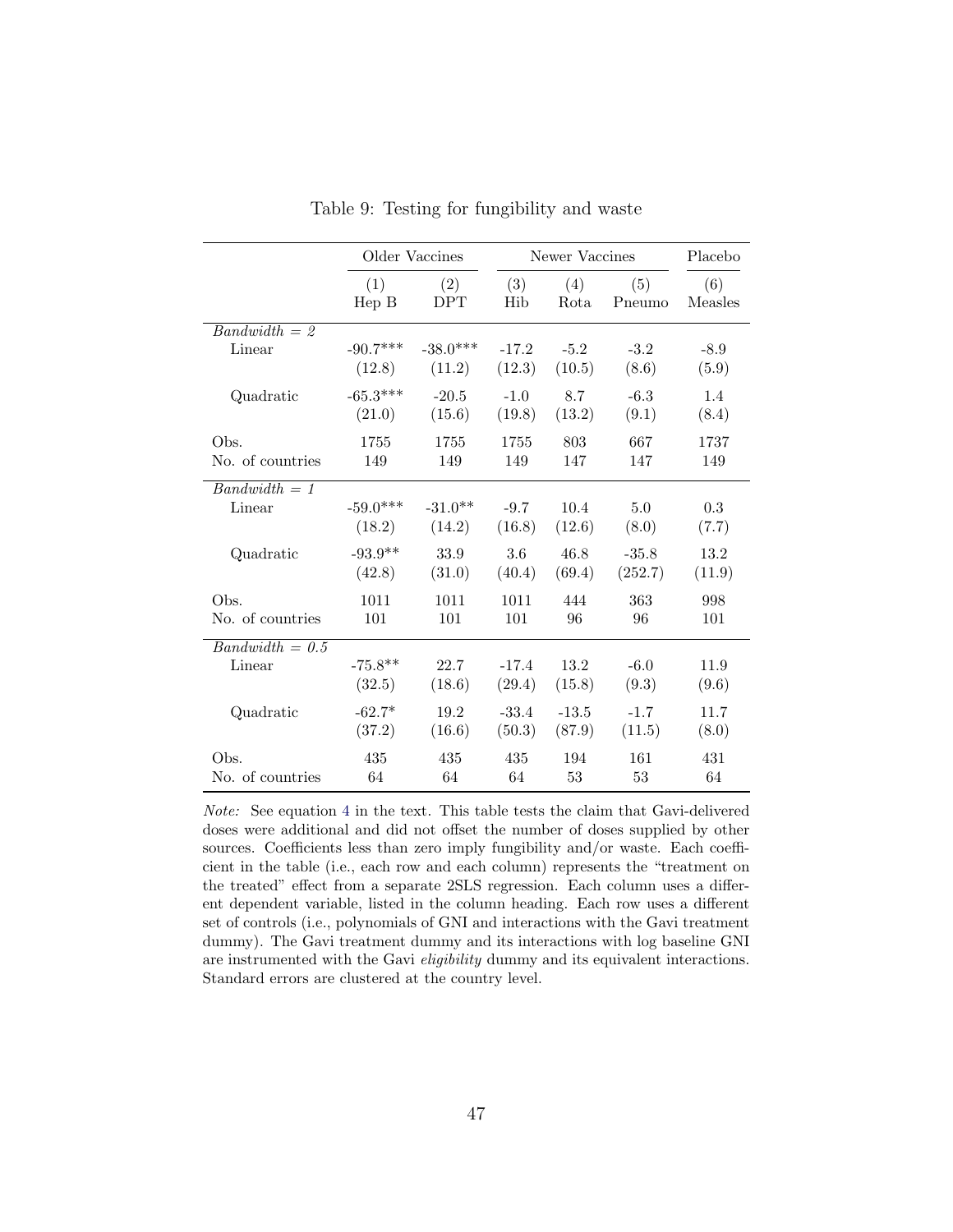<span id="page-49-0"></span>

|                   | Older Vaccines |                   |            | Newer Vaccines |               |  |  |
|-------------------|----------------|-------------------|------------|----------------|---------------|--|--|
|                   | (1)<br>Hep B   | (2)<br><b>DPT</b> | (3)<br>Hib | (4)<br>Rota    | (5)<br>Pneumo |  |  |
| $Bandwidth = 2$   |                |                   |            |                |               |  |  |
| Linear            | $-13.6***$     | $-0.005$          | $-3.9**$   | $-0.6$         | $-0.7**$      |  |  |
|                   | (4.6)          | (0.7)             | (1.8)      | (0.5)          | (0.4)         |  |  |
| Quadratic         | $-3.8$         | $-0.05$           | $-4.8*$    | $-2.2$         | $-1.7$        |  |  |
|                   | (7.7)          | (0.5)             | (2.6)      | (1.9)          | (1.1)         |  |  |
| Obs.              | 1755           | 1755              | 1755       | 803            | 667           |  |  |
| No. of countries  | 149            | 149               | 149        | 147            | 147           |  |  |
| $Bandwidth = 1$   |                |                   |            |                |               |  |  |
| Linear            | $-3.0$         | $-0.2$            | $-5.3**$   | $-1.8$         | $-2.0**$      |  |  |
|                   | (7.6)          | (0.3)             | (2.3)      | (1.5)          | (1.0)         |  |  |
| Quadratic         | $-18.7$        | 1.3               | $-5.1$     | $-9.2$         | $-21.7$       |  |  |
|                   | (13.4)         | (1.4)             | (4.1)      | (11.6)         | (122.9)       |  |  |
| Obs.              | 1011           | 1011              | 1011       | 444            | 363           |  |  |
| No. of countries  | 101            | 101               | 101        | 96             | 96            |  |  |
| $Bandwidth = 0.5$ |                |                   |            |                |               |  |  |
| Linear            | $-11.7$        | 1.4               | $-5.1$     | $-3.9$         | $-3.6$        |  |  |
|                   | (9.9)          | (1.3)             | (3.6)      | (3.3)          | (2.9)         |  |  |
| Quadratic         | $-13.4$        | $-0.2$            | $-4.6$     | $-3.3$         | $-0.4$        |  |  |
|                   | (10.5)         | (0.6)             | (3.9)      | (3.8)          | (2.8)         |  |  |
| Obs.              | 435            | 435               | 435        | 194            | 161           |  |  |
| No. of countries  | 64             | 64                | 64         | 53             | 53            |  |  |

Table 10: Testing for waste

Note: See equation [4](#page-15-0) in the text. This table tests the null hypothesis that all Gavi aid translated directly into a marginal increase in vaccination rates. Coefficients less than zero imply waste. Each coefficient in the table (i.e., each row and each column) represents the "treatment on the treated" effect from a separate regression. Each column uses a different dependent variable, listed in the column heading. Each row uses a different set of controls (i.e., polynomials of GNI and interactions with the Gavi treatment dummy). Standard errors are clustered at the country level.